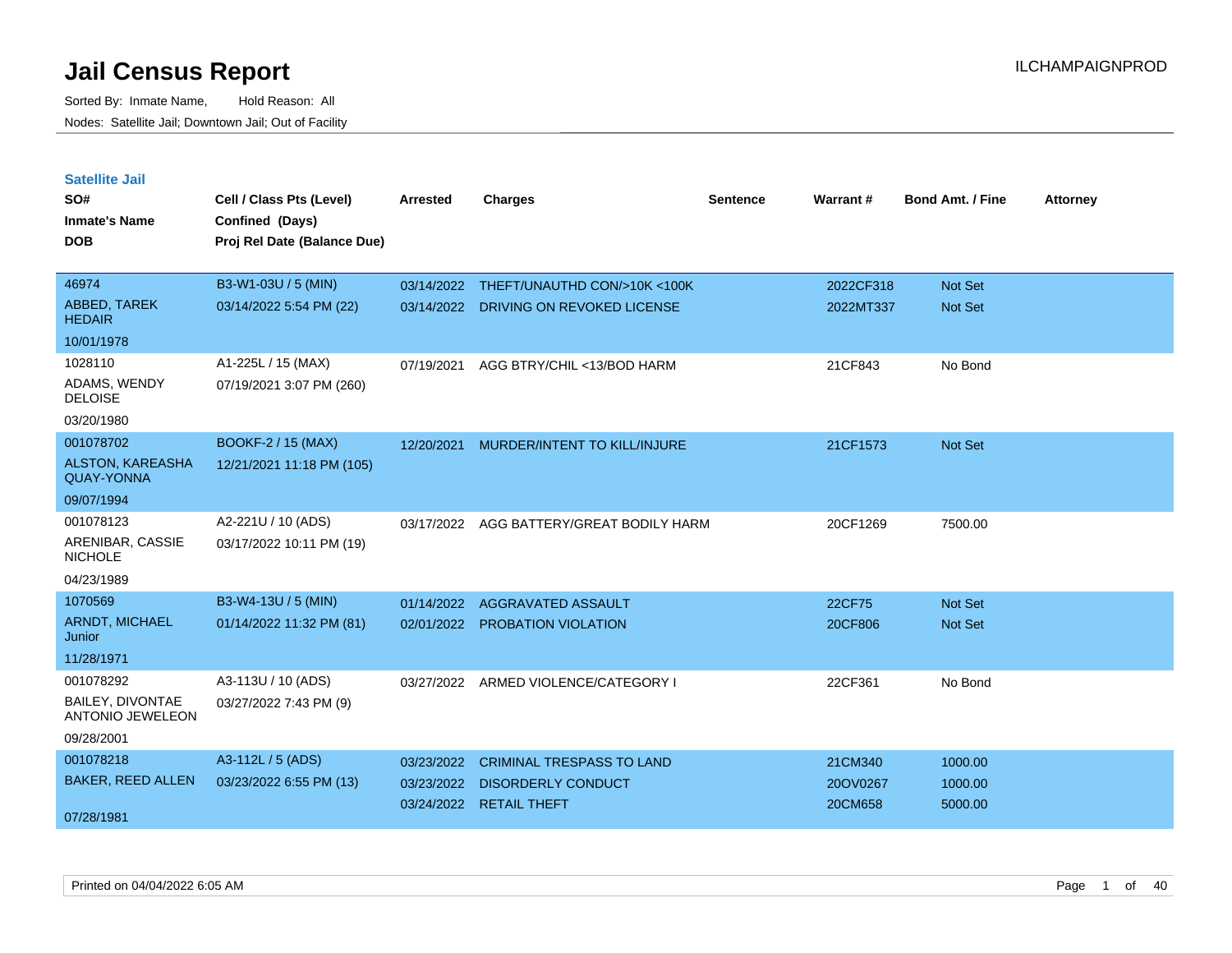| roaco. Oatomto dan, Downtown dan, Oat or Fability |                             |                 |                                           |                 |                 |                         |                 |
|---------------------------------------------------|-----------------------------|-----------------|-------------------------------------------|-----------------|-----------------|-------------------------|-----------------|
| SO#                                               | Cell / Class Pts (Level)    | <b>Arrested</b> | <b>Charges</b>                            | <b>Sentence</b> | <b>Warrant#</b> | <b>Bond Amt. / Fine</b> | <b>Attorney</b> |
| <b>Inmate's Name</b>                              | Confined (Days)             |                 |                                           |                 |                 |                         |                 |
| <b>DOB</b>                                        | Proj Rel Date (Balance Due) |                 |                                           |                 |                 |                         |                 |
|                                                   |                             |                 |                                           |                 |                 |                         |                 |
| 001078565                                         | B1-104U / 15 (MAX)          | 11/05/2021      | POSSESSION OF STOLEN FIREARM              |                 | 21CF1366        | Not Set                 |                 |
| <b>BARBER, MARK</b>                               | 11/05/2021 7:40 AM (151)    | 11/05/2021      | RECEIVE/POSS/SELL STOLEN VEH              |                 | 2021CF1309      | 25000.00                |                 |
| <b>ANTHONY, Junior</b>                            |                             | 11/05/2021      | <b>BURGLARY</b>                           |                 | 21CF1369        | Not Set                 |                 |
| 09/24/2003                                        |                             |                 |                                           |                 |                 |                         |                 |
| 65868                                             | B4-123L / 15 (MAX)          |                 | 03/11/2022 METH DELIVERY/15<100 GRAMS     | 8y (DOC)        | 20CF1249        | No Bond                 |                 |
| BARBER, MARK<br><b>ANTHONY, Senior</b>            | 03/11/2022 10:13 AM (25)    |                 |                                           |                 |                 |                         |                 |
| 08/15/1983                                        |                             |                 |                                           |                 |                 |                         |                 |
| 518851                                            | A4-104L / 10 (MED)          | 01/11/2022      | DRIVING ON REVOKED LICENSE                |                 | 2020TR16539     | 1500.00                 |                 |
| BARKER, ALEXANDER  01/11/2022 2:37 PM (84)        |                             | 01/11/2022      | OBSTRUCTING IDENTIFICATION                |                 | 2020CM222       | 1500.00                 |                 |
| <b>MASSIE</b>                                     |                             | 01/11/2022      | <b>FELON POSS/USE WEAPON/FIREARM</b>      |                 | 20CF361         | 15000.00                |                 |
| 09/24/1986                                        |                             | 01/11/2022      | POSS AMT CON SUB EXCEPT(A)/(D)            |                 | 2020CF863       | 15000.00                |                 |
|                                                   |                             | 01/11/2022      | <b>BAD CHK/OBTAIN CON PROP/&gt;150</b>    |                 | 20CF192         | 15000.00                |                 |
|                                                   |                             | 01/11/2022      | <b>BAD CHK/OBTAIN CON PROP/&gt;150</b>    |                 | 19CF1686        | 15000.00                |                 |
|                                                   |                             | 01/11/2022      | METH DELIVERY/15<100 GRAMS                | 20y (DOC)       | 20CF1383        | No Bond                 |                 |
| 969121                                            | A4-206L / 15 (MAX)          | 11/25/2021      | <b>CRIM TRESPASS TO RESIDENCE</b>         |                 | 21CF1444        | Not Set                 |                 |
| BECKLEY, ANTHONY<br><b>PATRICK</b>                | 11/25/2021 7:16 PM (131)    | 11/25/2021      | HOME INVASION/GREAT BOD HARM              | 4y (DOC)        | 2021CF840       | No Bond                 |                 |
| 06/30/1989                                        |                             |                 |                                           |                 |                 |                         |                 |
| 001078969                                         | B1-105U / 10 (MED)          |                 | 03/22/2022 AGG UNLAWFUL USE WEAPON/PERSON |                 | 22CF345         | Not Set                 |                 |
| BEVERLY, SAYVION<br><b>LAMONTE</b>                | 03/22/2022 10:20 PM (14)    |                 |                                           |                 |                 |                         |                 |
| 11/20/2002                                        |                             |                 |                                           |                 |                 |                         |                 |
| 993169                                            | A1-125U / 10 (MED)          | 03/04/2022      | <b>RESIDENTIAL BURGLARY</b>               | 6y (DOC)        | 21CF1059        | No Bond                 |                 |
| BRAATEN, KAYLAN<br>AMBER                          | 03/04/2022 9:40 AM (32)     |                 |                                           |                 |                 |                         |                 |
| 10/29/1990                                        |                             |                 |                                           |                 |                 |                         |                 |
| 923208                                            | B3-W3-12L / 10 (MED)        |                 | 01/22/2022 CRIM TRES TO RES/PERS PRESENT  |                 | 22CF92          | Not Set                 |                 |
| <b>BREADY, ANDREW</b>                             | 01/22/2022 7:43 PM (73)     |                 |                                           |                 |                 |                         |                 |
| <b>NICHOLAS</b>                                   |                             |                 |                                           |                 |                 |                         |                 |
| 06/08/1988                                        |                             |                 |                                           |                 |                 |                         |                 |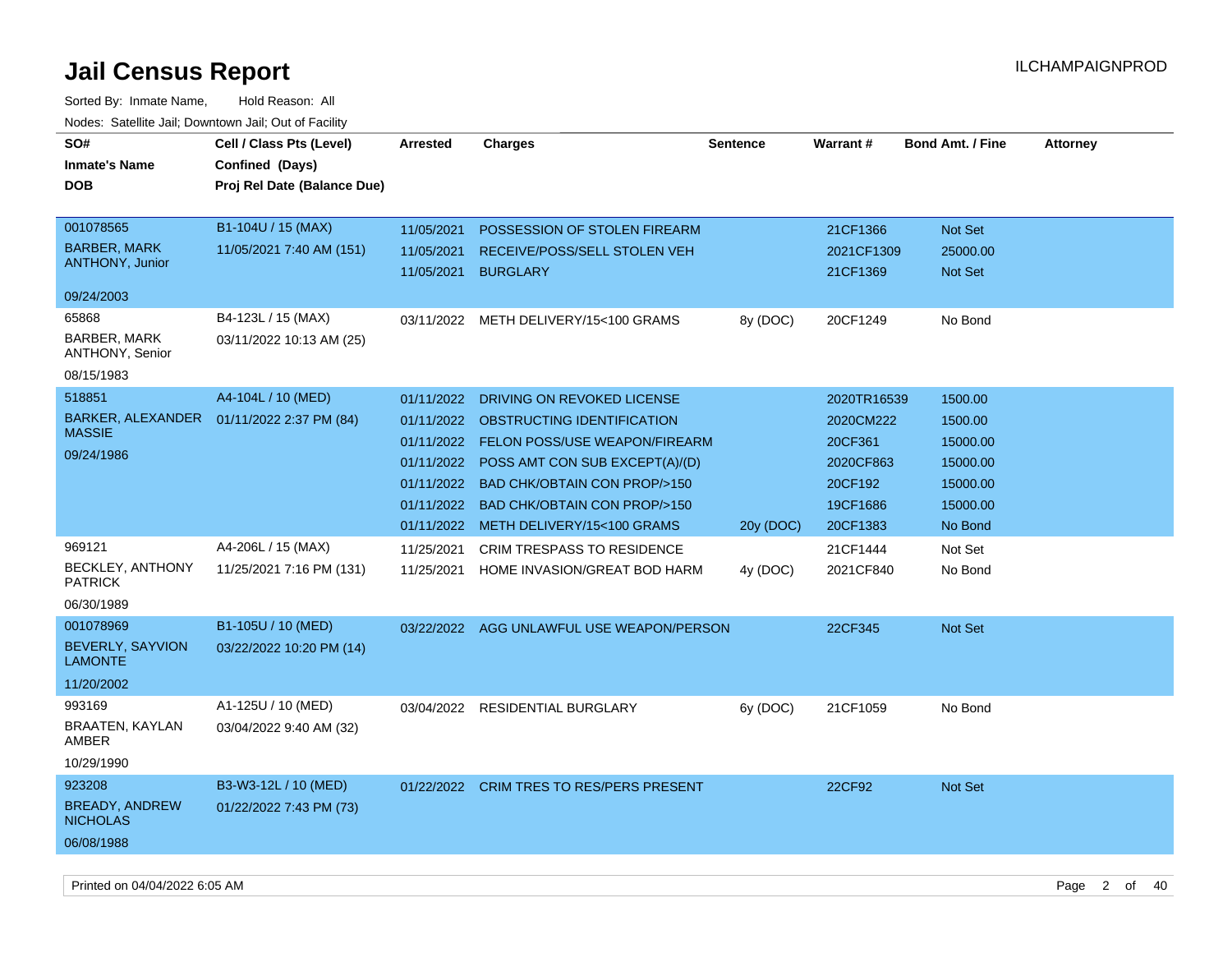| roaco. Odichile Jan, Downtown Jan, Out of Facility             |                                                                            |                   |                                           |                 |                 |                         |                 |
|----------------------------------------------------------------|----------------------------------------------------------------------------|-------------------|-------------------------------------------|-----------------|-----------------|-------------------------|-----------------|
| SO#<br><b>Inmate's Name</b><br><b>DOB</b>                      | Cell / Class Pts (Level)<br>Confined (Days)<br>Proj Rel Date (Balance Due) | <b>Arrested</b>   | <b>Charges</b>                            | <b>Sentence</b> | <b>Warrant#</b> | <b>Bond Amt. / Fine</b> | <b>Attorney</b> |
| 001079000<br><b>BROCK, TONY LAMAR</b>                          | A3-216U / 15 (MAX)<br>04/01/2022 9:02 AM (4)                               |                   | 04/01/2022 MURDER/STRONG PROB KILL/INJURE |                 | 22CF102         | 2000000.00              |                 |
| 04/01/2004                                                     |                                                                            |                   |                                           |                 |                 |                         |                 |
| 61675<br><b>BROWN, ANTONIO</b><br><b>BURNETT</b><br>03/04/1983 | B1-202L / 10 (MED)<br>02/10/2022 3:28 PM (54)                              | 02/10/2022        | AGG DISCHARGE FIREARM/OCC BLDG            |                 | 20CF374         | 100000.00               |                 |
| 51247                                                          | B1-202U / 10 (MED)                                                         | 04/15/2021        |                                           |                 | 21CF411         | <b>Not Set</b>          |                 |
| <b>BROWN, DANTE</b><br><b>MAURICE</b>                          | 04/15/2021 6:24 PM (355)                                                   |                   | <b>FELON POSS/USE WEAPON/FIREARM</b>      |                 |                 |                         |                 |
| 04/19/1979                                                     |                                                                            |                   |                                           |                 |                 |                         |                 |
| 1028357                                                        | A4-107L / 15 (MAX)                                                         | 03/23/2022        | DOMESTIC BATTERY/OTHER PRIOR              |                 | 22CF348         | Not Set                 |                 |
| <b>BROWN, MARCUS</b><br><b>RICKELL</b>                         | 03/23/2022 7:13 PM (13)                                                    |                   | 03/23/2022 FELON POSS/USE WEAPON/FIREARM  |                 | 22CF349         | No Bond                 |                 |
| 01/06/1995                                                     |                                                                            |                   |                                           |                 |                 |                         |                 |
| 990921                                                         | A3-114L / 15 (MAX)                                                         | 01/20/2022        | MFG/DEL 1<15 GR COCAINE/ANLG              |                 | 19CF369         | 25000.00                |                 |
| <b>BROWN, QUINTIN</b><br><b>MARSHAUN</b>                       | 01/20/2022 7:19 PM (75)                                                    |                   | 01/20/2022 ARMED HABITUAL CRIMINAL        |                 | 21CF935         | 750000.00               |                 |
| 09/26/1991                                                     |                                                                            |                   |                                           |                 |                 |                         |                 |
| 29957                                                          | B4-222L / 15 (MAX)                                                         | 11/13/2021        | FELON POSS/USE WEAPON/FIREARM             |                 | 21CF1390        | Not Set                 |                 |
| BROWN, RODNEY<br>LOUIS                                         | 11/13/2021 8:57 PM (143)                                                   | 11/13/2021        | AGG CRIM SX AB/>5 YR OLDER VIC            |                 | 2019CF0718      | 250000.00               |                 |
| 01/07/1968                                                     |                                                                            |                   |                                           |                 |                 |                         |                 |
| 981645                                                         | A3-214L / 15 (MAX)                                                         | 01/27/2022 MURDER |                                           |                 | 22CF114         | 1000000.00              |                 |
| <b>BRUMFIELD,</b><br><b>JONATHAN EZEKEIL</b>                   | 01/27/2022 8:15 PM (68)                                                    |                   |                                           |                 |                 |                         |                 |
| 08/03/1989                                                     |                                                                            |                   |                                           |                 |                 |                         |                 |
| 49431                                                          | B1-201L / 10 (MED)                                                         | 03/11/2022        | VIO BAIL BOND/CLASS X OFFENSE             | 3y(DOC)         | 2018CF350       | No Bond                 |                 |
| <b>BUFFORD, LANCE</b><br><b>CORNELL</b>                        | 03/11/2022 5:01 PM (25)                                                    | 03/11/2022        | CIVIL FTA WARRANT                         |                 | 2005F180        | 15000.00                |                 |
| 12/18/1979                                                     |                                                                            |                   |                                           |                 |                 |                         |                 |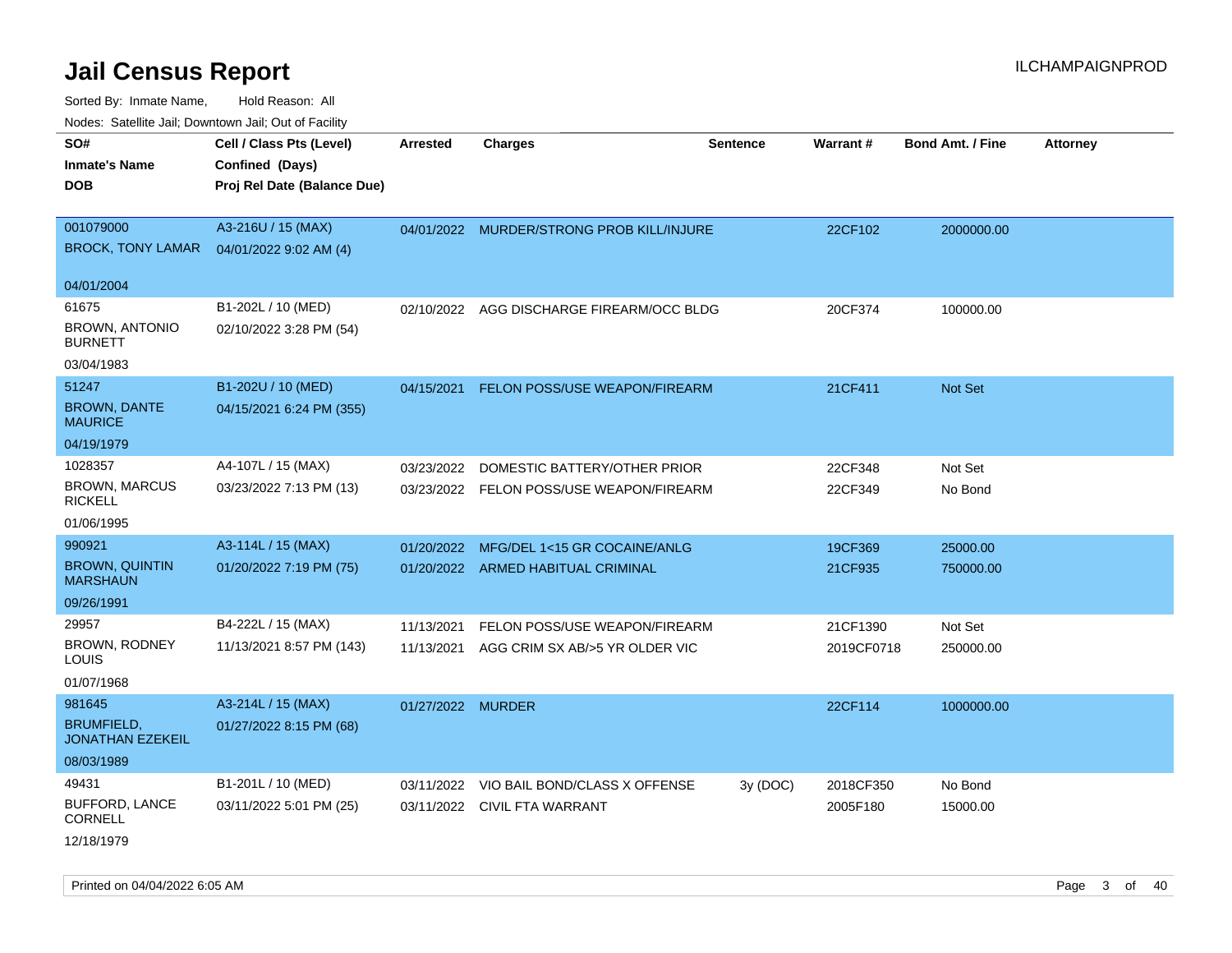Sorted By: Inmate Name, Hold Reason: All Nodes: Satellite Jail; Downtown Jail; Out of Facility

| rougs. Calcinic Jan, Downtown Jan, Out of Facility |                             |                 |                                               |                 |                 |                         |                 |
|----------------------------------------------------|-----------------------------|-----------------|-----------------------------------------------|-----------------|-----------------|-------------------------|-----------------|
| SO#                                                | Cell / Class Pts (Level)    | <b>Arrested</b> | <b>Charges</b>                                | <b>Sentence</b> | <b>Warrant#</b> | <b>Bond Amt. / Fine</b> | <b>Attorney</b> |
| <b>Inmate's Name</b>                               | Confined (Days)             |                 |                                               |                 |                 |                         |                 |
| <b>DOB</b>                                         | Proj Rel Date (Balance Due) |                 |                                               |                 |                 |                         |                 |
|                                                    |                             |                 |                                               |                 |                 |                         |                 |
| 1047579                                            | A1-124L / 10 (MED)          |                 | 02/24/2022 ARMED ROBBERY/NO FIREARM           |                 | 22CF232         | Not Set                 |                 |
| <b>BUTLER, TAMYRA</b><br><b>COSHAWN</b>            | 02/24/2022 5:40 AM (40)     |                 |                                               |                 |                 |                         |                 |
| 07/06/1988                                         |                             |                 |                                               |                 |                 |                         |                 |
| 001077164                                          | BOOKH-3 / 10 (MED)          |                 | 04/04/2022 CRIM DAMAGE TO PROPERTY <\$500     |                 | 20CM575         | 2500.00                 |                 |
| BUTTS, JOHNNY D                                    | 04/04/2022 3:40 AM (1)      |                 |                                               |                 |                 |                         |                 |
| 05/04/1987                                         |                             |                 |                                               |                 |                 |                         |                 |
| 39474                                              | B1-101U / 10 (ADS)          | 07/06/2021      | MFG/DEL 15<100 GR HEROIN/ANLG                 |                 | 21CF792         | Not Set                 |                 |
| <b>CAMPBELL, AARON</b><br><b>JACOB</b>             | 07/06/2021 11:56 PM (273)   |                 |                                               |                 |                 |                         |                 |
| 07/18/1974                                         |                             |                 |                                               |                 |                 |                         |                 |
| 001078953                                          | A4-203L / 10 (MED)          |                 | 03/15/2022 POSSESSION OF STOLEN FIREARM       |                 | 2022CF319       | Not Set                 |                 |
| CAMPBELL,<br>MOHAMMED BURNELL                      | 03/15/2022 10:50 PM (21)    |                 |                                               |                 |                 |                         |                 |
| 09/25/1991                                         |                             |                 |                                               |                 |                 |                         |                 |
| 1045467                                            | <b>BOOKH-3 / 10 (MED)</b>   | 04/01/2022      | MFG/DEL CANNABIS/30-500 GRAMS                 |                 | 20 CF 87        | 100000.00 / 34.00       |                 |
| CARPENTER-MOORE,<br><b>JOSEPH CARL, Junior</b>     | 04/02/2022 5:22 PM (3)      |                 | 04/01/2022 MFG/DEL CANNABIS/30-500 GRAMS      |                 | 19 CF 1770      | 100000.00 / 34.00       |                 |
| 04/18/1992                                         |                             |                 |                                               |                 |                 |                         |                 |
| 1060436                                            | B1-106U / 10 (MED)          | 01/06/2022      | AGGRAVATED UNLAWFUL RESTRAINT                 |                 | 22CF29          | Not Set                 |                 |
| CARTER, DERESHEO<br><b>DEWAYNE</b>                 | 01/06/2022 8:43 PM (89)     |                 | 01/06/2022 FELON ESCAPE/PEACE OFFICER         |                 | 22CF28          | Not Set                 |                 |
| 09/10/1991                                         |                             |                 |                                               |                 |                 |                         |                 |
| 001077353                                          | B1-106L / 15 (MAX)          | 02/12/2022      | FELON POSS/USE WEAPON/FIREARM                 |                 | 22CF173         | No Bond                 |                 |
| <b>CARTER, JAMES</b><br><b>IVORY</b>               | 02/13/2022 1:19 AM (51)     |                 | 02/12/2022 ALCOHOL SALES - MINOR 19-20        |                 | 2020OV127       | 1000.00                 |                 |
| 08/12/2000                                         |                             |                 |                                               |                 |                 |                         |                 |
| 957936                                             | A4-103U / 15 (MAX)          |                 | 03/10/2022 DELIVERY OF OR POSSESSION OF W/IN1 |                 | 22CF295         | Not Set                 |                 |
| CAVETTE, JUSTIN<br><b>EUGENE</b>                   | 03/10/2022 12:10 PM (26)    |                 |                                               |                 |                 |                         |                 |
| 08/02/1988                                         |                             |                 |                                               |                 |                 |                         |                 |

Printed on 04/04/2022 6:05 AM Page 4 of 40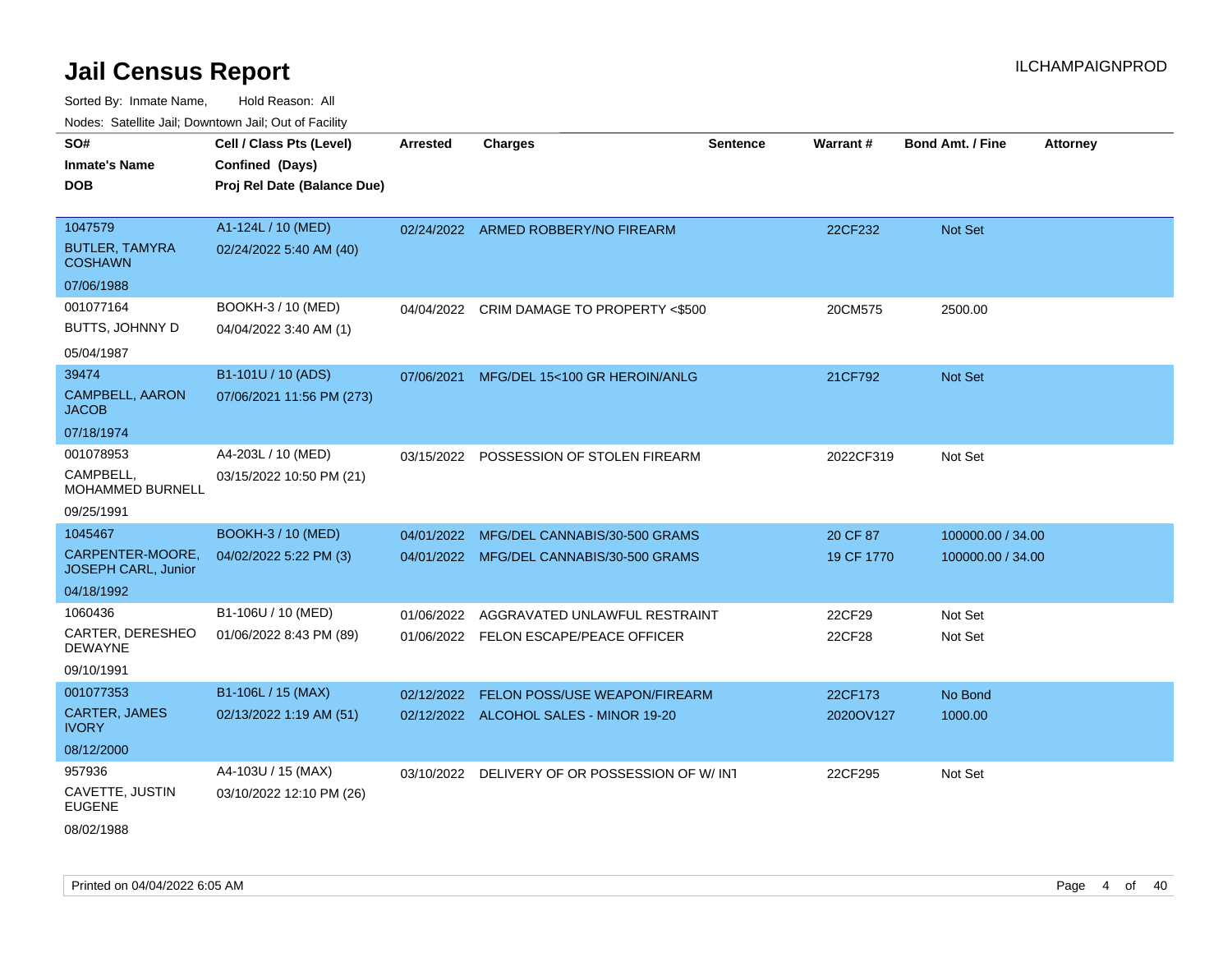| rouco. Calcinic Jan, Downtown Jan, Out of Facility                |                                                                                                                       |                                                                    |                                                                                                                                 |                 |                                                          |                                                                   |                 |
|-------------------------------------------------------------------|-----------------------------------------------------------------------------------------------------------------------|--------------------------------------------------------------------|---------------------------------------------------------------------------------------------------------------------------------|-----------------|----------------------------------------------------------|-------------------------------------------------------------------|-----------------|
| SO#<br><b>Inmate's Name</b><br>DOB                                | Cell / Class Pts (Level)<br>Confined (Days)<br>Proj Rel Date (Balance Due)                                            | Arrested                                                           | <b>Charges</b>                                                                                                                  | <b>Sentence</b> | Warrant#                                                 | <b>Bond Amt. / Fine</b>                                           | <b>Attorney</b> |
| 1029088<br>CHAPPLE, MALIK<br><b>BIANCO</b>                        | B1-107L / 10 (MED)<br>12/22/2021 10:02 AM (104)                                                                       |                                                                    | 12/21/2021 FELON POSS/USE FIREARM PRIOR                                                                                         |                 | 21CF1338                                                 | 250000.00                                                         |                 |
| 10/25/1994<br>001078812<br>COBB, SINTRAE<br>SANCHEZ<br>07/05/2002 | B1-207U / 15 (MAX)<br>02/01/2022 8:33 PM (63)                                                                         | 02/01/2022                                                         | ARMED ROBBERY/ARMED W/FIREARM                                                                                                   |                 | 22CF145                                                  | Not Set                                                           |                 |
| 1004799<br><b>COCHRANE, STORM</b><br>JAMES                        | <b>BOOKH-8 / 15 (MAX)</b><br>03/31/2022 11:37 AM (5)                                                                  | 03/31/2022                                                         | POSSESSION OF METH<5 GRAMS<br>03/31/2022 AGG CRIM SEX ABUSE/VICTIM <13                                                          |                 | 22CF388<br>19CF25                                        | <b>Not Set</b><br>10000.00                                        |                 |
| 10/28/1992<br>001077485<br>COLBERT, ARIEANA<br>FELICIA            | A1-227U / 15 (MAX)<br>12/21/2021 2:08 PM (105)                                                                        | 12/21/2021                                                         | MURDER/INTENT TO KILL/INJURE                                                                                                    |                 | 2021CF1282                                               | 1000000.00                                                        |                 |
| 12/13/2000<br>34805<br>11/16/1971<br>1074319<br>CRAIG, DAVUCCI    | B4-227U / 15 (MAX)<br>CONERLY, KIN JOSEPH 10/01/2021 1:53 AM (186)<br>B1-104L / 15 (MAX)<br>10/12/2021 11:36 AM (175) | 10/01/2021<br>10/01/2021<br>10/06/2021<br>10/12/2021<br>10/14/2021 | <b>DOMESTIC BATTERY</b><br>ARMED HABITUAL CRIMINAL<br>POSS STOLEN VEHICLE > \$25,000<br>AGGRAVATED CRUELTY TO ANIMALS<br>MURDER |                 | 21CF1183<br>21CF1184<br>19CF1786<br>21CF1238<br>21CF1239 | <b>Not Set</b><br>Not Set<br><b>Not Set</b><br>Not Set<br>Not Set |                 |
| DAVION<br>08/02/2001<br>49829                                     | <b>B4-222U</b>                                                                                                        |                                                                    |                                                                                                                                 |                 |                                                          |                                                                   |                 |
| <b>CRANDALL, TERRY</b><br>LEE, Junior<br>01/12/1974               | 03/20/2022 11:02 PM (16)                                                                                              | 03/20/2022                                                         | AGGRAVATED DOMESTIC BATTERY                                                                                                     |                 | 22CF337                                                  | No Bond                                                           |                 |
| 001077549<br>CRISTOBAL-MATEO,<br>CRISTOBAL<br>12/02/1988          | B2-T3-10L / 10 (SPH)<br>12/22/2020 1:17 PM (469)                                                                      | 12/22/2020                                                         | <b>PRED CRIM SEX ASLT/VICTIM &lt;13</b>                                                                                         |                 | 2020CF1469                                               | Not Set                                                           |                 |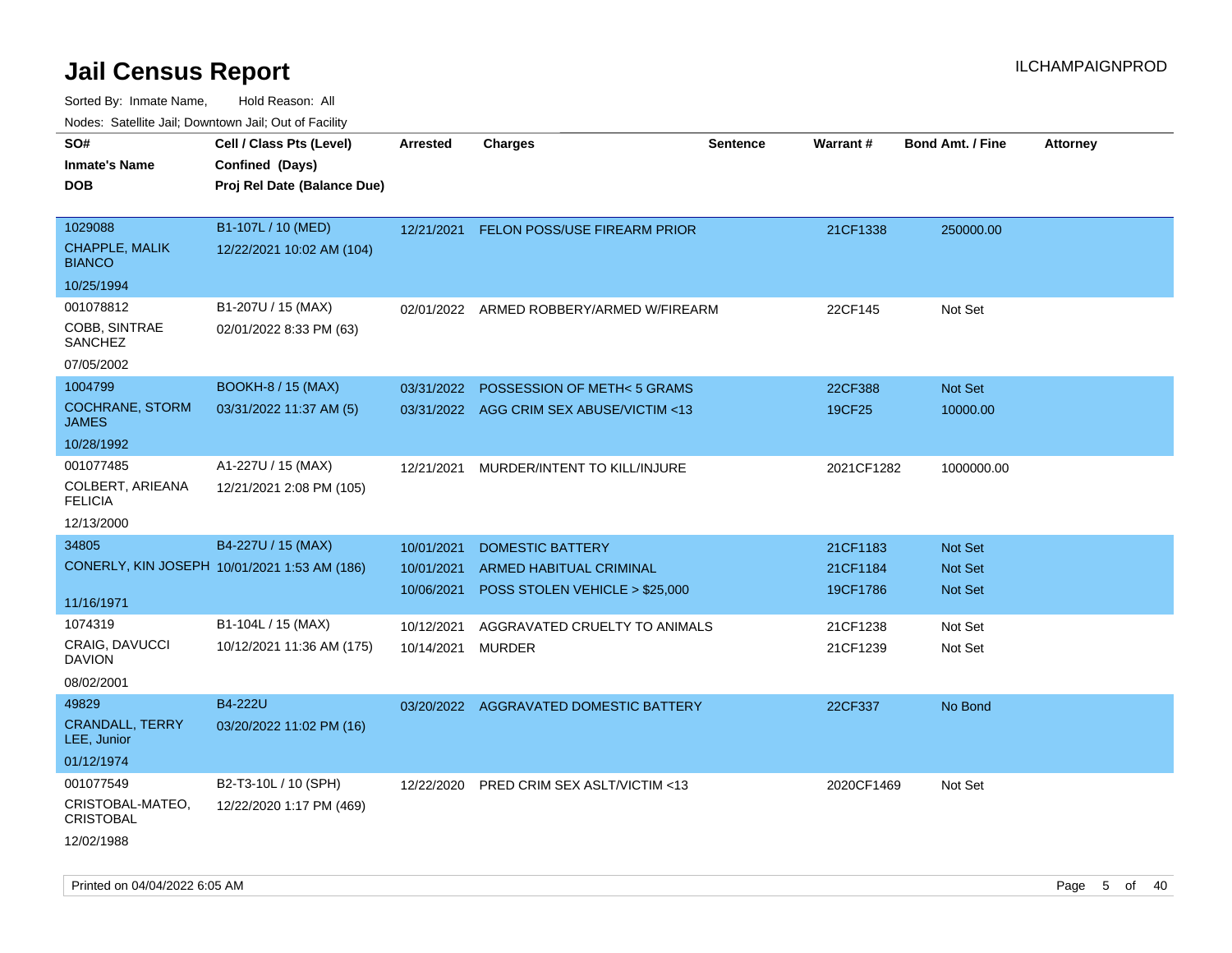Sorted By: Inmate Name, Hold Reason: All Nodes: Satellite Jail; Downtown Jail; Out of Facility

| SO#<br><b>Inmate's Name</b><br><b>DOB</b>                      | Cell / Class Pts (Level)<br>Confined (Days)<br>Proj Rel Date (Balance Due) | <b>Arrested</b>          | <b>Charges</b>                                           | <b>Sentence</b>       | Warrant#               | Bond Amt. / Fine     | <b>Attorney</b> |
|----------------------------------------------------------------|----------------------------------------------------------------------------|--------------------------|----------------------------------------------------------|-----------------------|------------------------|----------------------|-----------------|
| 988538<br>DAVIDSON, HARLEY<br><b>KYLE SCOTT</b><br>08/05/1990  | B3-W4-15U / 10 (MED)<br>12/21/2021 5:45 AM (105)<br>4/18/2022 (0.00)       | 12/21/2021               | AGGRAVATED DOMESTIC BATTERY                              |                       | 21CF1564               | Not Set              |                 |
| 1023587<br>DAVIS, MARTIN<br><b>DENNIS</b><br>12/02/1994        | A4-102L / 15 (MAX)<br>09/24/2021 9:38 PM (193)                             | 09/24/2021<br>09/24/2021 | MFG/DEL CANNABIS/2.5-10 GRAMS<br>ARMED HABITUAL CRIMINAL |                       | 21CF1155<br>2021-CF681 | Not Set<br>500000.00 |                 |
| 56972<br>DAY, DANIEL JOSEPH<br>10/16/1982                      | B3-W8-32L / 10 (MED)<br>08/30/2021 3:07 PM (218)                           | 08/30/2021<br>09/04/2021 | POSS STOLEN VEHICLE > \$25,000<br><b>BURGLARY</b>        |                       | 21CF1044<br>21CF1054   | Not Set<br>Not Set   |                 |
| 36298<br>DUCEY, SCOTT<br><b>ROBERT</b><br>04/02/1969           | B2-DR / 5 (SPH)<br>03/11/2022 12:49 PM (25)                                |                          | 03/11/2022 AGG DUI/3                                     |                       | 21CF380                | Not Set              |                 |
| 39880<br>DUGE, JACKIE LEE,<br>Junior<br>02/03/1960             | A3-211L / 10 (ADS)<br>03/30/2022 4:25 PM (6)                               | 03/30/2022               | <b>DOMESTIC BATTERY</b>                                  | 2y/6m (DOC) 2021CF991 |                        | No Bond              |                 |
| 1024895<br>EDWARDS, GEORGE<br><b>CORTEZ</b><br>06/19/1994      | B1-103L / 10 (MED)<br>12/15/2021 12:26 PM (111)                            | 12/15/2021<br>12/15/2021 | MFG/DEL 100<400 GR COCA/ANLG<br>AGGRAVATED BATTERY       |                       | 21CF1535<br>21CF1536   | Not Set<br>Not Set   |                 |
| 1074720<br>ELVIR-REYES, JORGE<br><b>LEONARDO</b><br>06/03/1988 | B2-T4-13U / 15 (SPH)<br>01/19/2022 1:43 PM (76)                            |                          | 01/19/2022 PRED CRIM SEX ASLT/VICTIM <13                 |                       | 21CF1414               | 500000.00            |                 |
| 43977<br><b>EMKES, DOUGLAS</b><br>ALAN<br>06/08/1959           | B2-T1-02L / 5 (SPH)<br>12/20/2021 9:59 AM (106)                            | 12/20/2021<br>12/20/2021 | AGG FLEEING POLICE/21 MPH OVER<br>PAROLE REVOCATION      |                       | 21CF1566               | Not Set<br>No Bond   |                 |

Printed on 04/04/2022 6:05 AM Page 6 of 40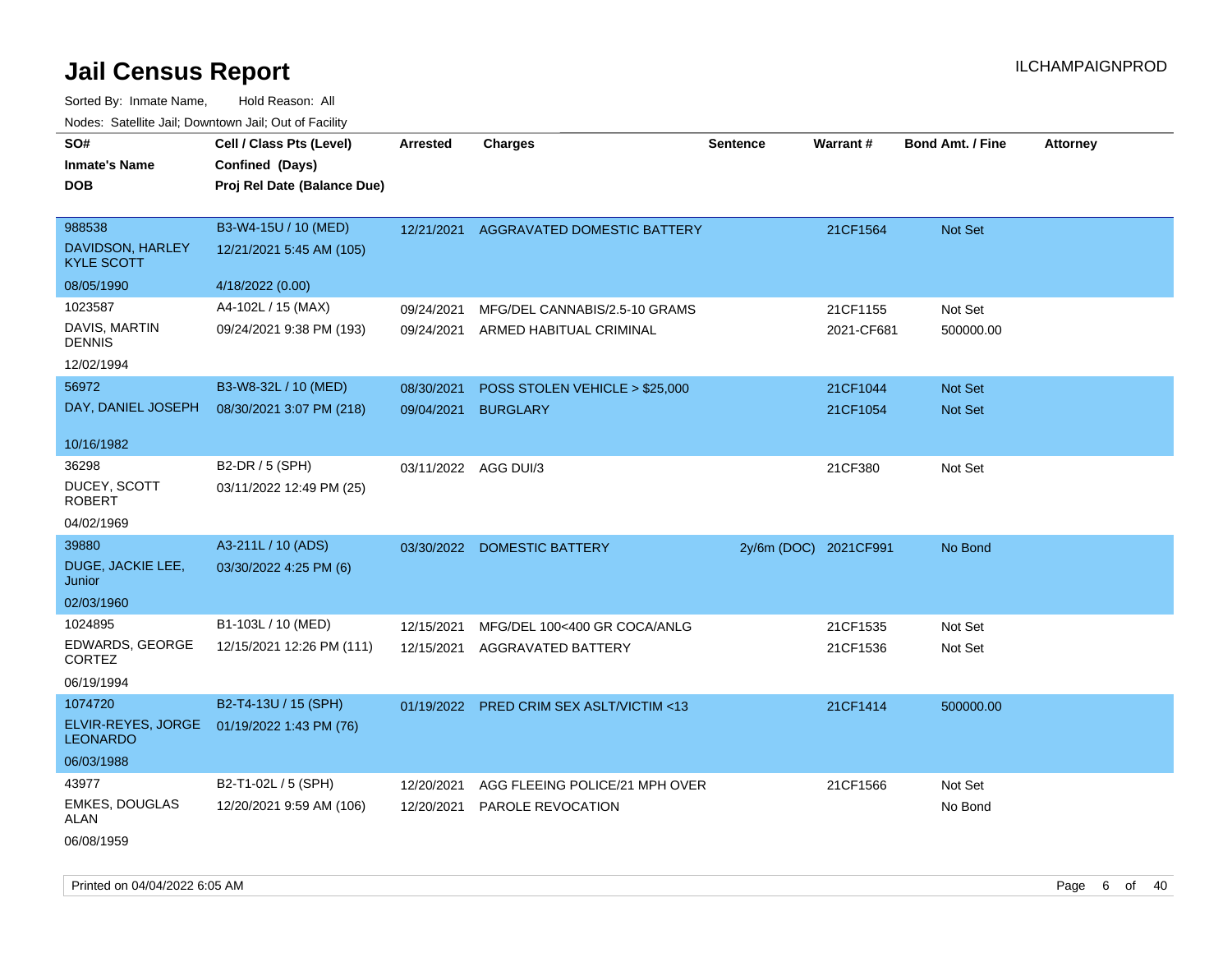| Nodes: Satellite Jail; Downtown Jail; Out of Facility |                             |                   |                                 |                 |            |                         |                 |
|-------------------------------------------------------|-----------------------------|-------------------|---------------------------------|-----------------|------------|-------------------------|-----------------|
| SO#                                                   | Cell / Class Pts (Level)    | <b>Arrested</b>   | <b>Charges</b>                  | <b>Sentence</b> | Warrant#   | <b>Bond Amt. / Fine</b> | <b>Attorney</b> |
| <b>Inmate's Name</b>                                  | Confined (Days)             |                   |                                 |                 |            |                         |                 |
| <b>DOB</b>                                            | Proj Rel Date (Balance Due) |                   |                                 |                 |            |                         |                 |
|                                                       |                             |                   |                                 |                 |            |                         |                 |
| 987328                                                | A2-123L / 10 (MED)          | 12/11/2021        | AGG ASLT PEACE OFF/FIRE/ER WRK  |                 | 21CF1515   | Not Set                 |                 |
| ERVIN, DEIDRA ANN<br><b>RUTH</b>                      | 12/11/2021 8:48 PM (115)    |                   |                                 |                 |            |                         |                 |
| 04/15/1991                                            |                             |                   |                                 |                 |            |                         |                 |
| 60186                                                 | B3-W7-26L / 10 (MED)        | 03/12/2022        | AGG DOMESTIC BATTERY/STRANGLE   |                 | 22CF304    | Not Set                 |                 |
| EVANS, MICHAEL<br><b>WILLIAM</b>                      | 03/12/2022 6:03 PM (24)     |                   |                                 |                 |            |                         |                 |
| 08/08/1981                                            |                             |                   |                                 |                 |            |                         |                 |
| 1026175                                               | B4-127U / 10 (MED)          | 02/06/2022        | FELON FAIL/RETURN FRM FURLOUGH  |                 | 21CF1554   | No Bond                 |                 |
| FALCONER, AVERY                                       | 02/06/2022 4:49 AM (58)     | 02/06/2022        | <b>CITY OV ARREST</b>           |                 | 2021-OV-65 | 1000.00                 |                 |
| <b>FOX</b>                                            |                             | 02/07/2022        | MFG/DEL 1<15 GR COCAINE/ANLG    | 6y (DOC)        | 2019CF1617 | No Bond                 |                 |
| 04/07/1989                                            |                             |                   |                                 |                 |            |                         |                 |
| 66468                                                 | A4-106L / 15 (MAX)          | 03/06/2022 MURDER |                                 |                 | 22CF273    | 1000000.00              |                 |
| FERRELL, BRIAN<br><b>JAMAL</b>                        | 03/06/2022 9:04 PM (30)     |                   |                                 |                 |            |                         |                 |
| 11/15/1985                                            |                             |                   |                                 |                 |            |                         |                 |
| 962759                                                | B2-DR / 15 (SPH)            | 07/16/2021        | <b>METH DELIVERY&lt;5 GRAMS</b> |                 | 21CF833    | Not Set                 |                 |
| FINLEY, KEVIN DANTE                                   | 07/16/2021 9:44 PM (263)    | 07/29/2021        | AGG CRIM SEX ASSAULT/FELONY     |                 | 21CF891    | No Bond                 |                 |
|                                                       |                             |                   |                                 |                 |            |                         |                 |
| 12/28/1988                                            |                             |                   |                                 |                 |            |                         |                 |
| 001078961                                             | B1-207L / 10 (MED)          | 03/21/2022        | AGG BATTERY/DISCHARGE FIREARM   |                 | 22CF39     | 750000.00               |                 |
| <b>FISCHER, KYRE</b><br><b>ORLANDO</b>                | 03/21/2022 1:21 PM (15)     |                   |                                 |                 |            |                         |                 |
| 04/14/2002                                            |                             |                   |                                 |                 |            |                         |                 |
| 1039744                                               | A3-114U / 15 (MAX)          | 12/06/2021        | <b>MURDER</b>                   |                 | 20CF959    | 1000000.00              |                 |
| FONVILLE, TREVOY<br><b>JERMAINE</b>                   | 12/06/2021 10:52 AM (120)   |                   |                                 |                 |            |                         |                 |
| 01/13/1996                                            |                             |                   |                                 |                 |            |                         |                 |
| 001078863                                             | B4-226U / 15 (MAX)          | 02/19/2022        | POSSESSION OF STOLEN FIREARM    |                 | 22CF203    | Not Set                 |                 |
| FOSTER, JOHN<br>CARELL                                | 02/19/2022 6:01 AM (45)     |                   |                                 |                 |            |                         |                 |
| 03/13/1981                                            |                             |                   |                                 |                 |            |                         |                 |
|                                                       |                             |                   |                                 |                 |            |                         |                 |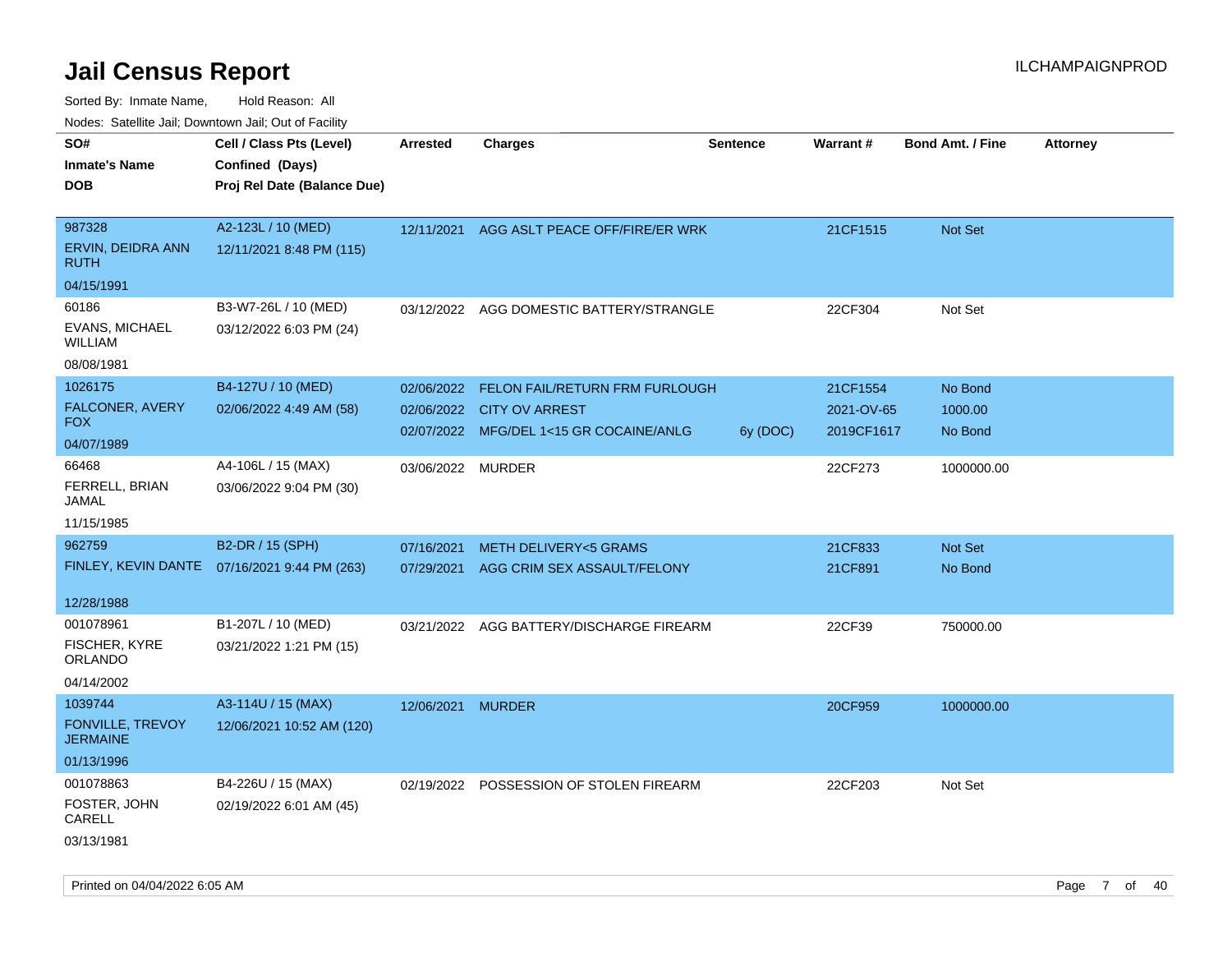Sorted By: Inmate Name, Hold Reason: All Nodes: Satellite Jail; Downtown Jail; Out of Facility

| voues. Saleline Jail, Downtown Jail, Out of Facility |                                             |                 |                                          |                 |              |                         |          |
|------------------------------------------------------|---------------------------------------------|-----------------|------------------------------------------|-----------------|--------------|-------------------------|----------|
| SO#                                                  | Cell / Class Pts (Level)                    | <b>Arrested</b> | <b>Charges</b>                           | <b>Sentence</b> | Warrant#     | <b>Bond Amt. / Fine</b> | Attorney |
| <b>Inmate's Name</b>                                 | Confined (Days)                             |                 |                                          |                 |              |                         |          |
| <b>DOB</b>                                           | Proj Rel Date (Balance Due)                 |                 |                                          |                 |              |                         |          |
|                                                      |                                             |                 |                                          |                 |              |                         |          |
| 518395                                               | B2-T3-12L / 15 (SPH)                        | 07/07/2020      | <b>CRIMINAL SEXUAL ASSAULT</b>           |                 | 2020-CF735   | 250000.00               |          |
|                                                      | FRANDLE, MARK RYAN 07/07/2020 3:42 PM (637) |                 |                                          |                 |              |                         |          |
|                                                      |                                             |                 |                                          |                 |              |                         |          |
| 09/10/1985                                           |                                             |                 |                                          |                 |              |                         |          |
| 001077934                                            | A1-125L / 10 (MED)                          | 08/22/2021      | <b>DOMESTIC BATTERY</b>                  |                 | 21 CM 172    | 10000.00                |          |
| FREED, LOGAN<br><b>SUZANNE</b>                       | 08/22/2021 11:45 PM (226)                   | 08/22/2021      | AGG DUI/ACCIDENT/DEATH                   |                 | 21CF1024     | Not Set                 |          |
| 08/18/1996                                           |                                             |                 |                                          |                 |              |                         |          |
| 001078290                                            | A1-224L / 10 (ADS)                          | 08/19/2021      | MACHINE GUN/AUTO WEAPON/VEH              |                 | 21CF1012     | Not Set                 |          |
| <b>FREEMAN, ANGEL</b>                                | 08/19/2021 1:26 AM (229)                    |                 |                                          |                 |              |                         |          |
| <b>JANILA KAY</b>                                    |                                             |                 |                                          |                 |              |                         |          |
| 12/25/1995                                           |                                             |                 |                                          |                 |              |                         |          |
| 1063104                                              | B3-W4-14L / 5 (MIN)                         | 01/10/2022      | <b>VIOLATE ORDER PROTECTION</b>          |                 | 21CF1258     | Not Set                 |          |
| <b>FUSON, KEITH</b>                                  | 01/10/2022 9:14 PM (85)                     |                 | 03/31/2022 PHONE HARASSMENT/VICTIM <13   |                 |              | No Bond                 |          |
| EDWARD                                               |                                             |                 |                                          |                 |              |                         |          |
| 05/07/1987                                           | 6/20/2022 (0.00)                            |                 |                                          |                 |              |                         |          |
| 591514                                               | B2-T2-07U / 10 (SPH)                        |                 | 02/25/2022 AGG CRIM SEX ABUSE/VIC 13-17  |                 | 22CF230      | 100000.00               |          |
|                                                      | GAMBLE, SCOTT PAUL 02/25/2022 6:08 PM (39)  |                 |                                          |                 |              |                         |          |
|                                                      |                                             |                 |                                          |                 |              |                         |          |
| 09/06/1968                                           |                                             |                 |                                          |                 |              |                         |          |
| 1075614                                              | A4-202U / 15 (MAX)                          | 03/19/2022      | AGGRAVATED DOMESTIC BATTERY              |                 | 22CF333      | Not Set                 |          |
| <b>GANT, TEVIN</b><br><b>ODELROW</b>                 | 03/19/2022 5:29 PM (17)                     |                 | 03/19/2022 PAROLE REVOCATION             |                 | CM2201590    | No Bond                 |          |
|                                                      |                                             |                 |                                          |                 |              |                         |          |
| 03/03/1991                                           |                                             |                 |                                          |                 |              |                         |          |
| 001078154                                            | B3-W1-01U / 10 (MED)                        | 01/09/2022      | DRVG UNDER INFLU OF ALCOHOL              |                 | 2021 DT 182  | 5000.00                 |          |
| <b>GENTRY, DAMON</b><br><b>LIONEL</b>                | 01/09/2022 4:41 PM (86)                     |                 | 01/09/2022 AGG DOMESTIC BATTERY/STRANGLE |                 | 2021 CF 1396 | 50000.00                |          |
| 12/25/1971                                           |                                             |                 |                                          |                 |              |                         |          |
| 001078633                                            | B2-T4-15U / 25 (SPH)                        |                 | 12/01/2021 PRED CRIM SEX ASLT/VICTIM <13 |                 | 21CF1416     | 250000.00               |          |
| GONZALEZ-GUILLEN,<br>EDWARD                          | 12/01/2021 12:08 PM (125)                   |                 |                                          |                 |              |                         |          |
| 08/25/2002                                           |                                             |                 |                                          |                 |              |                         |          |

Printed on 04/04/2022 6:05 AM Page 8 of 40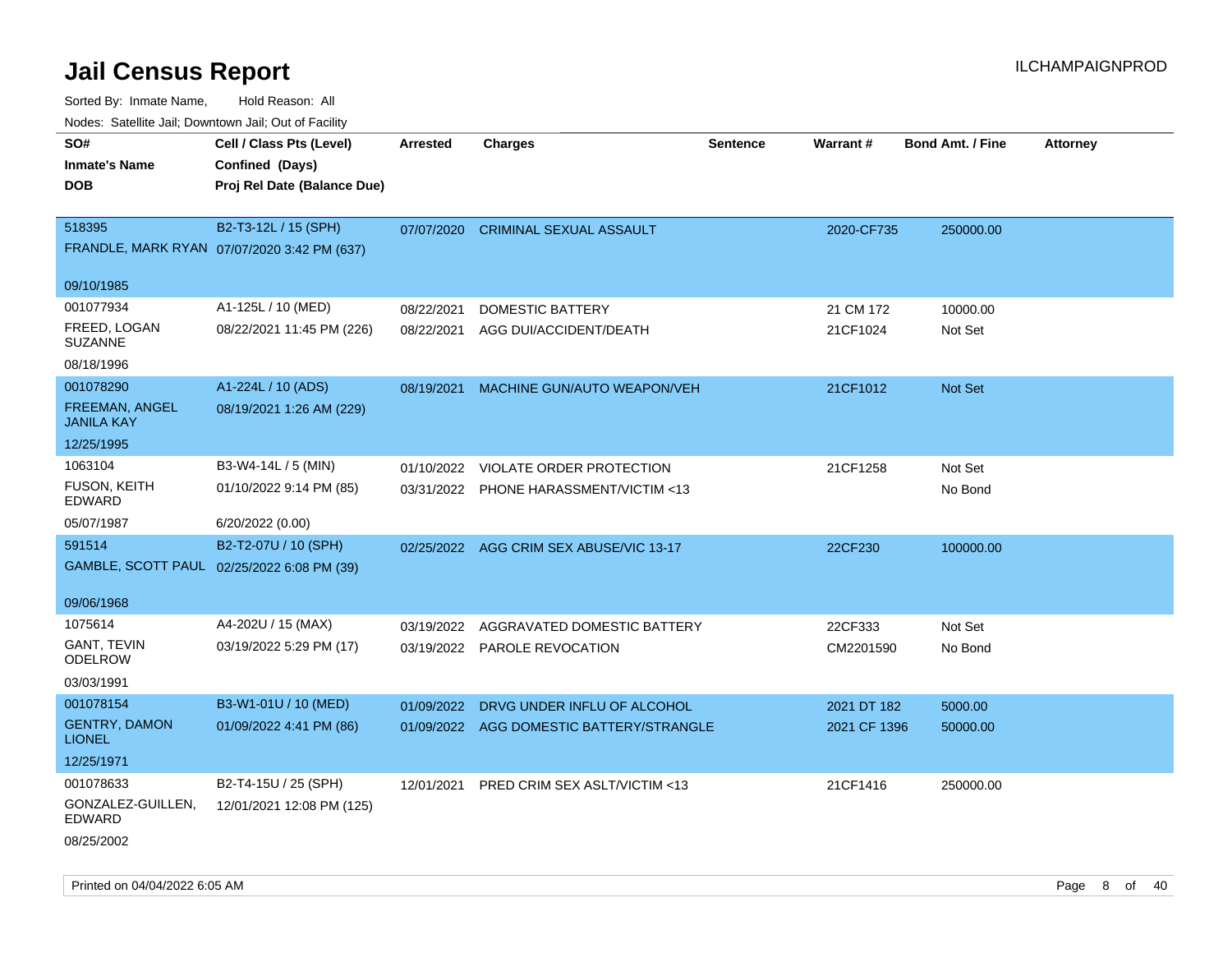| SO#<br><b>Inmate's Name</b><br><b>DOB</b>                      | Cell / Class Pts (Level)<br>Confined (Days)<br>Proj Rel Date (Balance Due) | <b>Arrested</b>                                                    | <b>Charges</b>                                                                                                                                                                                       | <b>Sentence</b> | <b>Warrant#</b>                                                      | <b>Bond Amt. / Fine</b>                                           | <b>Attorney</b> |
|----------------------------------------------------------------|----------------------------------------------------------------------------|--------------------------------------------------------------------|------------------------------------------------------------------------------------------------------------------------------------------------------------------------------------------------------|-----------------|----------------------------------------------------------------------|-------------------------------------------------------------------|-----------------|
| 001078607<br><b>GRAY, WILLIAM</b><br>DA'VON<br>04/18/1984      | B4-221L / 15 (MAX)<br>11/22/2021 2:57 PM (134)                             | 11/22/2021<br>11/22/2021                                           | <b>FELON POSS/USE FIREARM/PAROLE</b><br>ATTEMPT (FIRST DEGREE MURDER)                                                                                                                                |                 | 21CF1437<br>21CF1435                                                 | Not Set<br><b>Not Set</b>                                         |                 |
| 56342<br><b>GRIFFIN, NATHAN</b><br><b>EUGENE</b><br>02/24/1969 | B1-206L / 10 (MED)<br>10/21/2021 4:20 PM (166)                             | 10/21/2021<br>10/21/2021<br>10/21/2021                             | THEFT CONTROL INTENT <\$500<br>DRIVING ON REVOKED LICENSE<br>ARMED HABITUAL CRIMINAL                                                                                                                 |                 | 17CF1451<br>20TR1979<br>21CF1279                                     | 10000.00<br>3000.00<br>Not Set                                    |                 |
| 56594<br>HARRIS, JOSEPH LEE<br>10/30/1982                      | A4-104U / 10 (MED)<br>03/22/2022 8:39 PM (14)                              | 03/22/2022<br>03/22/2022<br>03/22/2022<br>03/22/2022<br>03/22/2022 | DRIVING RVK/SUSP DUI/SSS 4-9<br>DRIVING RVK/SUSP DUI/SSS 4-9<br>DRIVING RVK/SUSP DUI/SSS 4-9<br>AGG BATTERY/PUBLIC PLACE<br>03/22/2022 DRVG UNDER INFLU OF ALCOHOL<br>POSS AMT CON SUB EXCEPT(A)/(D) |                 | 21CF548<br>20CF910<br>20CF1018<br>19CF1521<br>2021CF142<br>2021CF104 | 440.00<br>440.00<br>440.00<br>5000.00<br>7500.00<br>200000.00     |                 |
| 544770<br>HAYES, DEVON<br><b>JERMAINE</b><br>11/07/1987        | A4-105U / 10 (MED)<br>08/14/2021 2:56 AM (234)                             | 08/14/2021                                                         | AGG DOMESTIC BATTERY/STRANGLE                                                                                                                                                                        | 7y (DOC)        | 2021CF514                                                            | 25000.00                                                          |                 |
| 975293<br><b>HILL, JACOB MILES</b><br>02/06/1988               | B2-T4-14L / 10 (SPH)<br>07/21/2021 8:43 PM (258)                           | 07/21/2021<br>07/21/2021<br>07/25/2021<br>08/18/2021<br>09/09/2021 | VIO ORDER/PRIOR VIO OF ORDER<br><b>STALKING</b><br>PAROLE REVOCATION<br><b>HARASS WITNESS/FAMILY MBR/REP</b><br>AGG STALKING/BODILY HARM                                                             |                 | 21CF914<br>2021CF863<br>CH2104646<br>21CF992<br>21CF1073             | No Bond<br><b>Not Set</b><br><b>Not Set</b><br>Not Set<br>Not Set |                 |
| 966228<br>09/20/1969                                           | <b>BOOKF-2 / 5 (MIN)</b><br>HILL, MARJORIE DAWN 04/02/2022 10:33 PM (3)    | 04/02/2022<br>04/02/2022                                           | THEFT/DISP MERCH/<\$300/PRECONV<br><b>BURGLARY</b>                                                                                                                                                   |                 | 2022CF246<br>2022CFAWOW                                              | 1000.00<br>Not Set                                                |                 |
| 980939<br><b>HILL, XAVIER</b><br><b>LENSHAUN</b><br>06/18/1988 | B4-225U / 10 (MED)<br>03/25/2022 11:15 AM (11)                             |                                                                    | 03/25/2022 RECEIVE/POSS/SELL STOLEN VEH                                                                                                                                                              |                 | 22CF357                                                              | Not Set                                                           |                 |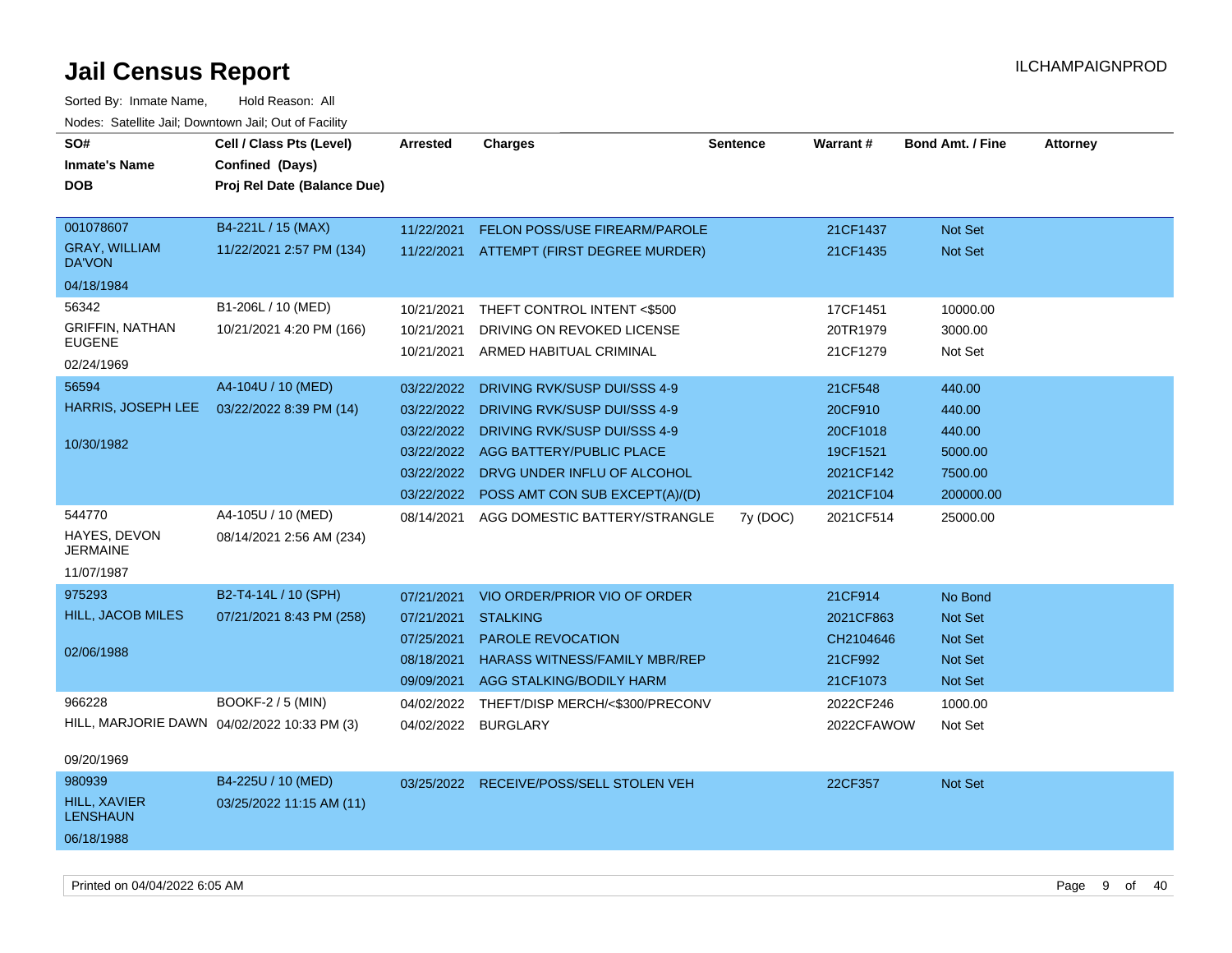Sorted By: Inmate Name, Hold Reason: All Nodes: Satellite Jail; Downtown Jail; Out of Facility

| roacs. Catellite Jall, Downtown Jall, Out of Facility |                             |                 |                                           |                 |             |                         |                 |
|-------------------------------------------------------|-----------------------------|-----------------|-------------------------------------------|-----------------|-------------|-------------------------|-----------------|
| SO#                                                   | Cell / Class Pts (Level)    | <b>Arrested</b> | <b>Charges</b>                            | <b>Sentence</b> | Warrant#    | <b>Bond Amt. / Fine</b> | <b>Attorney</b> |
| <b>Inmate's Name</b>                                  | Confined (Days)             |                 |                                           |                 |             |                         |                 |
| <b>DOB</b>                                            | Proj Rel Date (Balance Due) |                 |                                           |                 |             |                         |                 |
|                                                       |                             |                 |                                           |                 |             |                         |                 |
| 987949                                                | A3-113L / 10 (ADS)          |                 | 03/29/2022 FELON POSS/FIREARM             |                 | 22CF365     | Not Set                 |                 |
| <b>HOLT, TERRELL</b><br><b>VALENTINO</b>              | 03/29/2022 12:53 AM (7)     |                 | 03/29/2022 FUGITIVE FROM JUSTICE          |                 | 22CF364     | <b>Not Set</b>          |                 |
| 02/17/1991                                            |                             |                 |                                           |                 |             |                         |                 |
| 1072876                                               | A1-226U / 5 (MIN)           |                 | 02/10/2022 METH DELIVERY/5<15 GRAMS       | 4y (DOC)        | 21CF143     | No Bond                 |                 |
| HOUTCHINS, SAVANNA 02/10/2022 5:10 PM (54)<br>BELL    |                             |                 |                                           |                 |             |                         |                 |
| 07/10/1996                                            |                             |                 |                                           |                 |             |                         |                 |
| 001078884                                             | A4-103L / 15 (MAX)          |                 | 02/27/2022 ARMED VIOLENCE/CATEGORY I      | 6y (DOC)        | 22CF234     | Not Set                 |                 |
| HOWARD, TREVON<br><b>TITRESS</b>                      | 02/27/2022 5:07 AM (37)     |                 |                                           |                 |             |                         |                 |
| 03/20/1999                                            |                             |                 |                                           |                 |             |                         |                 |
| 51028                                                 | B3-W6-21U / 10 (MED)        |                 | 02/23/2022 AGG FLEEING/2+ CON DEVICES     |                 | 19CF1839    | 50000.00                |                 |
| HUFFMAN, MICHAEL<br>LEONARD                           | 02/23/2022 3:14 AM (41)     |                 |                                           |                 |             |                         |                 |
| 07/24/1980                                            |                             |                 |                                           |                 |             |                         |                 |
| 1061186                                               | A2-221L / 10 (ADS)          |                 | 03/16/2022 MURDER/STRONG PROB KILL/INJURE |                 | 22CF329     | No Bond                 |                 |
| <b>INGRAM, CHERELL</b><br><b>LETRISE</b>              | 03/16/2022 10:17 PM (20)    |                 |                                           |                 |             |                         |                 |
| 10/01/1986                                            |                             |                 |                                           |                 |             |                         |                 |
| 38993                                                 | A4-101L / 15 (MAX)          |                 | 02/13/2021 ATTEMPT (FIRST DEGREE MURDER)  |                 | 21CF181     | Not Set                 |                 |
| JACKSON, LAMONT<br><b>JEREMIE</b>                     | 02/13/2021 7:45 AM (416)    |                 |                                           |                 |             |                         |                 |
| 07/31/1973                                            |                             |                 |                                           |                 |             |                         |                 |
| 001077487                                             | B3-W8-30L / 10 (MED)        | 12/03/2020      | FELON POSS/USE WEAPON/FIREARM             | 8y (DOC)        | 20CF1377    | Not Set                 |                 |
| <b>JACKSON, TERRELL</b><br><b>DANDRE</b>              | 12/03/2020 10:18 AM (488)   | 11/09/2021      | AGG DISCHARGE FIREARM/OCC VEH             | 8y (DOC)        | 21CR0331401 | No Bond                 |                 |
| 08/11/1990                                            |                             |                 |                                           |                 |             |                         |                 |
| 001078703                                             | A1-225U / 15 (ADS)          | 12/20/2021      | MURDER/INTENT TO KILL/INJURE              |                 | 21CF1574    | Not Set                 |                 |
| JOHNS, SHANIQUH<br><b>THERESA</b>                     | 12/22/2021 6:41 AM (104)    |                 |                                           |                 |             |                         |                 |
| 04/03/1992                                            |                             |                 |                                           |                 |             |                         |                 |

Printed on 04/04/2022 6:05 AM Page 10 of 40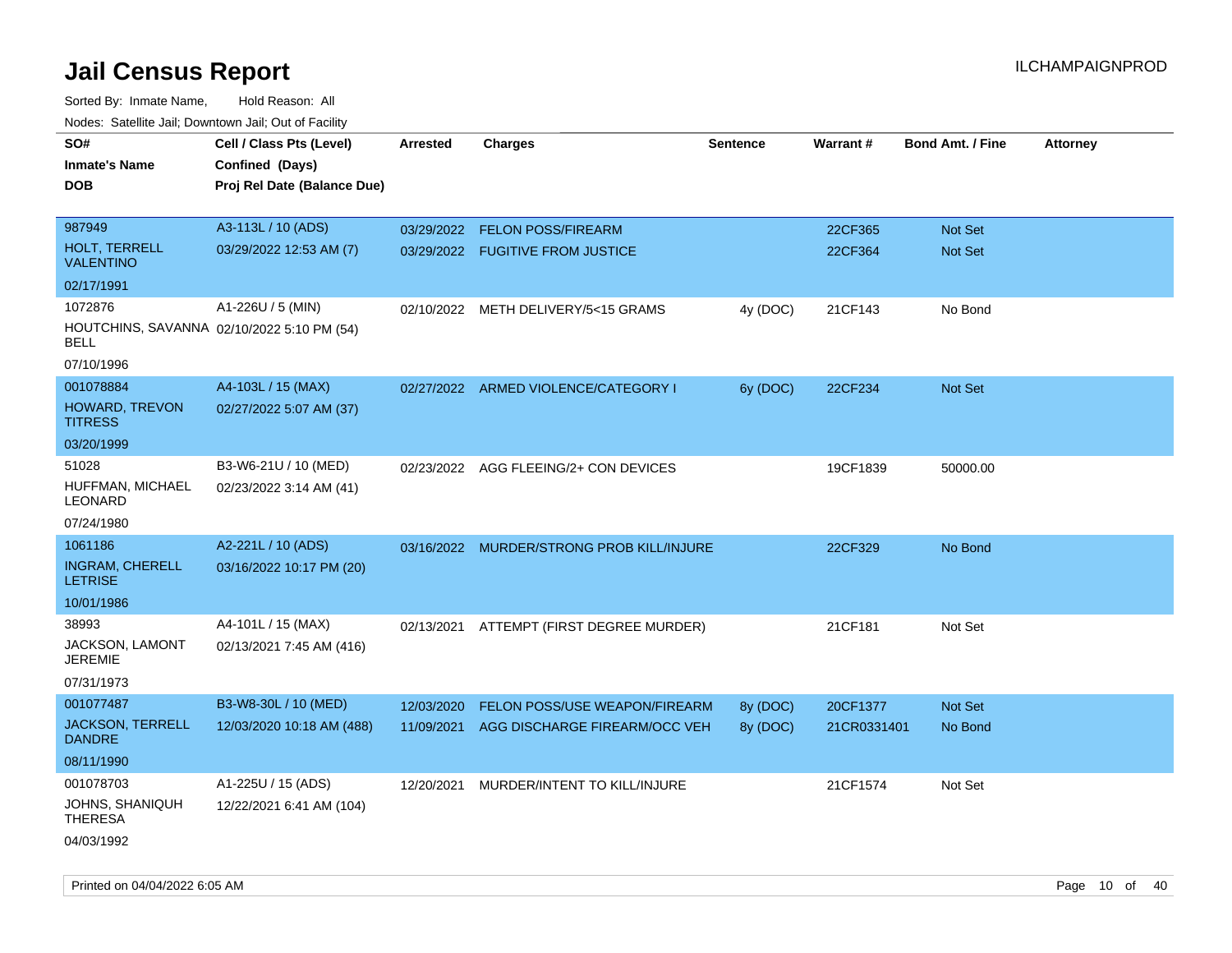Sorted By: Inmate Name, Hold Reason: All Nodes: Satellite Jail; Downtown Jail; Out of Facility

| rouco. Calcinic Jan, Downtown Jan, Out of Facility |                             |                 |                                        |                 |                 |                         |                 |
|----------------------------------------------------|-----------------------------|-----------------|----------------------------------------|-----------------|-----------------|-------------------------|-----------------|
| SO#                                                | Cell / Class Pts (Level)    | <b>Arrested</b> | Charges                                | <b>Sentence</b> | <b>Warrant#</b> | <b>Bond Amt. / Fine</b> | <b>Attorney</b> |
| Inmate's Name                                      | Confined (Days)             |                 |                                        |                 |                 |                         |                 |
| DOB                                                | Proj Rel Date (Balance Due) |                 |                                        |                 |                 |                         |                 |
|                                                    |                             |                 |                                        |                 |                 |                         |                 |
| 1042582                                            | B1-107U / 15 (MAX)          |                 | 03/10/2022 VIOLATE ORDER PROTECTION    |                 | 22CM61          | Not Set                 |                 |
| <b>JONES, DEONTA</b><br>DANTRAL                    | 03/10/2022 4:50 AM (26)     |                 |                                        |                 |                 |                         |                 |
| 02/01/1993                                         |                             |                 |                                        |                 |                 |                         |                 |
| 001078645                                          | B4-225L / 10 (MED)          | 12/02/2021      | AGG DISCHARGE FIREARM                  |                 | 21CF1478        | No Bond                 |                 |
| JONES, KELVIN<br>KHYRIC                            | 12/02/2021 6:56 PM (124)    |                 |                                        |                 |                 |                         |                 |
| 02/27/2001                                         |                             |                 |                                        |                 |                 |                         |                 |
| 956822                                             | A4-107U / 15 (MAX)          | 11/25/2021      | AGGRAVATED DOMESTIC BATTERY            |                 | 21CF1442        | Not Set                 |                 |
| <b>JONES, MARIO</b>                                | 11/25/2021 10:37 AM (131)   | 11/25/2021      | <b>PAROLE REVOCATION</b>               |                 | CH2106361       | No Bond                 |                 |
| NATHANIEL                                          |                             | 11/25/2021      | UNLAWFUL RESTRAINT                     |                 | 21CF1443        | <b>Not Set</b>          |                 |
| 10/27/1987                                         |                             |                 |                                        |                 |                 |                         |                 |
| 59668                                              | B2-T1-04L / 10 (SPH)        | 02/11/2022      | FAIL TO RPT CHNG ADDRESS/EMPL          |                 | 20 CF 1241      | 75000.00                |                 |
| JONES, MARTELL<br>DEANGELO                         | 02/11/2022 3:19 PM (53)     | 02/11/2022      | AGGRAVATED ARSON/BODILY HARM           |                 | 22 CF 169       | 75000.00                |                 |
| 07/11/1983                                         |                             |                 |                                        |                 |                 |                         |                 |
| 1008468                                            | B4-125L / 10 (MED)          | 12/01/2021      | FELON POSS/USE WEAPON/FIREARM          |                 | 21CF1472        | <b>Not Set</b>          |                 |
| JONES, MARTEZ<br>LAMONTE                           | 12/01/2021 1:28 PM (125)    | 12/02/2021      | <b>PROBATION VIOLATION</b>             |                 | 20CF1151        | <b>Not Set</b>          |                 |
| 06/22/1993                                         |                             |                 |                                        |                 |                 |                         |                 |
| 1068501                                            | B3-W2-06L / 5 (MIN)         | 02/07/2022      | VIO ORDER/NOTICE/PRIOR VIO O/P         | 18m (DOC)       | 22CF156         | No Bond                 |                 |
| KING, JULIUS<br>EMANUEL                            | 02/07/2022 7:06 PM (57)     |                 | 03/29/2022 RESIST/OBSTRUCT WITH INJURY | 18m (DOC)       | 2021CF926       | No Bond                 |                 |
| 04/08/1985                                         |                             |                 |                                        |                 |                 |                         |                 |
| 24308                                              | B2-T1-01U / 15 (SPH)        | 03/19/2022      | RETAIL THEFT                           | 30m (DOC)       | 20CF79          | No Bond                 |                 |
| KWIATKOWSKI.<br><b>ROBERT JOHN</b>                 | 03/19/2022 12:52 PM (17)    |                 |                                        |                 |                 |                         |                 |
| 08/08/1963                                         |                             |                 |                                        |                 |                 |                         |                 |
| 1068786                                            | B3-W6-22L / 10 (MED)        | 03/04/2022      | DOMESTIC BATTERY/OTHER PRIOR           |                 | 22CF270         | Not Set                 |                 |
| LACY, MALIK SHAKUR                                 | 03/04/2022 7:25 PM (32)     | 03/04/2022      | DOMESTIC BATTERY/HARM/VIO O/P          |                 | 18CM478         | 2500.00                 |                 |
|                                                    |                             |                 | 03/04/2022 WARRANT OUT OF COUNTY       |                 | 20TR4604        | 3000.00                 |                 |
| 12/01/1996                                         |                             |                 |                                        |                 |                 |                         |                 |

Printed on 04/04/2022 6:05 AM **Page 11** of 40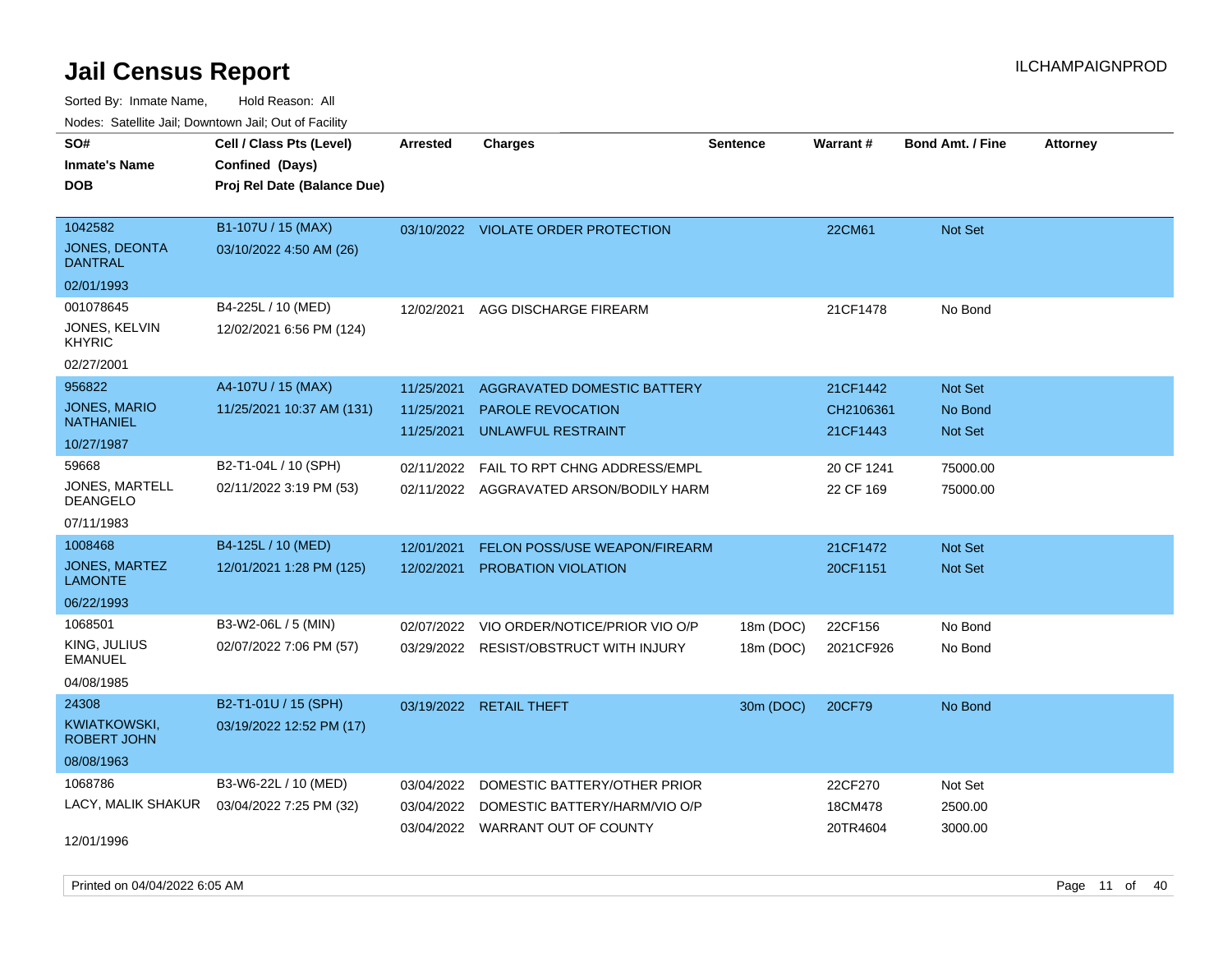Sorted By: Inmate Name, Hold Reason: All Nodes: Satellite Jail; Downtown Jail; Out of Facility

| SO#                                     | Cell / Class Pts (Level)    | <b>Arrested</b>      | <b>Charges</b>                            | <b>Sentence</b> | Warrant#     | <b>Bond Amt. / Fine</b> | Attorney |
|-----------------------------------------|-----------------------------|----------------------|-------------------------------------------|-----------------|--------------|-------------------------|----------|
| <b>Inmate's Name</b>                    | Confined (Days)             |                      |                                           |                 |              |                         |          |
| <b>DOB</b>                              | Proj Rel Date (Balance Due) |                      |                                           |                 |              |                         |          |
|                                         |                             |                      |                                           |                 |              |                         |          |
| 1041648                                 | A4-206U / 15 (MAX)          |                      | 01/11/2022 PAROLE REVOCATION              |                 | CH2200221    | Not Set                 |          |
| LANE, DEMETRIUS<br><b>LAQUAN</b>        | 01/11/2022 5:27 AM (84)     |                      | 01/11/2022 ARMED HABITUAL CRIMINAL        | 6y (DOC)        | 22CF41       | <b>Not Set</b>          |          |
| 07/04/1996                              |                             |                      |                                           |                 |              |                         |          |
| 001077710                               | <b>BOOKH-8 / 5 (ADS)</b>    | 03/31/2022           | AGG DOMESTIC BATTERY/STRANGLE             |                 | 21CF212      | No Bond                 |          |
| LANGE, DEVONTAE<br>AND'RE               | 03/31/2022 2:21 PM (5)      |                      | 03/31/2022 AGG BATTERY/PUBLIC PLACE       |                 | 21CF279      | No Bond                 |          |
| 03/05/1994                              |                             |                      |                                           |                 |              |                         |          |
| 1070011                                 | B4-121U / 10 (MED)          | 08/03/2021           | AGG DISCH FIREARM/1ST AID PERS            |                 | 21CF929      | Not Set                 |          |
| LAWS, WILLIAM<br>ZARAK, Third           | 08/03/2021 3:53 PM (245)    |                      |                                           |                 |              |                         |          |
| 07/06/1999                              |                             |                      |                                           |                 |              |                         |          |
| 548089                                  | B1-204U / 15 (MAX)          |                      | 12/04/2020 ATTEMPT (FIRST DEGREE MURDER)  |                 | 20CF1378     | Not Set                 |          |
| LEWIS, LAWRENCE<br>PAUL, Third          | 12/04/2020 4:42 AM (487)    |                      |                                           |                 |              |                         |          |
| 02/08/1993                              |                             |                      |                                           |                 |              |                         |          |
| 1005717                                 | A3-115L / 5 (MIN)           | 03/31/2022 AGG DUI/3 |                                           |                 | 22CF372      | 100000.00               |          |
| <b>LEWIS, ORLANDO</b><br><b>DESHONE</b> | 03/31/2022 1:56 PM (5)      | 03/31/2022 AGG DUI/3 |                                           |                 | 22CF373      | 100000.00               |          |
| 01/31/1987                              |                             |                      |                                           |                 |              |                         |          |
| 001078817                               | B1-206U / 10 (MED)          | 02/03/2022           | AGG UUW/PERSON/PREV CONVICTION            |                 | 22CF143      | Not Set                 |          |
| LIPSCOMB, LADAROL<br><b>ANTHONY</b>     | 02/03/2022 11:33 PM (61)    |                      |                                           |                 |              |                         |          |
| 10/01/2000                              |                             |                      |                                           |                 |              |                         |          |
| 001078924                               | A4-205L / 10 (MED)          | 03/09/2022           | DOMESTIC BATTERY/OTHER PRIOR              |                 | 22CF289      | Not Set                 |          |
| LIVINGSTON, MASON<br><b>RICHARD</b>     | 03/09/2022 4:13 AM (27)     |                      | 03/09/2022 WARRANT OUT OF COUNTY          |                 | 2019 CM 230  | 5000.00                 |          |
| 08/23/1988                              |                             |                      |                                           |                 |              |                         |          |
| 001078320                               | <b>BOOKH-7 / 5 (MIN)</b>    | 04/03/2022           | <b>BURGLARY</b>                           |                 | 2022-CF-AWOW | Not Set                 |          |
| MARSH, PAUL<br>OLUFUNMILAYO             | 04/03/2022 8:37 PM (2)      |                      | 04/03/2022 THEFT LOST/MISLAID PROP/<\$500 |                 | 2022-CM-AWOW | Not Set                 |          |
| 07/13/1994                              |                             |                      |                                           |                 |              |                         |          |

Printed on 04/04/2022 6:05 AM Page 12 of 40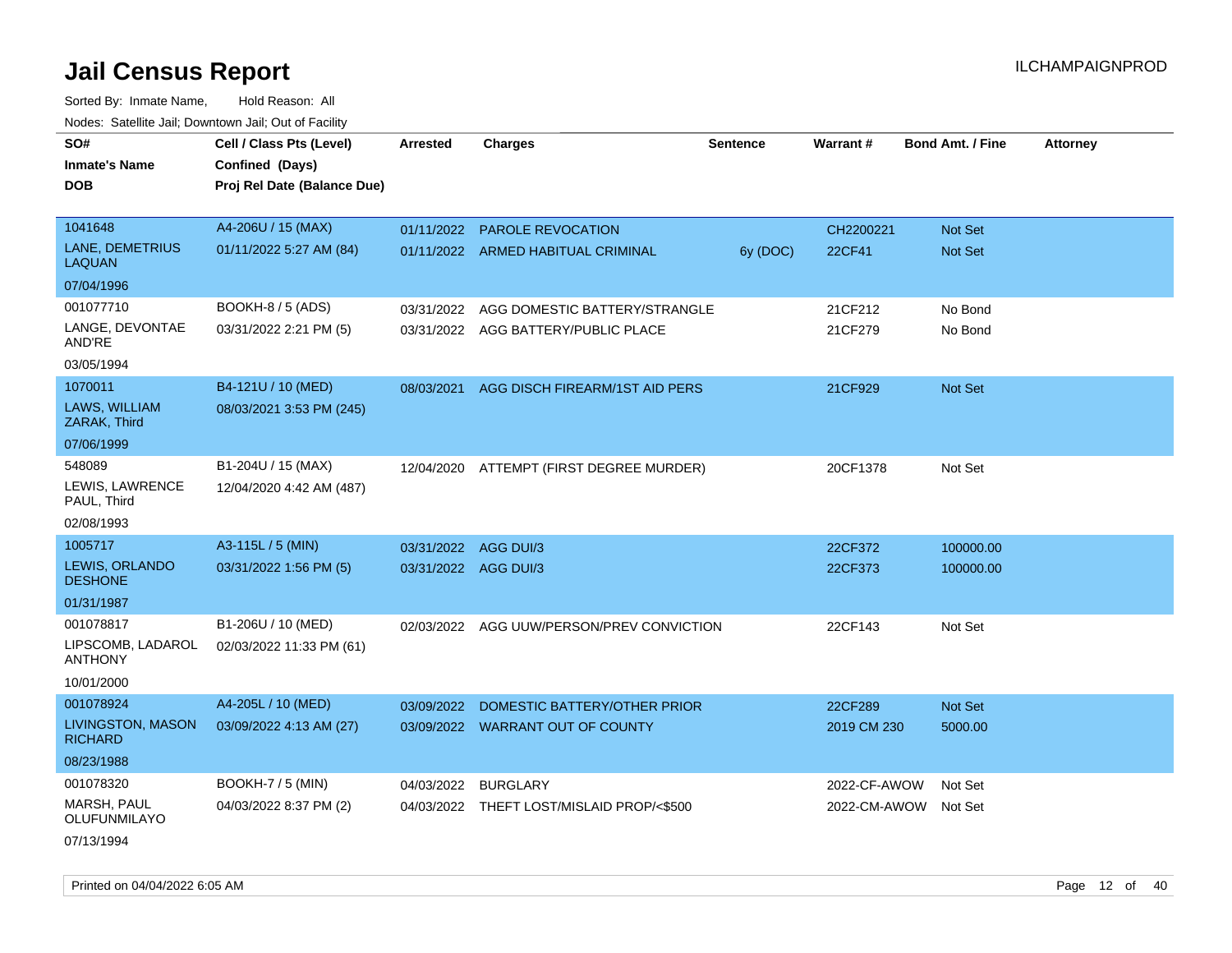Sorted By: Inmate Name, Hold Reason: All Nodes: Satellite Jail; Downtown Jail; Out of Facility

| <b>NOULD:</b> Catoline can, Downtown can, Out of Fability |                                              |                 |                                           |                 |             |                         |                 |
|-----------------------------------------------------------|----------------------------------------------|-----------------|-------------------------------------------|-----------------|-------------|-------------------------|-----------------|
| SO#<br><b>Inmate's Name</b>                               | Cell / Class Pts (Level)<br>Confined (Days)  | <b>Arrested</b> | <b>Charges</b>                            | <b>Sentence</b> | Warrant#    | <b>Bond Amt. / Fine</b> | <b>Attorney</b> |
| <b>DOB</b>                                                | Proj Rel Date (Balance Due)                  |                 |                                           |                 |             |                         |                 |
| 001077725                                                 | <b>BOOKH-8 / 10 (ADS)</b>                    |                 | 03/30/2022 DOM BTRY/CONTACT/1-2 PRECONV   |                 | 21CF1101    | 10000.00                |                 |
| <b>MARTIN, TERRY LEE</b>                                  | 03/30/2022 1:32 AM (6)                       |                 |                                           |                 |             |                         |                 |
| 03/20/1975                                                |                                              |                 |                                           |                 |             |                         |                 |
| 1038892                                                   | B2-DR / 10 (MED)                             |                 | 02/16/2022 PRED CRIM SEX ASLT/BODILY HARM |                 | 22CF199     | No Bond                 |                 |
| MCCAULEY, TIMOTHY<br><b>WILLIAM</b>                       | 02/16/2022 8:49 PM (48)                      |                 |                                           |                 |             |                         |                 |
| 03/05/1989                                                |                                              |                 |                                           |                 |             |                         |                 |
| 48792                                                     | B4-127L / 10 (MED)                           | 11/19/2021      | AGG BATTERY/DISCHARGE FIREARM             |                 | 21CF1425    | <b>Not Set</b>          |                 |
| MCCLAIN, HURCHEL<br><b>JOSEPH</b>                         | 11/20/2021 4:11 AM (136)                     |                 |                                           |                 |             |                         |                 |
| 05/01/1979                                                |                                              |                 |                                           |                 |             |                         |                 |
| 1027034                                                   | A2-121L / 10 (ADS)                           |                 | 03/19/2022 ARMED ROBBERY/ARMED W/FIREARM  |                 | 22CF335     | No Bond                 |                 |
| MCFALL-DORSEY,<br><b>ESSENCE LEANN</b>                    | 03/19/2022 1:11 AM (17)                      |                 |                                           |                 |             |                         |                 |
| 03/20/1994                                                |                                              |                 |                                           |                 |             |                         |                 |
| 001077938                                                 | <b>BOOKH-4 / 15 (ADS)</b>                    | 05/10/2021      | AGG KIDNAPING DISCH FIR/HARM              |                 | 21CF532     | <b>Not Set</b>          |                 |
| MCGAHA,                                                   | 05/10/2021 7:02 PM (330)                     | 05/11/2021      | <b>MURDER</b>                             |                 | 2021-CF-215 | No Bond                 |                 |
| <b>CHRISTOPHER D</b>                                      |                                              | 05/27/2021      | ESCAPE FROM DEPT OF CORRECTION            |                 | 21CF600     | <b>Not Set</b>          |                 |
| 07/27/1991<br>66710                                       | A4-207U / 15 (ADS)                           |                 |                                           |                 |             |                         |                 |
| MEEKS, CASSARIOUS                                         | 01/20/2022 11:40 AM (75)                     |                 | 01/19/2022 ARMED VIOLENCE/CATEGORY I      |                 | 22CF88      | Not Set                 |                 |
| <b>MONTE</b>                                              |                                              |                 |                                           |                 |             |                         |                 |
| 06/22/1984                                                |                                              |                 |                                           |                 |             |                         |                 |
| 1043071                                                   | A2-120L / 10 (MED)                           | 11/08/2021      | CRIM DMG/GOVT PROP/<\$500                 |                 | 21CF1378    | <b>Not Set</b>          |                 |
| <b>MERRELL-</b><br>SUTHERLAND, ALICIA                     | 11/08/2021 2:22 AM (148)                     |                 |                                           |                 |             |                         |                 |
| 11/26/1972                                                |                                              |                 |                                           |                 |             |                         |                 |
| 41584                                                     | B4-227L / 15 (MAX)                           | 12/01/2021      | ARMED HABITUAL CRIMINAL                   |                 | 21CF1467    | Not Set                 |                 |
|                                                           | MILLER, JOSE LOVELL 12/02/2021 1:04 AM (124) |                 |                                           |                 |             |                         |                 |

10/07/1975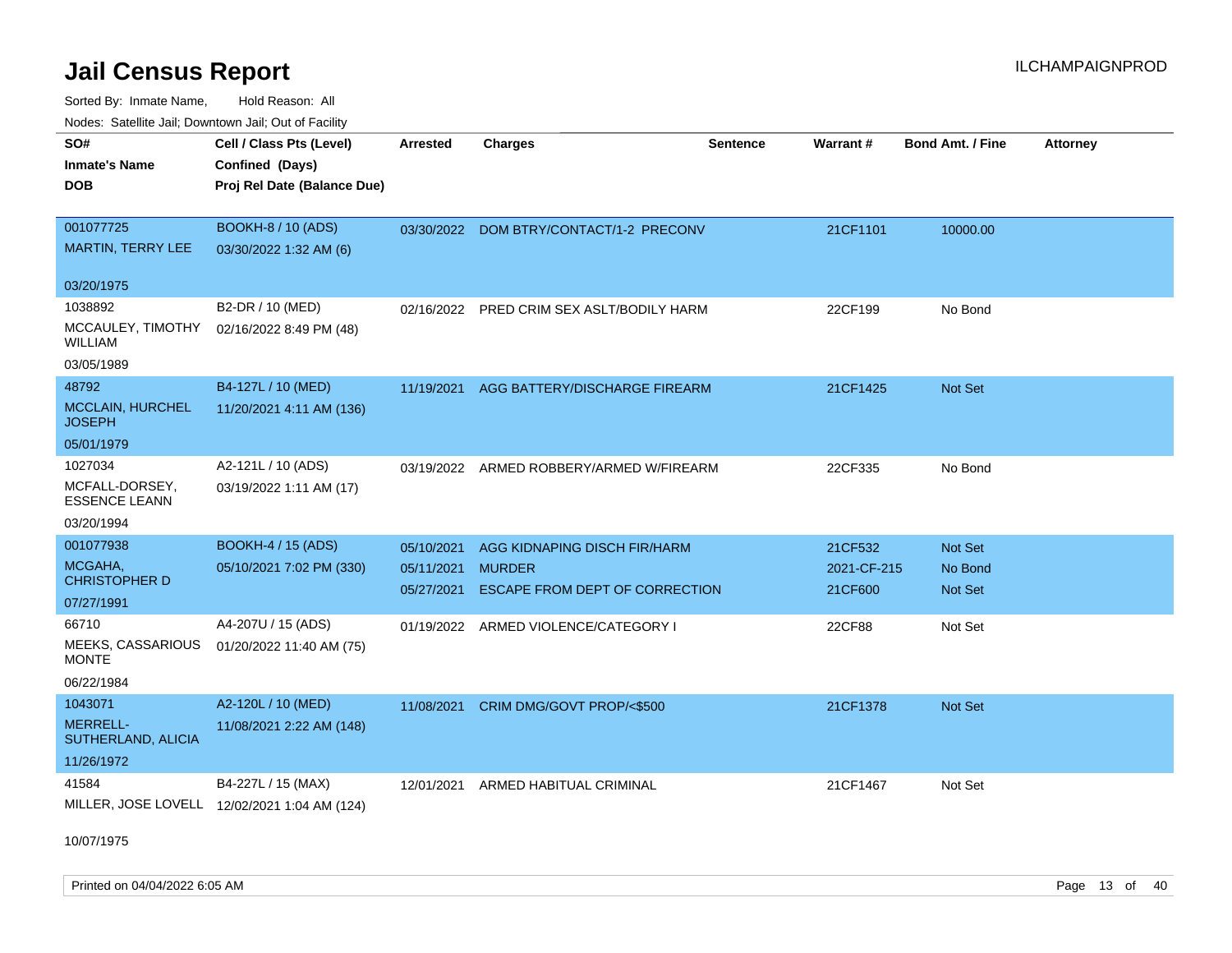| SO#                                   | Cell / Class Pts (Level)                    | Arrested   | <b>Charges</b>                            | <b>Sentence</b> | Warrant#      | <b>Bond Amt. / Fine</b> | <b>Attorney</b> |
|---------------------------------------|---------------------------------------------|------------|-------------------------------------------|-----------------|---------------|-------------------------|-----------------|
| <b>Inmate's Name</b>                  | Confined (Days)                             |            |                                           |                 |               |                         |                 |
| <b>DOB</b>                            | Proj Rel Date (Balance Due)                 |            |                                           |                 |               |                         |                 |
| 39106                                 | B3-W3-10L / 10 (MED)                        | 10/12/2021 | DOMESTIC BATTERY/OTHER PRIOR              |                 | 21CF1217      | <b>Not Set</b>          |                 |
| Junior                                | MOORE, ANDREW LEE, 10/12/2021 1:02 AM (175) |            |                                           |                 |               |                         |                 |
| 04/12/1973                            | 4/10/2022 (0.00)                            |            |                                           |                 |               |                         |                 |
| 1052889                               | A3-215L / 10 (ADS)                          | 03/31/2022 | AGGRAVATED DOMESTIC BATTERY               |                 | 22CF375       | No Bond                 |                 |
| MOORE, JEREMIAH<br><b>THOMAS</b>      | 03/31/2022 2:39 AM (5)                      | 03/31/2022 | DRIVING ON SUSPENDED LICENSE              |                 | 22MT388       | Not Set                 |                 |
| 07/21/1996                            |                                             |            |                                           |                 |               |                         |                 |
| 539294                                | B1-205L / 10 (MED)                          |            | 01/11/2022 AGG DUI/NO VALID DL            |                 | 22CF49        | Not Set                 |                 |
| <b>MOSLEY, JAMES</b><br><b>CALVIN</b> | 01/11/2022 9:43 PM (84)                     |            | 01/11/2022 PAROLE REVOCATION              |                 | CH2200227     | No Bond                 |                 |
| 12/11/1985                            |                                             |            |                                           |                 |               |                         |                 |
| 959454                                | BOOKH-3 / 10 (MED)                          | 04/03/2022 | DUI ALC/INTOX COMPOUND/DRUG               |                 | 22CMAWOW      | Not Set                 |                 |
| MOTLEY, QUENTIN                       | 04/03/2022 11:37 AM (2)                     | 04/03/2022 | POSS ADULT USE CANN IN MOTOR VEHIC        |                 | 22CMAWOW      | Not Set                 |                 |
| <b>ANTONINE</b>                       |                                             |            | 04/03/2022 OPERATE UNINSURED MTR VEHICLE  |                 | 22CMAWOW      | Not Set                 |                 |
| 06/09/1988                            |                                             | 04/03/2022 | <b>IMPROPER USE REGIS/TITLE</b>           |                 | 22CMAWOW      | Not Set                 |                 |
|                                       |                                             | 04/03/2022 | AGG DUI (NO DRIVERS LICENSE)              |                 | 22CFAWOW      | Not Set                 |                 |
|                                       |                                             | 04/03/2022 | POSSESS LOOK-ALIKE SUB/SUBQ               |                 | 22CFAWOW      | Not Set                 |                 |
|                                       |                                             | 04/03/2022 | POSSESSING A CONTROLLED SUBSTAND          |                 | 22CFAWOW      | Not Set                 |                 |
| 001078993                             | <b>BOOKH-6 / 10 (ADS)</b>                   |            | 03/29/2022 AGG ASLT PEACE OFF/FIRE/ER WRK |                 | <b>22CM87</b> | Not Set                 |                 |
| MURPHY, JUSTIN RAY                    | 03/29/2022 6:40 PM (7)                      |            |                                           |                 |               |                         |                 |
|                                       |                                             |            |                                           |                 |               |                         |                 |
| 03/12/1997                            |                                             |            |                                           |                 |               |                         |                 |
| 1012617                               | A3-216L / 10 (MED)                          |            | 04/01/2022 FELON POSS/USE WEAPON/FIREARM  | $2y$ (CJ)       | 21CF889       | No Bond                 |                 |
| NEAL, ANDRE<br><b>LORENZO</b>         | 04/01/2022 11:56 AM (4)                     |            |                                           |                 |               |                         |                 |
| 10/11/1993                            |                                             |            |                                           |                 |               |                         |                 |
| 001078517                             | B1-102L / 15 (MAX)                          |            | 10/19/2021 ATTEMPT (FIRST DEGREE MURDER)  |                 | 21CF1267      | Not Set                 |                 |
| <b>NELSON, RORY</b><br><b>DEMOND</b>  | 10/19/2021 3:55 AM (168)                    |            |                                           |                 |               |                         |                 |
| 08/14/1984                            |                                             |            |                                           |                 |               |                         |                 |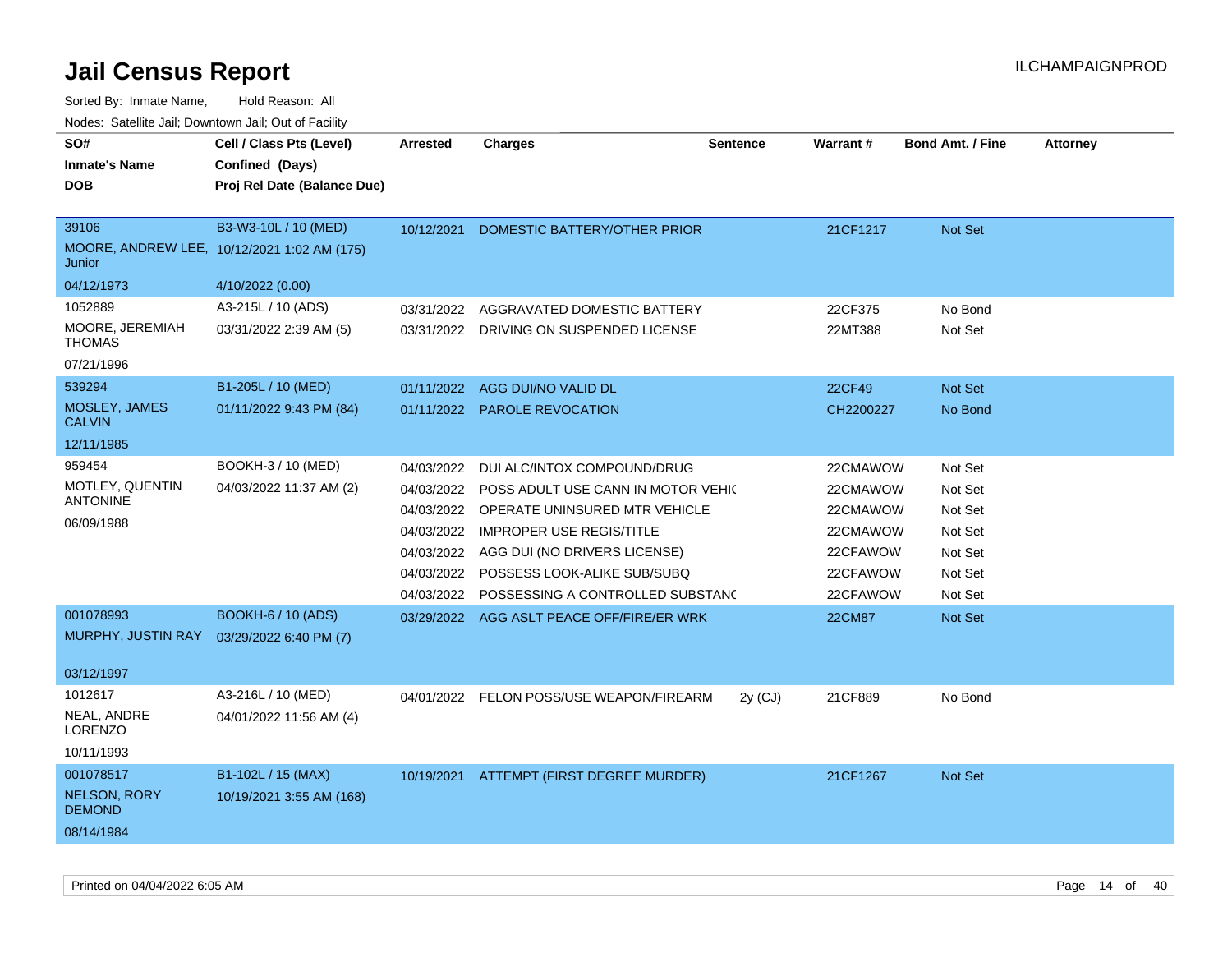| SO#<br><b>Inmate's Name</b><br><b>DOB</b>                                     | Cell / Class Pts (Level)<br>Confined (Days)<br>Proj Rel Date (Balance Due) | <b>Arrested</b>          | <b>Charges</b>                                                                                                  | <b>Sentence</b> | Warrant#                         | <b>Bond Amt. / Fine</b>     | <b>Attorney</b> |
|-------------------------------------------------------------------------------|----------------------------------------------------------------------------|--------------------------|-----------------------------------------------------------------------------------------------------------------|-----------------|----------------------------------|-----------------------------|-----------------|
| 1013906<br>PARKER, QUDAYJAH<br>LASHA                                          | A2-222L / 5 (ADS)<br>03/30/2022 3:13 AM (6)                                | 03/30/2022<br>03/30/2022 | LEAVING THE SCENE INVOLV VEHICLE<br>LEAVING THE SCENE INVOLV VEHICLE<br>03/30/2022 AGG ASLT/OP MOTOR VEH/STRUCK |                 | 20TR4026<br>21TR8526<br>21CF1263 | 470.00<br>470.00<br>5000.00 |                 |
| 11/14/1993                                                                    |                                                                            |                          |                                                                                                                 |                 |                                  |                             |                 |
| 001078854<br>PATNAUDE, MARTY<br>WW.<br>08/26/2003                             | B2-T2-05U / 15 (MAX)<br>02/15/2022 5:12 PM (49)                            | 02/15/2022               | AGG BATTERY/DISCHARGE FIREARM<br>02/15/2022 ARMED VIOLENCE/CATEGORY I                                           |                 | 2019JD22<br>22CF190              | No Bond<br>Not Set          |                 |
| 519955<br>PAYNE, JOSHUA DAVID 04/03/2022 3:47 PM (2)                          | <b>BOOKH-7 / 10 (MED)</b>                                                  |                          | 04/03/2022 CONTRIB DEPENDENCY/NEGL MINOR                                                                        |                 | 2022CM93                         | 50000.00                    |                 |
| 09/30/1986                                                                    |                                                                            |                          |                                                                                                                 |                 |                                  |                             |                 |
| 61251<br>PETMECKY, JOHN<br>ROBERT                                             | BOOKF-1 / 15 (ADS)<br>12/27/2021 1:52 PM (99)                              | 12/27/2021               | PRED CRIM SEX ASLT/VICTIM <13                                                                                   |                 | 21CF651                          | No Bond                     |                 |
| 03/09/1983                                                                    |                                                                            |                          |                                                                                                                 |                 |                                  |                             |                 |
| 1030954<br>PETTIGREW,<br><b>MALCOME JAMIESON</b>                              | B4-223U / 15 (MAX)<br>01/15/2022 4:35 AM (80)                              | 01/14/2022               | ARMED VIOLENCE/CATEGORY I<br>01/14/2022 MFG/DEL CANNABIS/10-30 GRAMS                                            |                 | 22CF76<br>2020CF9                | <b>Not Set</b><br>15000.00  |                 |
| 02/20/1995                                                                    |                                                                            |                          |                                                                                                                 |                 |                                  |                             |                 |
| 1000126<br>PETTWAY, EDGAR LEE, 04/02/2022 5:39 AM (3)<br>Second<br>09/25/1987 | BOOKH-3 / 15 (MAX)                                                         | 04/02/2022               | <b>BURGLARY</b><br>04/02/2022 FELON POSS/USE WEAPON/FIREARM                                                     |                 | 2022CFAWOW<br>2022CFAWOW         | No Bond<br>No Bond          |                 |
| 1059394<br>PHILLIPS, ISAAC<br><b>TERRELL</b>                                  | B3-W1-04L / 5 (MIN)<br>02/16/2022 9:00 AM (48)                             |                          | 02/16/2022 AGG DUI/NO VALID DL                                                                                  |                 | 2020CF1396                       | No Bond                     |                 |
| 12/27/1996                                                                    | 5/15/2022 (0.00)                                                           |                          |                                                                                                                 |                 |                                  |                             |                 |
| 1015033<br>PICKENS, DANTE<br>DEVON<br>01/05/1993                              | B1-203U / 10 (MED)<br>03/05/2022 4:01 AM (31)                              | 03/05/2022               | POSSESSION OF STOLEN FIREARM<br>03/05/2022 POSS AMT CON SUB EXCEPT(A)/(D)                                       |                 | 21CF1172<br>20CF109              | 500000.00<br>20000.00       |                 |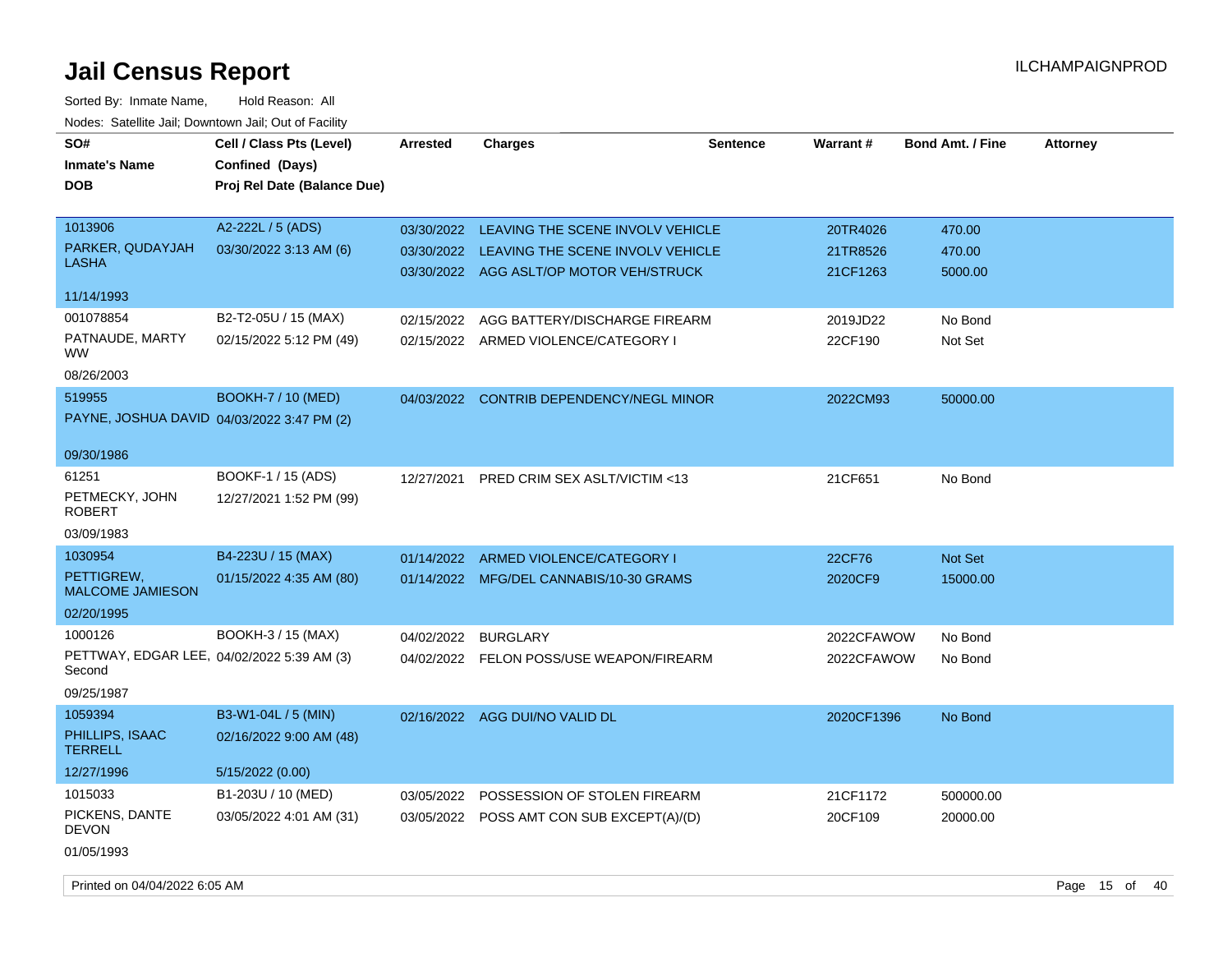| SO#                                     | Cell / Class Pts (Level)    | <b>Arrested</b>     | <b>Charges</b>                       | <b>Sentence</b> | Warrant#     | <b>Bond Amt. / Fine</b> | <b>Attorney</b> |
|-----------------------------------------|-----------------------------|---------------------|--------------------------------------|-----------------|--------------|-------------------------|-----------------|
| <b>Inmate's Name</b>                    | Confined (Days)             |                     |                                      |                 |              |                         |                 |
| <b>DOB</b>                              | Proj Rel Date (Balance Due) |                     |                                      |                 |              |                         |                 |
|                                         |                             |                     |                                      |                 |              |                         |                 |
| 1022441                                 | B2-T1-03U / 10 (SPH)        | 10/27/2021          | AGG BATTERY/PEACE OFFICER            |                 | 2021 CF 12   | No Bond                 |                 |
| PICKENS, DONTRELL<br><b>DEMAR</b>       | 10/27/2021 1:39 PM (160)    |                     | 10/27/2021 AGG BATTERY/PEACE OFFICER |                 | 2020 CF 1488 | No Bond                 |                 |
| 12/10/1993                              |                             |                     |                                      |                 |              |                         |                 |
| 1069524                                 | B3-W5-18L / 10 (MED)        | 08/08/2021          | MFG/DEL CANNABIS/30-500 GRAMS        |                 | 21CF953      | Not Set                 |                 |
| RAY-DAVIS, KAMARI<br><b>DAYVON</b>      | 08/09/2021 2:44 AM (239)    |                     |                                      |                 |              |                         |                 |
| 03/30/2000                              |                             |                     |                                      |                 |              |                         |                 |
| 001078676                               | B1-205U / 10 (MED)          |                     | 03/20/2022 AGG DUI/NO VALID DL       |                 | 22CF334      | No Bond                 |                 |
| READUS, LORENZO                         | 03/20/2022 2:38 AM (16)     |                     |                                      |                 |              |                         |                 |
| 05/13/1983                              |                             |                     |                                      |                 |              |                         |                 |
| 001078482                               | B1-204L / 10 (MED)          | 03/14/2022          | AGG DISCHARGE FIREARM/VEH/SCH        |                 |              | 250000.00               |                 |
| REED, MONTRES<br>ANTRON                 | 03/14/2022 12:06 PM (22)    |                     |                                      |                 |              |                         |                 |
| 02/26/2004                              |                             |                     |                                      |                 |              |                         |                 |
| 982660                                  | A4-203U / 10 (MED)          | 03/22/2022 BURGLARY |                                      |                 | 22CF339      | No Bond                 |                 |
| REYNOLDS, DAVID<br><b>ALLEN</b>         | 03/22/2022 4:11 AM (14)     |                     |                                      |                 |              |                         |                 |
| 03/27/2002                              |                             |                     |                                      |                 |              |                         |                 |
| 979485                                  | B2-T4-16L / 15 (SPH)        | 03/12/2021          | PRED CRIM SEX ASLT/VICTIM <13        |                 | 21CF282      | Not Set                 |                 |
| RODRIGUEZ, JOSHUA<br><b>ANTHONY</b>     | 03/12/2021 1:57 PM (389)    |                     |                                      |                 |              |                         |                 |
| 04/06/1990                              |                             |                     |                                      |                 |              |                         |                 |
| 61330                                   | B4-224L / 15 (MAX)          | 12/01/2021          | ARMED HABITUAL CRIMINAL              |                 | 21CF1473     | Not Set                 |                 |
| <b>RUFFIN, JONATHON</b><br><b>CECIL</b> | 12/01/2021 5:34 AM (125)    | 12/01/2021          | <b>PAROLE REVOCATION</b>             |                 | CH2107545    | No Bond                 |                 |
| 05/10/1984                              |                             |                     |                                      |                 |              |                         |                 |
| 1071161                                 | B4-124L / 15 (MAX)          | 08/18/2021          | DELIVERY OF OR POSSESSION OF W/INT   |                 | 21CF1008     | No Bond                 |                 |
| SANDERS, MARKELL<br>LAMAR               | 08/18/2021 6:18 PM (230)    |                     |                                      |                 |              |                         |                 |
| 02/02/2000                              |                             |                     |                                      |                 |              |                         |                 |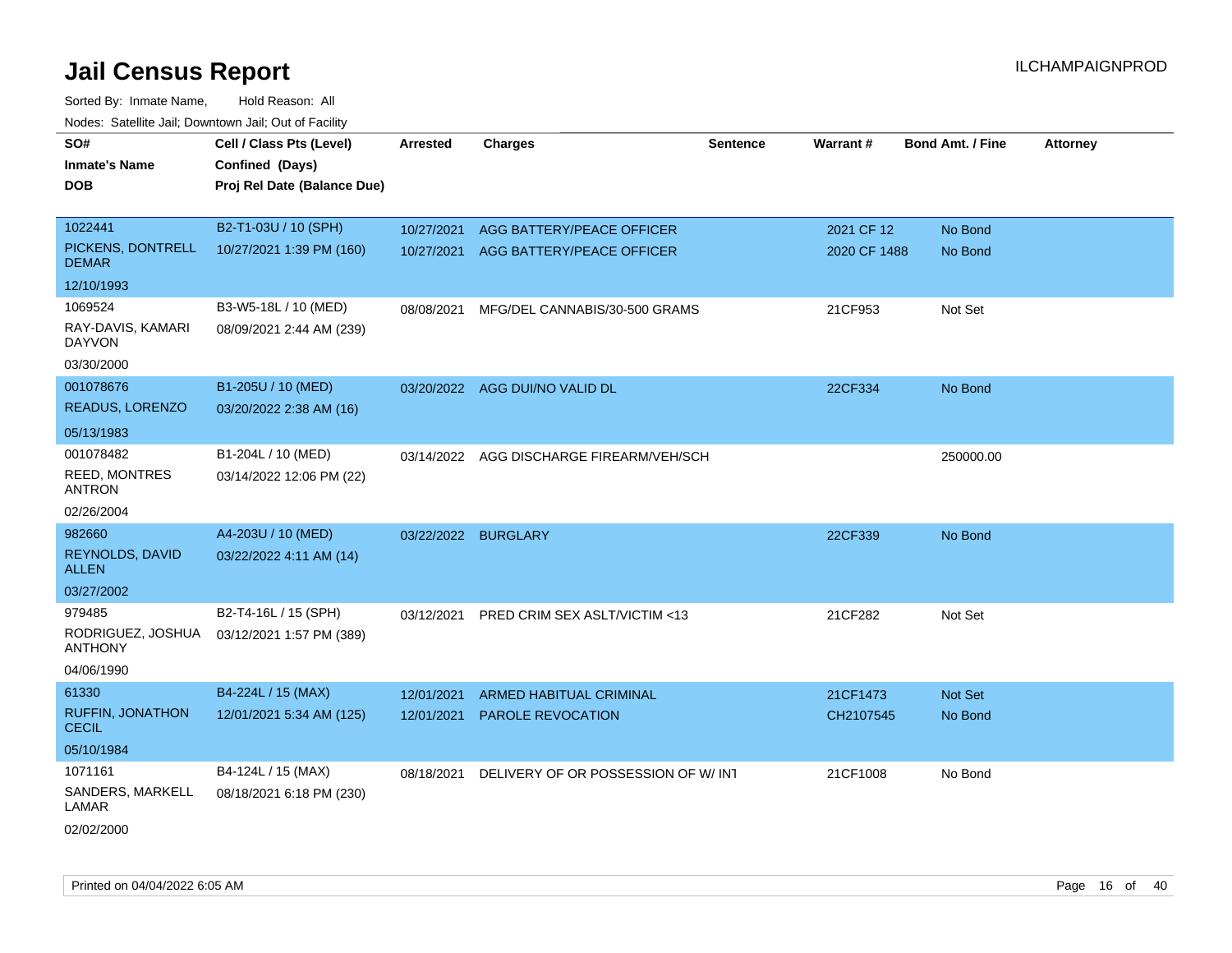| roaco. Calcinio dan, Downtown dan, Out or Fability |                             |                     |                                          |                 |            |                         |                 |
|----------------------------------------------------|-----------------------------|---------------------|------------------------------------------|-----------------|------------|-------------------------|-----------------|
| SO#                                                | Cell / Class Pts (Level)    | <b>Arrested</b>     | <b>Charges</b>                           | <b>Sentence</b> | Warrant#   | <b>Bond Amt. / Fine</b> | <b>Attorney</b> |
| <b>Inmate's Name</b>                               | Confined (Days)             |                     |                                          |                 |            |                         |                 |
| DOB                                                | Proj Rel Date (Balance Due) |                     |                                          |                 |            |                         |                 |
|                                                    |                             |                     |                                          |                 |            |                         |                 |
| 001078898                                          | A4-205U / 15 (MAX)          |                     | 03/02/2022 AGG DISCHARGE FIREARM         |                 | 22CF254    | Not Set                 |                 |
| SAROLAS, JONATHAN<br>Е.                            | 03/02/2022 9:20 AM (34)     |                     |                                          |                 |            |                         |                 |
| 07/16/1988                                         |                             |                     |                                          |                 |            |                         |                 |
| 001078441                                          | BOOKF-3 / 15 (ADS)          | 10/01/2021          | ARMED HABITUAL CRIMINAL                  |                 | 21CF1182   | Not Set                 |                 |
| SINGLETON, CORRIE<br><b>DERRELL</b>                | 10/01/2021 12:36 PM (186)   | 12/20/2021          | SPEEDING 26-34 MPH OVER LIMIT            |                 | 2021TR2701 | 1000.00                 |                 |
| 05/07/1983                                         |                             |                     |                                          |                 |            |                         |                 |
| 001078765                                          | B4-223L / 10 (MED)          |                     | 01/13/2022 FELON POSS/USE WEAPON/FIREARM |                 | 22CF66     | Not Set                 |                 |
| SMITH, COREY ADRIAN 01/13/2022 7:32 PM (82)        |                             |                     |                                          |                 |            |                         |                 |
|                                                    |                             |                     |                                          |                 |            |                         |                 |
| 09/01/1987                                         |                             |                     |                                          |                 |            |                         |                 |
| 62924                                              | B4-226L / 10 (MED)          | 03/11/2022          | FELON POSS/USE WEAPON/FIREARM            |                 | 22CF294    | Not Set                 |                 |
| STARKS, JUSTIN<br><b>COURTNEY</b>                  | 03/11/2022 2:29 AM (25)     |                     | 03/11/2022 CRIM DMG TO PROP \$500-10K    |                 | 19CF63     | 3000.00                 |                 |
| 08/12/1984                                         |                             |                     |                                          |                 |            |                         |                 |
| 001077770                                          | A1-226L / 5 (MIN)           |                     | 01/06/2022 RESIDENTIAL BURGLARY          |                 | 21CF319    | Not Set                 |                 |
| STOFFLE, KELLY ANNE 01/06/2022 3:14 PM (89)        |                             |                     |                                          |                 |            |                         |                 |
|                                                    |                             |                     |                                          |                 |            |                         |                 |
| 04/12/1989                                         |                             |                     |                                          |                 |            |                         |                 |
| 38305                                              | B2-T2-06L / 10 (SPH)        |                     | 03/18/2020 CRIMINAL SEXUAL ABUSE         |                 | 20CF-343   | 500000.00               |                 |
| STOVER, JOSH<br>ANDREW                             | 03/18/2020 10:24 AM (748)   |                     |                                          |                 |            |                         |                 |
| 08/18/1973                                         |                             |                     |                                          |                 |            |                         |                 |
| 001078742                                          | <b>BOOKH-1 / 5 (MIN)</b>    | 04/01/2022 BURGLARY |                                          |                 | 22CF33     | 10000.00                |                 |
| TAYLOR, ERIKA LYNN                                 | 04/01/2022 10:15 AM (4)     |                     |                                          |                 |            |                         |                 |
|                                                    |                             |                     |                                          |                 |            |                         |                 |
| 04/09/1996                                         |                             |                     |                                          |                 |            |                         |                 |
| 001078471                                          | B4-221U / 10 (MED)          | 10/11/2021          | AGG UUW/VEHICLE/<21                      | 18m (DOC)       | 21CF1210   | 100.00                  |                 |
| THATCH, OMARION<br><b>DIAMONTE</b>                 | 10/11/2021 1:26 AM (176)    |                     |                                          |                 |            |                         |                 |
| 09/05/2003                                         |                             |                     |                                          |                 |            |                         |                 |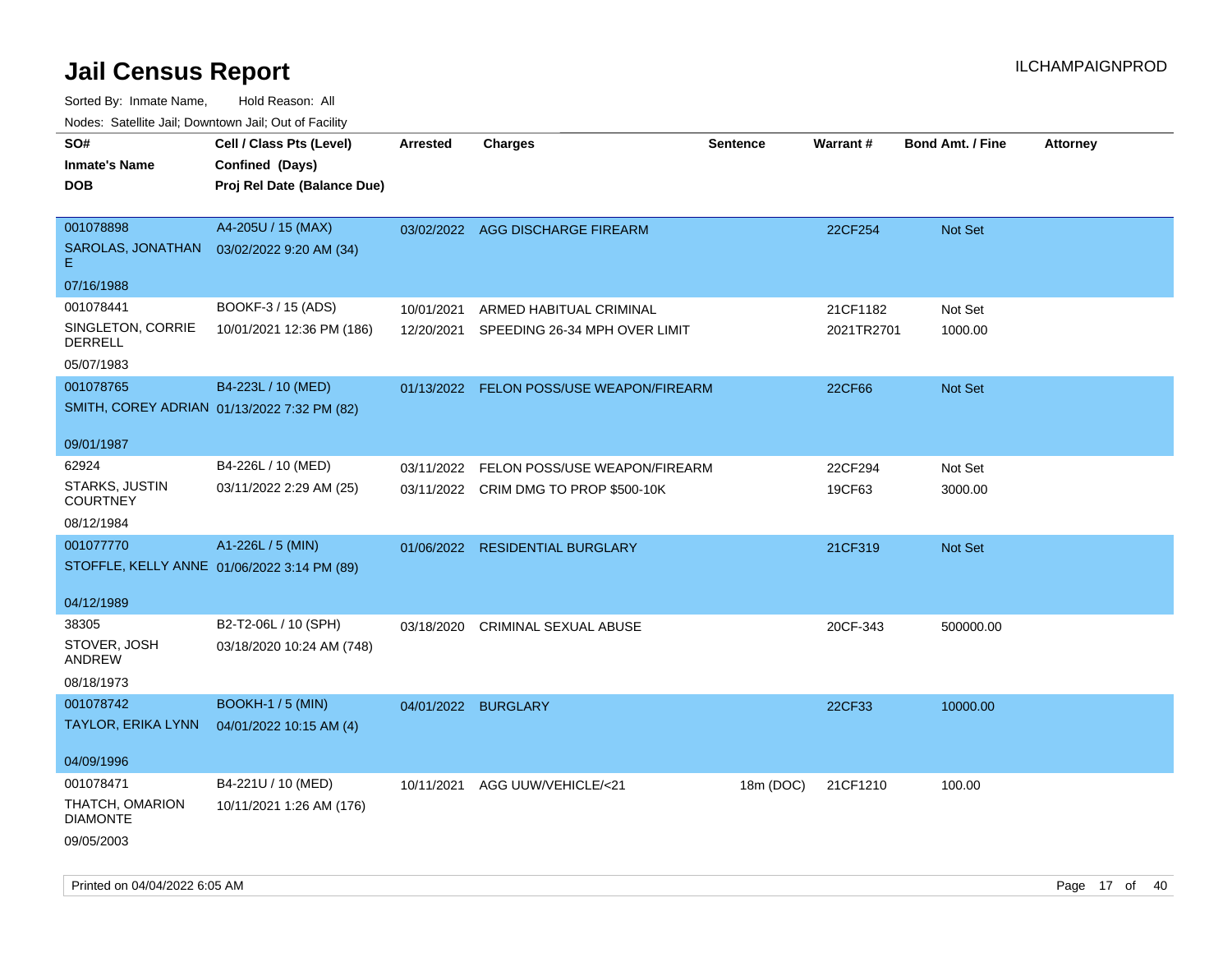Sorted By: Inmate Name, Hold Reason: All

Nodes: Satellite Jail; Downtown Jail; Out of Facility

| SO#<br><b>Inmate's Name</b><br><b>DOB</b>                                            | Cell / Class Pts (Level)<br>Confined (Days)<br>Proj Rel Date (Balance Due) | <b>Arrested</b>                                             | <b>Charges</b>                                                                                                            | <b>Sentence</b> | Warrant#                                                  | <b>Bond Amt. / Fine</b>                                   | <b>Attorney</b> |
|--------------------------------------------------------------------------------------|----------------------------------------------------------------------------|-------------------------------------------------------------|---------------------------------------------------------------------------------------------------------------------------|-----------------|-----------------------------------------------------------|-----------------------------------------------------------|-----------------|
| 001078997<br>THOMAS, THEOPHILUS 03/30/2022 10:52 PM (6)<br><b>DEON</b><br>09/17/2003 | <b>BOOKH-8 / 10 (MED)</b>                                                  |                                                             | 03/30/2022 UNLAWFUL USE OF A WEAPON                                                                                       |                 | 22CF374                                                   | No Bond                                                   |                 |
| 32058<br>THOMPSON, STEVEN<br><b>ONEAL</b><br>03/14/1969                              | B4-123U / 15 (MAX)<br>06/14/2021 6:44 AM (295)                             | 06/14/2021                                                  | <b>AGG DISCH FIREARM</b>                                                                                                  |                 | 21CF690                                                   | Not Set                                                   |                 |
| 001078037<br><b>TOVEY, JAMES</b><br><b>RICHARD</b><br>03/21/1990                     | A3-212L / 5 (ADS)<br>03/29/2022 10:10 AM (7)<br>4/4/2022 (0.00)            |                                                             | 03/29/2022 AGG DUI/ DRUGS                                                                                                 |                 | 21CF634                                                   | No Bond                                                   |                 |
| 001078792<br>TRAMBLE, TOM<br><b>MARCUS</b><br>02/28/1985                             | A3-116L / 15 (ADS)<br>01/24/2022 10:24 AM (71)                             | 01/24/2022<br>01/24/2022                                    | <b>FUGITIVE FROM JUSTICE</b><br><b>FUGITIVE FROM JUSTICE</b><br>01/24/2022 ARMED VIOLENCE/CATEGORY I                      |                 | 22CF99<br>22CF100<br>22CF101                              | Not Set<br>Not Set<br>Not Set                             |                 |
| 1076325<br><b>TURNER, PRINTISS</b><br>VASHAWN-DEMAN,<br>11/10/2001                   | B1-201U / 15 (MAX)<br>03/25/2022 3:15 PM (11)                              | 03/25/2022<br>03/25/2022 MURDER<br>03/25/2022<br>03/25/2022 | AGG UUW/LOADED/NO FCCA/FOID<br><b>DOMESTIC BATTERY</b><br>AGG UUW/LOADED/NO FCCA/FOID<br>03/28/2022 FUGITIVE FROM JUSTICE |                 | 2020CF742<br>2021CF1071<br>20CM468<br>21CF1520<br>22CF360 | 25000.00<br>1500000.00<br>1000.00<br>50000.00<br>50000.00 |                 |
| 50548<br><b>VINEYARD, SHORNOR</b><br><b>JAMAL</b><br>12/14/1979                      | A3-111L / 10 (ADS)<br>03/29/2022 8:51 AM (7)<br>5/19/2022 (0.00)           | 03/29/2022                                                  | AGG UNLAWFUL USE OF WEAPON/VEH                                                                                            |                 | 21CF1067                                                  | No Bond                                                   |                 |
| 001077992<br>WADE, DONTE<br><b>LAMONT</b><br>09/05/1986                              | A3-217L / 15 (MAX)<br>03/31/2022 1:25 PM (5)                               |                                                             | 03/31/2022 ARMED ROBBERY/NO FIREARM                                                                                       |                 | 21CF590                                                   | 100000.00                                                 |                 |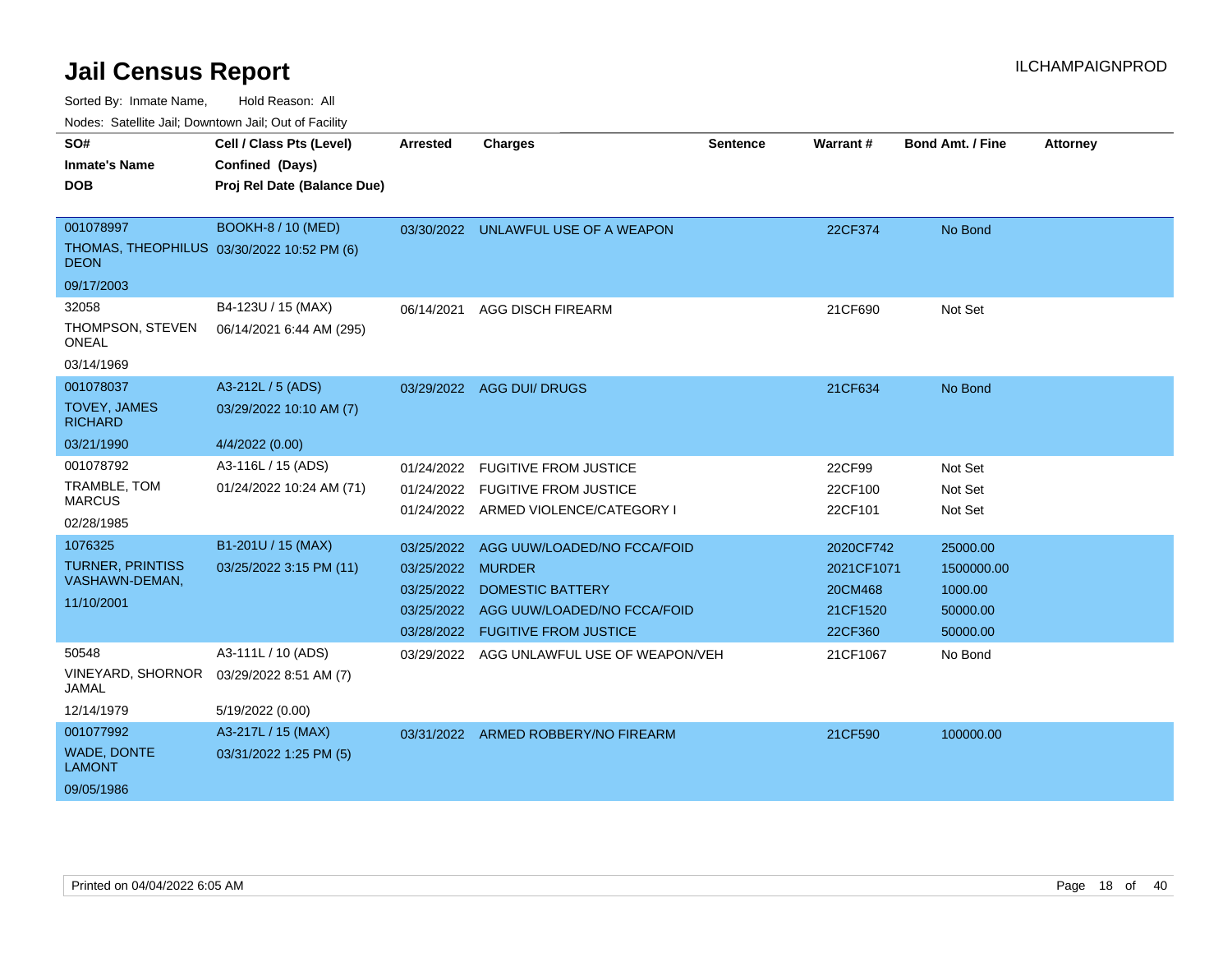| SO#<br><b>Inmate's Name</b><br><b>DOB</b>     | Cell / Class Pts (Level)<br>Confined (Days)<br>Proj Rel Date (Balance Due) | <b>Arrested</b> | <b>Charges</b>                                                                  | <b>Sentence</b> | Warrant#                 | <b>Bond Amt. / Fine</b>          | <b>Attorney</b> |
|-----------------------------------------------|----------------------------------------------------------------------------|-----------------|---------------------------------------------------------------------------------|-----------------|--------------------------|----------------------------------|-----------------|
| 001079004                                     | <b>BOOKH-2 / 15 (MAX)</b>                                                  | 04/02/2022      | FELON POSS/USE WEAPON/FIREARM                                                   |                 | 2022CFAWOW               | No Bond                          |                 |
| <b>WALLS, MICHAEL</b><br><b>DIANSIO</b>       | 04/02/2022 4:16 AM (3)                                                     | 04/02/2022      | POSS FIREARM W/ DEFACED SER NO<br>04/02/2022 RESIST/OBSTRUCTING A PEACE OFFICEH |                 | 2022CFAWOW<br>2022CMAWOW | <b>Not Set</b><br><b>Not Set</b> |                 |
| 06/21/1991                                    |                                                                            |                 |                                                                                 |                 |                          |                                  |                 |
| 996098                                        | B3-W7-28L / 10 (MED)                                                       |                 | 03/25/2022 AGG UUW/PERSON/NO FOID                                               |                 | 21CF1007                 | No Bond                          |                 |
| WASHINGTON,<br><b>DANTAEVIOUS</b>             | 03/25/2022 10:18 AM (11)                                                   |                 |                                                                                 |                 |                          |                                  |                 |
| 11/14/1991                                    | 4/23/2022 (0.00)                                                           |                 |                                                                                 |                 |                          |                                  |                 |
| 1070737                                       | A1-126L / 15 (MAX)                                                         | 10/14/2021      | AGG KIDNAPG/<13/INTEL DISABL                                                    | (DHS)           | 2020CF418                | 250000.00                        |                 |
| <b>WASHINGTON,</b><br><b>JASTINA VIRGINIA</b> | 10/14/2021 12:02 PM (173)                                                  |                 |                                                                                 |                 |                          |                                  |                 |
| 04/11/2000                                    |                                                                            |                 |                                                                                 |                 |                          |                                  |                 |
| 1053934                                       | <b>BOOKH-7 / 5 (MIN)</b>                                                   |                 | 04/03/2022 DOMESTIC BATTERY                                                     |                 | 2022CMAWOW               | Not Set                          |                 |
| WEBB, JOHN<br><b>CHRISTOPHER</b>              | 04/03/2022 4:58 PM (2)                                                     |                 |                                                                                 |                 |                          |                                  |                 |
| 10/13/1977                                    |                                                                            |                 |                                                                                 |                 |                          |                                  |                 |
| 977140                                        | B1-203L / 10 (MED)                                                         | 10/24/2021      | <b>ARMED HABITUAL CRIMINAL</b>                                                  |                 | 21CF1289                 | <b>Not Set</b>                   |                 |
| <b>WEBSTER, DERRIAL</b><br><b>DEVON</b>       | 10/24/2021 2:46 AM (163)                                                   |                 |                                                                                 |                 |                          |                                  |                 |
| 01/14/1990                                    |                                                                            |                 |                                                                                 |                 |                          |                                  |                 |
| 001078328                                     | B1-105L / 15 (MAX)                                                         | 08/30/2021      | FELON POSS/USE WEAPON/FIREARM                                                   |                 | 21CF1045                 | Not Set                          |                 |
| WHITE, JUSTIN<br><b>STEVEN</b>                | 08/30/2021 10:48 AM (218)                                                  |                 |                                                                                 |                 |                          |                                  |                 |
| 10/25/1995                                    |                                                                            |                 |                                                                                 |                 |                          |                                  |                 |
| 638552                                        | B2-T2-08L / 5 (SPH)                                                        | 10/07/2021      | CHILD PORNOGRAPHY/PHOTOGRAPH                                                    |                 | 2021CF1207               | No Bond                          |                 |
| <b>WILLIAMS, MICHAEL</b><br>JAMES             | 10/07/2021 12:20 PM (180)                                                  |                 |                                                                                 |                 |                          |                                  |                 |
| 03/29/1964                                    |                                                                            |                 |                                                                                 |                 |                          |                                  |                 |
| 1066370                                       | B1-101L / 15 (MAX)                                                         | 07/28/2021      | ARMED VIOLENCE/CATEGORY III                                                     |                 | 2021 CF 882              | Not Set                          |                 |
| WILLIAMS, REONTE<br><b>REMIR</b>              | 07/28/2021 5:40 AM (251)                                                   |                 |                                                                                 |                 |                          |                                  |                 |
| 05/14/1999                                    |                                                                            |                 |                                                                                 |                 |                          |                                  |                 |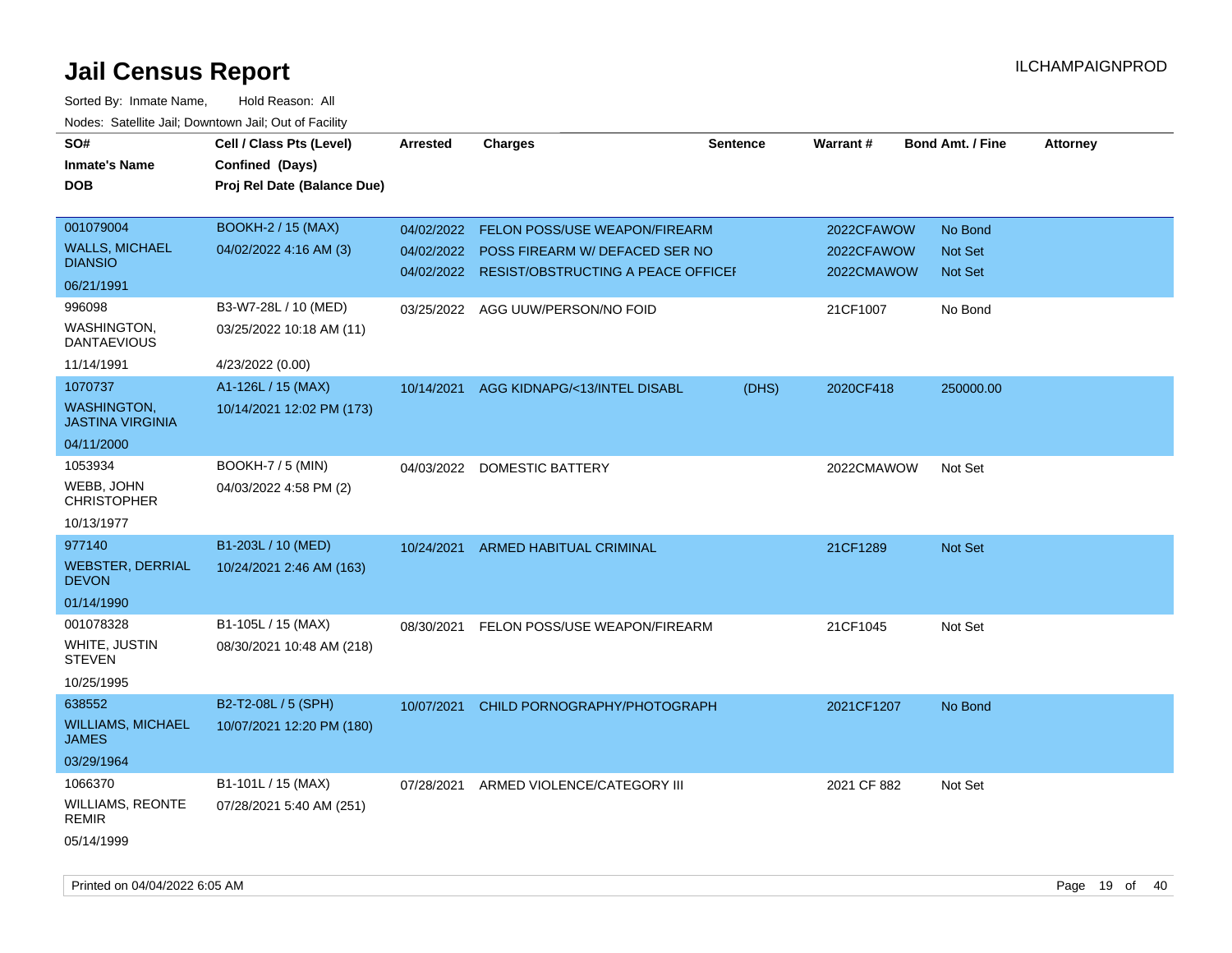| SO#<br><b>Inmate's Name</b><br><b>DOB</b>                             | Cell / Class Pts (Level)<br>Confined (Days)<br>Proj Rel Date (Balance Due) | <b>Arrested</b>                                      | Charges                                                                                                                 | <b>Sentence</b> | Warrant#                                             | <b>Bond Amt. / Fine</b>                                              | <b>Attorney</b> |
|-----------------------------------------------------------------------|----------------------------------------------------------------------------|------------------------------------------------------|-------------------------------------------------------------------------------------------------------------------------|-----------------|------------------------------------------------------|----------------------------------------------------------------------|-----------------|
| 001079013<br><b>WILLIAMS, TRAVIS</b><br><b>CENTRELL</b><br>07/23/1984 | <b>BOOKH-5 / 10 (MED)</b><br>04/03/2022 7:49 AM (2)                        | 04/03/2022<br>04/03/2022<br>04/03/2022<br>04/03/2022 | <b>DOMESTIC BATTERY</b><br><b>RESIST/OBSTRUCT WITH INJURY</b><br>UNLAWFUL USE OF A WEAPON<br>CRIM DMG TO PROP \$500-10K |                 | 2022CMAWOW<br>2022CFAWOW<br>2022CFAWOW<br>2022CFAWOW | <b>Not Set</b><br><b>Not Set</b><br><b>Not Set</b><br><b>Not Set</b> |                 |
| 1051953<br><b>WINSTON, ALYSSIA</b><br><b>LETEECE</b><br>03/17/1996    | A1-124U / 10 (ADS)<br>02/02/2022 4:29 AM (62)                              | 02/02/2022<br>03/28/2022                             | DOMESTIC BATTERY/OTHER PRIOR<br>AGG ROBBERY/INDICATE ARM W/FIR                                                          |                 | 22CF144<br>22CF353                                   | Not Set<br>Not Set                                                   |                 |
| 001079007<br>ZIEBART, LANCE<br><b>DANIEL</b><br>12/17/1982            | <b>BOOKH-7 / 10 (MED)</b><br>04/03/2022 12:33 AM (2)                       | 04/02/2022<br>04/02/2022<br>04/02/2022               | <b>DOMESTIC BATTERY</b><br><b>BURGLARY</b><br><b>BURGLARY</b>                                                           |                 | 2022CMAWOW<br>2022CFAWOW<br>22CF180                  | <b>Not Set</b><br><b>Not Set</b><br>30000.00                         |                 |
| 001078995<br>ZINK, PRESTIN L<br>08/19/1997                            | A3-111U / 5 (ADS)<br>03/29/2022 11:33 PM (7)                               | 03/29/2022<br>03/29/2022                             | <b>METH DELIVERY&lt;5 GRAMS</b><br><b>FUGITIVE FROM JUSTICE</b>                                                         |                 | 22CF371<br>22CF370                                   | Not Set<br>Not Set                                                   |                 |
| <b>Total Satellite Jail: 151</b>                                      |                                                                            | <b>Males: 131</b>                                    | Females: 20<br>Unknown: 0                                                                                               |                 |                                                      |                                                                      |                 |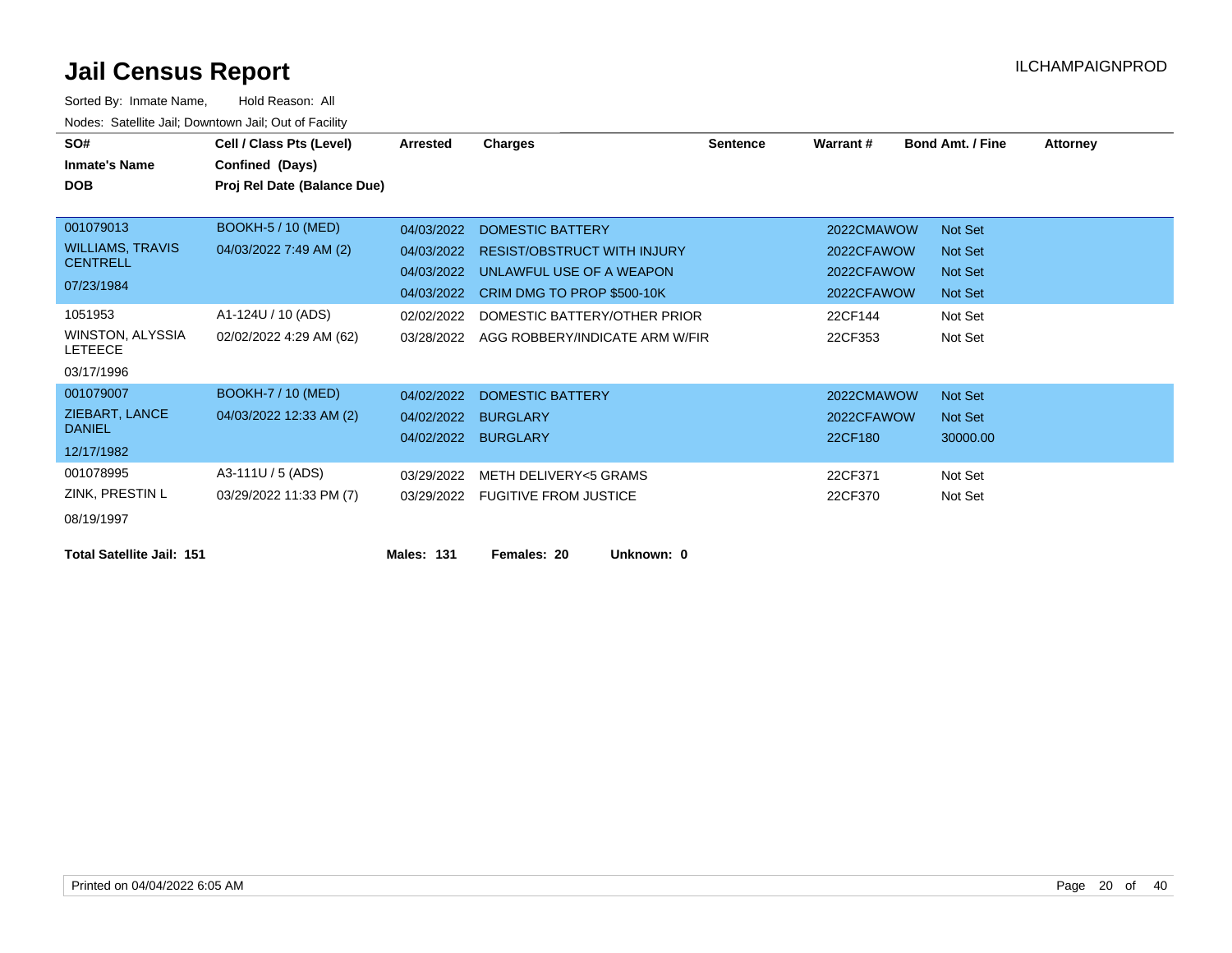Sorted By: Inmate Name, Hold Reason: All Nodes: Satellite Jail; Downtown Jail; Out of Facility

| <b>Downtown Jail</b><br>SO#<br><b>Inmate's Name</b><br><b>DOB</b>  | Cell / Class Pts (Level)<br>Confined (Days)<br>Proj Rel Date (Balance Due) | <b>Arrested</b>                                                    | <b>Charges</b>                                                                                                                                            | <b>Sentence</b> | Warrant#                                              | <b>Bond Amt. / Fine</b>                                                         | <b>Attorney</b> |
|--------------------------------------------------------------------|----------------------------------------------------------------------------|--------------------------------------------------------------------|-----------------------------------------------------------------------------------------------------------------------------------------------------------|-----------------|-------------------------------------------------------|---------------------------------------------------------------------------------|-----------------|
| 983810<br>AKINS, KEVIN IVAN<br>09/23/1990                          | C7L / 15 (ADS)<br>12/14/2021 5:34 PM (112)                                 | 12/14/2021                                                         | <b>ARMED HABITUAL CRIMINAL</b>                                                                                                                            |                 | 21CF1526                                              | Not Set                                                                         |                 |
| 952871<br>AUTEBERRY, JOSHUA<br><b>DAVID</b><br>12/28/1984          | G3U / 5 (MIN)<br>03/13/2022 7:24 PM (23)                                   |                                                                    | 03/13/2022 METH DELIVERY/5<15 GRAMS                                                                                                                       |                 | 22CF300                                               | No Bond                                                                         |                 |
| 001077899<br><b>BARKSDALE, RAY</b><br><b>SHAWN</b><br>10/31/1990   | G7U / 5 (MIN)<br>03/20/2022 2:40 PM (16)                                   | 03/20/2022<br>03/20/2022<br>03/20/2022                             | <b>BURGLARY</b><br>POSSESSION OF METH/5<15 GRAMS<br>POSS STOLEN VEHICLE                                                                                   |                 | 21CF593<br>21CF655<br>21CF505                         | 20000.00<br>20000.00<br>20000.00                                                |                 |
| 517915<br><b>BOXLEY, CHARLES</b><br><b>OMAR</b><br>01/10/1985      | C2L / 5 (MIN)<br>08/03/2021 2:18 PM (245)                                  | 08/03/2021<br>08/03/2021<br>08/03/2021                             | <b>BURGLARY</b><br><b>BURGLARY</b><br>FORGERY/ISSUE/DELIVER DOCUMENT                                                                                      |                 | 21CF289<br>21CF679                                    | 20000.00<br>20000.00<br>No Bond                                                 |                 |
| 47897<br>BRANAMAN,<br><b>CLIFFORD EARL</b><br>03/09/1975           | J5L / 15 (ADS)<br>01/19/2022 9:21 PM (76)                                  | 01/19/2022<br>01/19/2022<br>01/19/2022<br>02/08/2022<br>02/08/2022 | VIOLATE ORDER PROTECTION<br>DRVG REVOKED/2+/PERS INJ/DEATH<br><b>PAROLE REVOCATION</b><br><b>DRIVE REVOKED/RECK HOMIC/3</b><br>DRIVING ON REVOKED LICENSE |                 | 22CF85<br>22CF84<br>VA2201139<br>21CF1280<br>21TR8305 | <b>Not Set</b><br><b>Not Set</b><br>No Bond<br><b>Not Set</b><br><b>Not Set</b> |                 |
| 1027929<br><b>BROUGHTON, MARK</b><br>ANTHONY, Junior<br>02/15/1990 | F6L / 15 (MAX)<br>12/18/2021 2:55 AM (108)                                 | 12/18/2021                                                         | HOME INVASION/CAUSE INJURY                                                                                                                                |                 | 21CF1560                                              | No Bond                                                                         |                 |
| 1067476<br><b>BROWN, JAMES</b><br><b>BRONELL</b><br>01/08/1996     | F7U / 10 (MED)<br>11/13/2021 2:35 AM (143)                                 | 11/13/2021<br>11/13/2021                                           | AGG DOMESTIC BATTERY/STRANGLE<br><b>RESIDENTIAL BURGLARY</b>                                                                                              |                 | 20CF575<br>21CF385                                    | 5000.00<br>25000.00                                                             |                 |

Printed on 04/04/2022 6:05 AM Page 21 of 40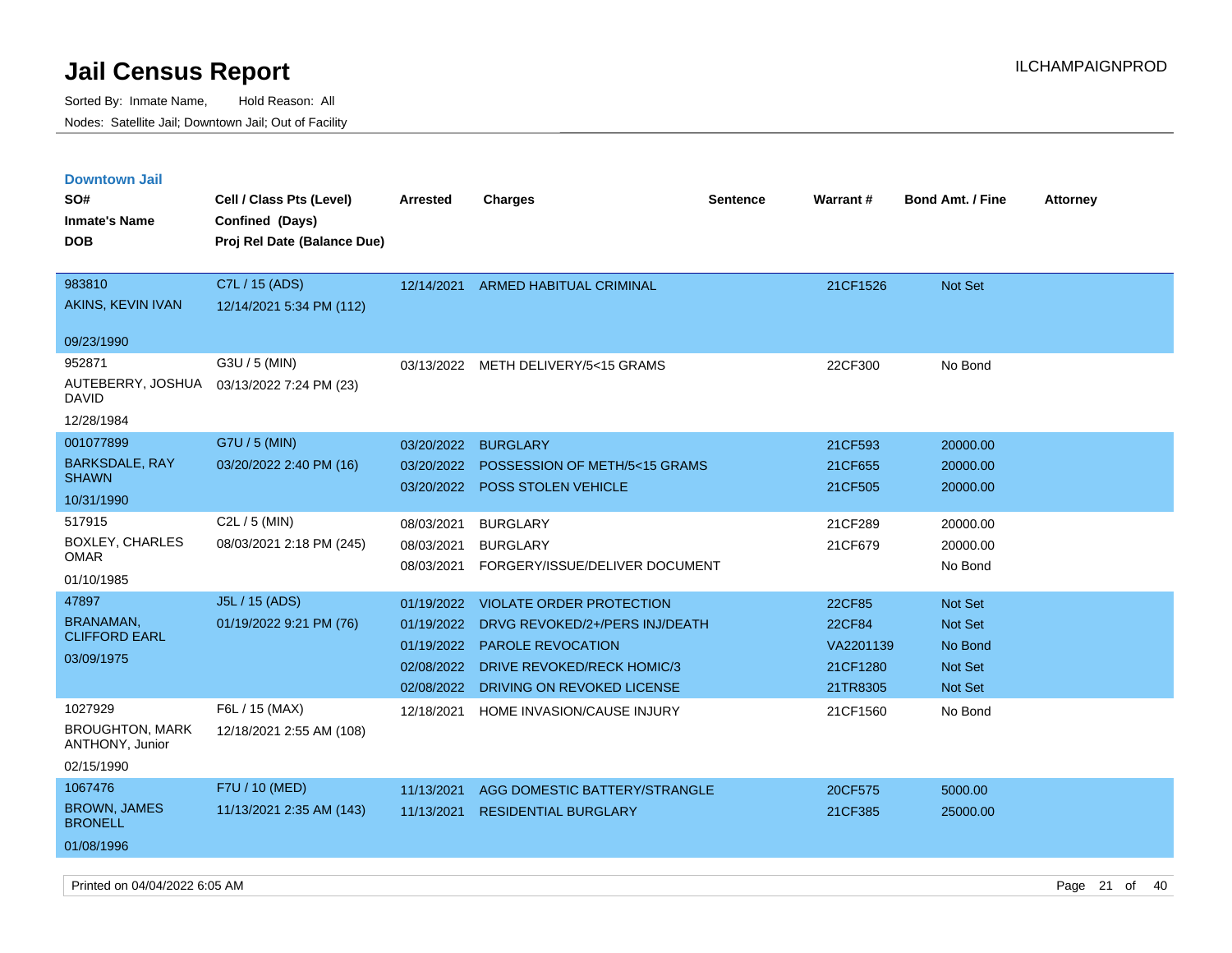| rouco. Calcillo Jali, Downtown Jali, Out of Facility |                                                                            |                 |                                         |                 |            |                         |                 |
|------------------------------------------------------|----------------------------------------------------------------------------|-----------------|-----------------------------------------|-----------------|------------|-------------------------|-----------------|
| SO#<br>Inmate's Name<br><b>DOB</b>                   | Cell / Class Pts (Level)<br>Confined (Days)<br>Proj Rel Date (Balance Due) | <b>Arrested</b> | <b>Charges</b>                          | <b>Sentence</b> | Warrant#   | <b>Bond Amt. / Fine</b> | <b>Attorney</b> |
|                                                      |                                                                            |                 |                                         |                 |            |                         |                 |
| 995432                                               | H5L / 10 (ADS)                                                             | 12/20/2021      | FAIL TO RPT WKLY/NO FIXED ADDR          |                 | 21CF1559   | Not Set                 |                 |
| <b>BROWN, JAVON</b><br><b>SHANTEZ</b>                | 12/20/2021 2:06 AM (106)                                                   |                 |                                         |                 |            |                         |                 |
| 10/14/1991                                           |                                                                            |                 |                                         |                 |            |                         |                 |
| 001078900                                            | J7L / 15 (ADS)                                                             |                 | 03/02/2022 MURDER/INTENT TO KILL/INJURE |                 | 22CF252    | Not Set                 |                 |
| BYRD, ANDREW<br>DARNELL                              | 03/02/2022 11:59 PM (34)                                                   |                 |                                         |                 |            |                         |                 |
| 12/30/2003                                           |                                                                            |                 |                                         |                 |            |                         |                 |
| 001077954                                            | C4L / 10 (MED)                                                             | 12/21/2021      | <b>RESIDENTIAL BURGLARY</b>             |                 | 21CF1570   | <b>Not Set</b>          |                 |
|                                                      | CALKINS, STEVEN RAY 12/21/2021 6:35 AM (105)                               |                 |                                         |                 |            |                         |                 |
| 01/01/1992                                           |                                                                            |                 |                                         |                 |            |                         |                 |
| 001078092                                            | H2U / 10 (ADS)                                                             | 12/27/2021      | AGG BATTERY/PUBLIC PLACE                |                 | 2021CF1042 | 5000.00                 |                 |
| WILLIAM                                              | CHOUNARD, STANLEY 12/27/2021 10:47 PM (99)                                 |                 |                                         |                 |            |                         |                 |
| 06/25/1986                                           |                                                                            |                 |                                         |                 |            |                         |                 |
| 56241                                                | E2U / 5 (MIN)                                                              |                 | 01/13/2022 VIOLATE ORDER/PRIOR DOM BTRY |                 | 22CF59     | Not Set                 |                 |
| <b>CLARK, DAMON</b><br><b>GILLMORE</b>               | 01/13/2022 4:36 AM (82)                                                    |                 |                                         |                 |            |                         |                 |
| 12/21/1976                                           |                                                                            |                 |                                         |                 |            |                         |                 |
| 001078838                                            | D <sub>2</sub> / 15 (ADS)                                                  | 02/12/2022      | PRED CRIM SEX ASLT/BODILY HARM          |                 | 21CF30     | 150000.00               |                 |
| CLAYTON, KAREEM<br>JAMAL                             | 02/12/2022 8:55 AM (52)                                                    |                 |                                         |                 |            |                         |                 |
| 02/03/1974                                           |                                                                            |                 |                                         |                 |            |                         |                 |
| 1075361                                              | $15/5$ (ADS)                                                               | 04/16/2021      | <b>BURGLARY</b>                         |                 | 21CF414    | <b>Not Set</b>          |                 |
| <b>COWART, TORREY</b><br><b>BENJAMEN, Junior</b>     | 04/16/2021 9:17 PM (354)                                                   |                 |                                         |                 |            |                         |                 |
| 11/22/1987                                           |                                                                            |                 |                                         |                 |            |                         |                 |
| 1067370                                              | E6L / 15 (ADS)                                                             | 11/05/2021      | FIREARM/FOID INVALID/NOT ELIG           | 2y (DOC)        | 21CF1370   | Not Set                 |                 |
| DAVIS, AUSTIN<br><b>CHRISTOPHER</b>                  | 11/06/2021 12:23 AM (150)                                                  |                 |                                         |                 |            |                         |                 |
| 08/11/1997                                           |                                                                            |                 |                                         |                 |            |                         |                 |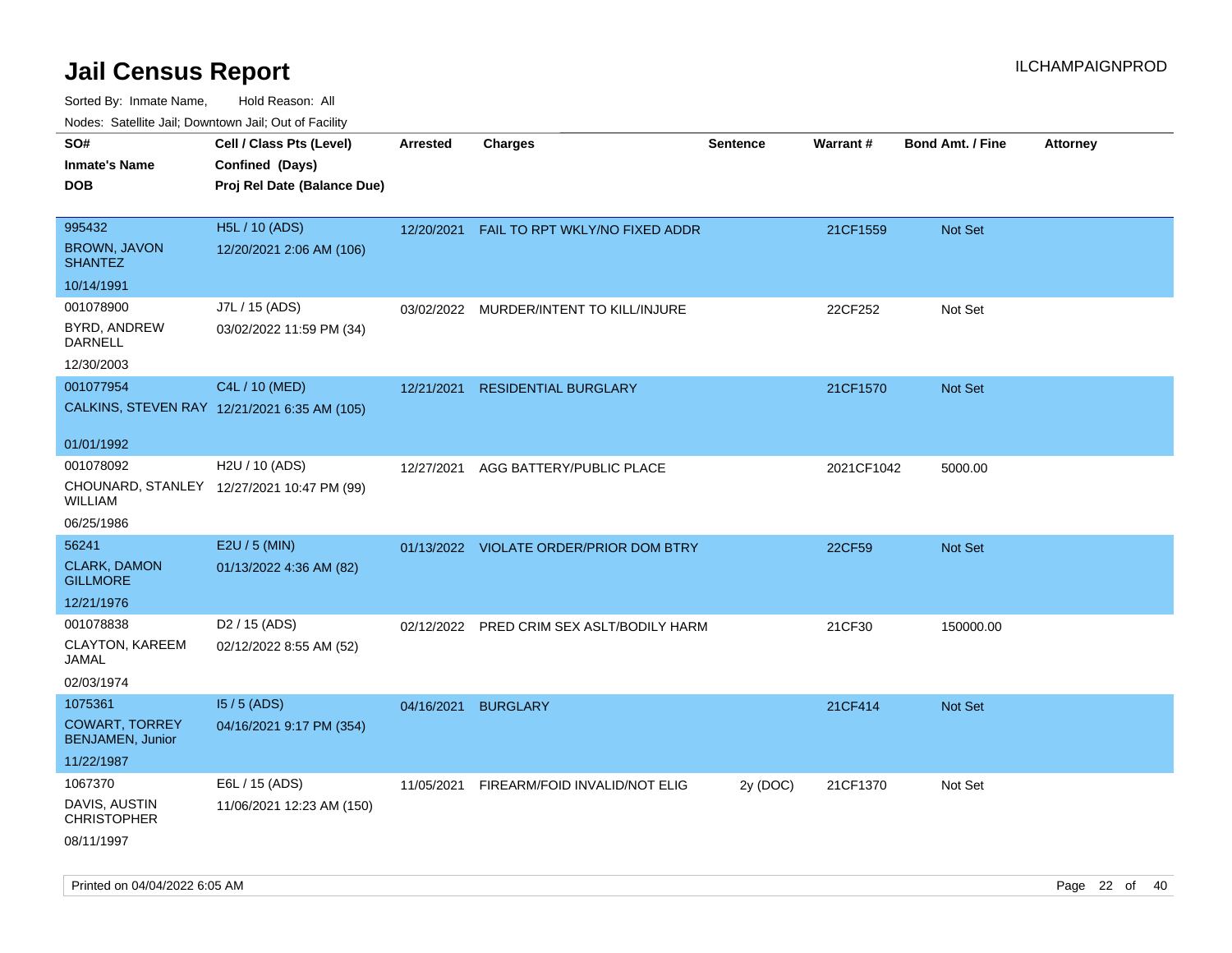| rouce. Calcinic Jan, Downtown Jan, Out or Facility |                             |                   |                                         |                 |             |                         |                 |
|----------------------------------------------------|-----------------------------|-------------------|-----------------------------------------|-----------------|-------------|-------------------------|-----------------|
| SO#                                                | Cell / Class Pts (Level)    | <b>Arrested</b>   | <b>Charges</b>                          | <b>Sentence</b> | Warrant#    | <b>Bond Amt. / Fine</b> | <b>Attorney</b> |
| <b>Inmate's Name</b>                               | Confined (Days)             |                   |                                         |                 |             |                         |                 |
| <b>DOB</b>                                         | Proj Rel Date (Balance Due) |                   |                                         |                 |             |                         |                 |
|                                                    |                             |                   |                                         |                 |             |                         |                 |
| 001077214                                          | F8L / 15 (MAX)              | 12/20/2021 MURDER |                                         |                 | 21CF1572    | Not Set                 |                 |
| DAVIS-MURDOCK,<br><b>ERION VASSHAD</b>             | 12/21/2021 10:13 AM (105)   |                   |                                         |                 |             |                         |                 |
| 06/22/1998                                         |                             |                   |                                         |                 |             |                         |                 |
| 64070                                              | C3L / 10 (MED)              | 02/18/2022        | <b>BURGLARY</b>                         |                 | 21CF1176    | 20000.00                |                 |
| DECKER, ANTHONY V                                  | 02/18/2022 6:52 PM (46)     |                   | 02/18/2022 POSSESSION OF METH<5 GRAMS   |                 | 21CF1205    | 15000.00                |                 |
|                                                    |                             |                   |                                         |                 |             |                         |                 |
| 11/27/1982                                         |                             |                   |                                         |                 |             |                         |                 |
| 001078223                                          | G6L / 5 (MIN)               | 11/09/2021        | AGG DUI/NO VALID DL                     |                 | 21CF1382    | Not Set                 |                 |
| DIEGO-MATEO,<br><b>JOAQUIN</b>                     | 11/09/2021 10:52 PM (147)   |                   |                                         |                 |             |                         |                 |
| 01/23/2002                                         |                             |                   |                                         |                 |             |                         |                 |
| 571307                                             | J3L / 15 (ADS)              | 09/14/2020        | CRIM SEXUAL ABUSE/CONSENT               |                 | 2020CF1026  | Not Set                 |                 |
| DOMINGO-<br>CASTANEDA,                             | 09/14/2020 11:19 PM (568)   | 09/14/2020        | PRED CRIM SEX ASLT/VICTIM <13           |                 | 2020CF1025  | Not Set                 |                 |
| 09/29/1989                                         |                             |                   |                                         |                 |             |                         |                 |
|                                                    |                             |                   |                                         |                 |             |                         |                 |
| 527379                                             | D6 / 15 (ADS)               | 10/25/2021        | <b>ARMED HABITUAL CRIMINAL</b>          |                 | 21CF1297    | <b>Not Set</b>          |                 |
| DRAKE, MARCELL<br><b>DEON</b>                      | 10/25/2021 5:05 PM (162)    | 10/27/2021        | AGG DOMESTIC BATTERY/STRANGLE           |                 | 21CF1245    | Not Set                 |                 |
| 04/20/1987                                         |                             |                   |                                         |                 |             |                         |                 |
| 959292                                             | K1 / 15 (ADS)               | 04/01/2021        | ATTEMPT (FIRST DEGREE MURDER)           |                 | 2020CF565   | 2000000.00              |                 |
| DUNCAN, COREYON<br><b>ANTHONY</b>                  | 04/01/2021 8:46 PM (369)    | 12/17/2021        | <b>MURDER</b>                           |                 | 21CF1542    | Not Set                 |                 |
| 01/17/1989                                         |                             |                   |                                         |                 |             |                         |                 |
| 1053207                                            | K3 / 15 (SPH)               |                   | 06/06/2019 MURDER/INTENT TO KILL/INJURE |                 | 2019-CF849  | 2000000.00              |                 |
| FAUST, JAQUAVEON<br>LAVELL                         | 06/06/2019 2:24 PM (1,034)  |                   |                                         |                 |             |                         |                 |
| 07/25/1996                                         |                             |                   |                                         |                 |             |                         |                 |
| 527081                                             | C8L / 10 (MED)              | 09/06/2021        | ARSON/REAL/PERSONAL PROP>\$150          |                 | 2021 CF 797 | 25000.00                |                 |
| FERGUSON,<br><b>CHRISTOPHER</b>                    | 09/06/2021 1:18 PM (211)    |                   |                                         |                 |             |                         |                 |
| 12/21/1981                                         |                             |                   |                                         |                 |             |                         |                 |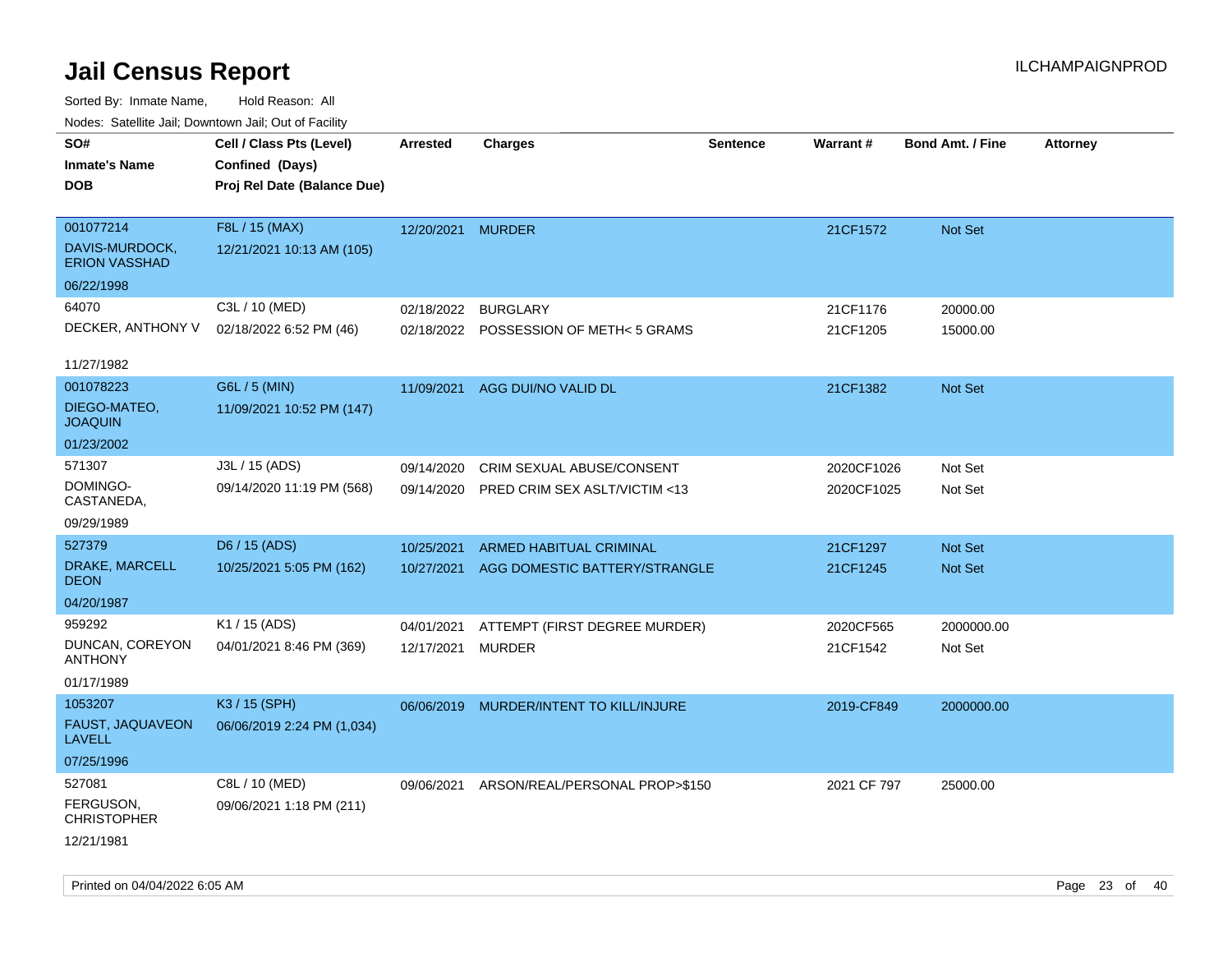Sorted By: Inmate Name, Hold Reason: All Nodes: Satellite Jail; Downtown Jail; Out of Facility

| ivouss. Saleling Jali, Downlown Jali, Out of Facility |                             |                     |                                           |                 |          |                         |                 |
|-------------------------------------------------------|-----------------------------|---------------------|-------------------------------------------|-----------------|----------|-------------------------|-----------------|
| SO#                                                   | Cell / Class Pts (Level)    | <b>Arrested</b>     | <b>Charges</b>                            | <b>Sentence</b> | Warrant# | <b>Bond Amt. / Fine</b> | <b>Attorney</b> |
| <b>Inmate's Name</b>                                  | Confined (Days)             |                     |                                           |                 |          |                         |                 |
| <b>DOB</b>                                            | Proj Rel Date (Balance Due) |                     |                                           |                 |          |                         |                 |
|                                                       |                             |                     |                                           |                 |          |                         |                 |
| 524764                                                | G3L / 5 (MIN)               |                     | 09/18/2021 METH DELIVERY/15<100 GRAMS     |                 | 21CF627  | 50000.00                |                 |
| <b>FISCUS, ROBERT</b><br><b>LOWELL</b>                | 09/18/2021 10:50 AM (199)   |                     |                                           |                 |          |                         |                 |
| 02/17/1986                                            |                             |                     |                                           |                 |          |                         |                 |
| 1068917                                               | $11/5$ (ADS)                | 08/11/2021          | VIO ORDER/PRIOR VIO OF ORDER              |                 | 21CF965  | Not Set                 |                 |
| GARCIA, JUAN<br>CARLOS                                | 08/11/2021 9:24 PM (237)    |                     |                                           |                 |          |                         |                 |
| 10/21/1997                                            |                             |                     |                                           |                 |          |                         |                 |
| 32913                                                 | B1 / 15 (ADS)               |                     | 12/03/2021 PRED CRIM SEX ASLT/VICTIM <13  |                 | 21CF1481 | Not Set                 |                 |
| GROB, WARREN A,<br>Junior                             | 12/03/2021 4:24 PM (123)    |                     |                                           |                 |          |                         |                 |
| 12/07/1950                                            |                             |                     |                                           |                 |          |                         |                 |
| 001078871                                             | G9U / 5 (ADS)               | 02/22/2022          | ESCAPE/VIOLATE ELEC MONITORING            |                 | 22CF316  | 150000.00               |                 |
| <b>HARRIS, MARTELL</b>                                | 02/22/2022 3:44 PM (42)     |                     | 02/22/2022 RESIDENTIAL BURGLARY           |                 | 2020JD14 | No Bond                 |                 |
| <b>TE'SHAWN</b>                                       |                             |                     | 02/22/2022 INDIRECT CRIMINAL CONTEMPT     |                 | 2020CC9  | 20000.00                |                 |
| 07/02/2003                                            |                             |                     |                                           |                 |          |                         |                 |
| 001078868                                             | TEMP / 5 (ADS)              |                     | 02/24/2022 STALKING/CAUSE FEAR FOR SAFETY |                 | 22CF227  | 150000.00               |                 |
| HARRIS-MINER,<br><b>NICHOLAS</b>                      | 02/24/2022 3:56 PM (40)     |                     |                                           |                 |          |                         |                 |
| 07/08/1998                                            |                             |                     |                                           |                 |          |                         |                 |
| 1073611                                               | G4L / 5 (MIN)               | 02/09/2021          | DELIVERY OF OR POSSESSION OF W/INT        |                 | 21CF160  | Not Set                 |                 |
| HAYES, CAMERON<br><b>TAYLOR MALEEK</b>                | 02/09/2021 3:10 PM (420)    | 02/09/2021          | MFG 15>100 GR ECSTASY/ANALOG              |                 | 21CF121  | 500000.00               |                 |
| 08/10/1998                                            |                             |                     |                                           |                 |          |                         |                 |
| 518711                                                | G5L / 5 (MIN)               | 01/30/2022 THEFT    |                                           |                 | 22CF133  | Not Set                 |                 |
| <b>INGERSON, LUCUS</b><br><b>JAMES</b>                | 01/30/2022 4:57 PM (65)     |                     |                                           |                 |          |                         |                 |
| 09/16/1979                                            |                             |                     |                                           |                 |          |                         |                 |
| 001078766                                             | $13/5$ (ADS)                | 02/08/2022          | <b>AGGRAVATED BATTERY</b>                 |                 | 22CF160  | Not Set                 |                 |
| JOHNSON, IYONZI                                       | 02/08/2022 11:56 AM (56)    | 02/08/2022 BURGLARY |                                           |                 | 22CF63   | 3000.00                 |                 |
| 07/16/1994                                            |                             |                     |                                           |                 |          |                         |                 |

Printed on 04/04/2022 6:05 AM Page 24 of 40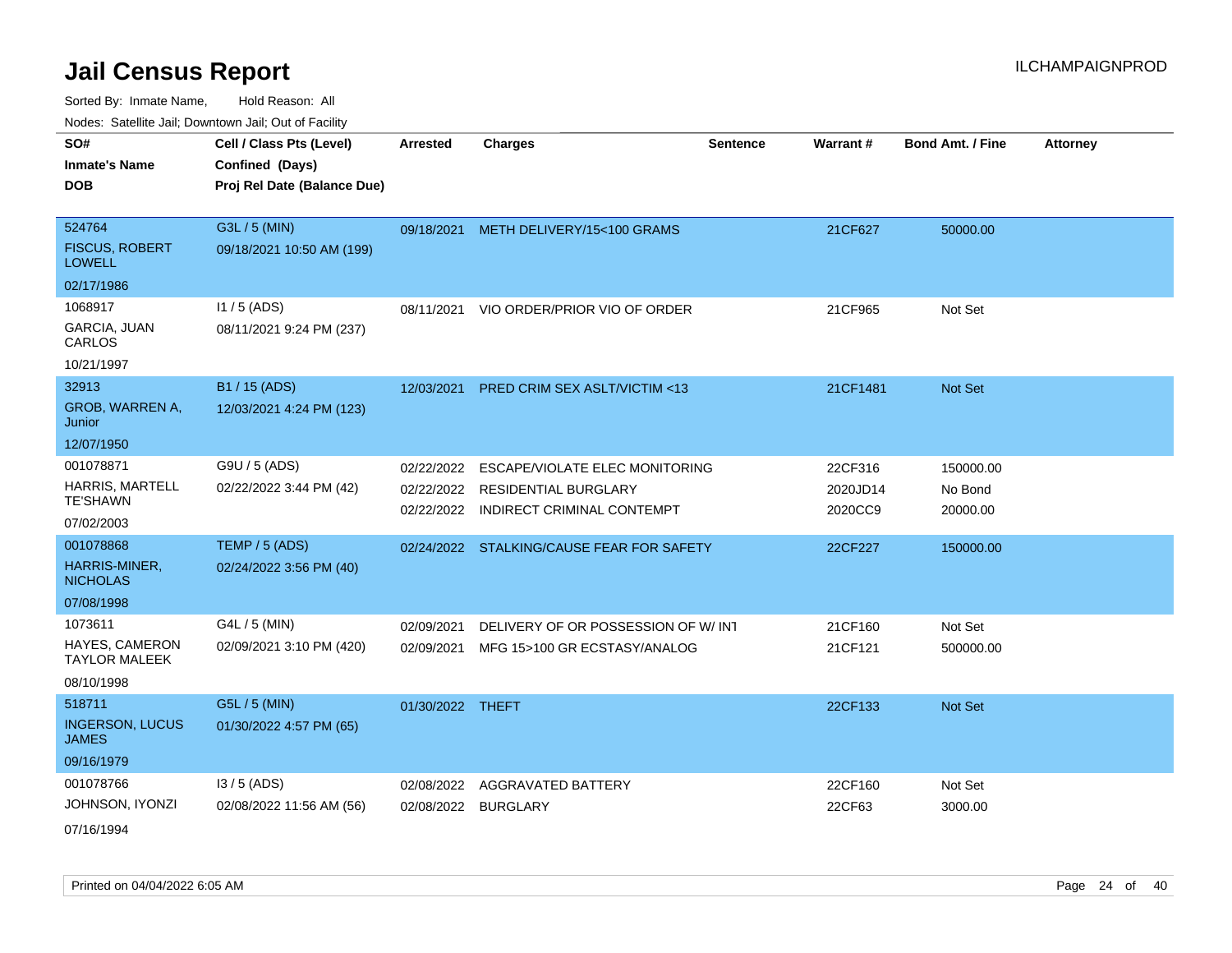Sorted By: Inmate Name, Hold Reason: All

| Nodes: Satellite Jail; Downtown Jail; Out of Facility |                                             |                 |                                           |                      |                 |                  |                 |
|-------------------------------------------------------|---------------------------------------------|-----------------|-------------------------------------------|----------------------|-----------------|------------------|-----------------|
| SO#                                                   | Cell / Class Pts (Level)                    | <b>Arrested</b> | <b>Charges</b>                            | <b>Sentence</b>      | <b>Warrant#</b> | Bond Amt. / Fine | <b>Attorney</b> |
| <b>Inmate's Name</b>                                  | Confined (Days)                             |                 |                                           |                      |                 |                  |                 |
| <b>DOB</b>                                            | Proj Rel Date (Balance Due)                 |                 |                                           |                      |                 |                  |                 |
|                                                       |                                             |                 |                                           |                      |                 |                  |                 |
| 001078818                                             | D3 / 10 (MED)                               |                 | 02/04/2022 DOMESTIC BATTERY/OTHER PRIOR   |                      | 22CF148         | Not Set          |                 |
| KINSEL, EVERAL<br><b>MICHAEL WILLIAM</b>              | 02/04/2022 7:37 PM (60)                     |                 |                                           |                      |                 |                  |                 |
| 10/16/1985                                            |                                             |                 |                                           |                      |                 |                  |                 |
| 527447                                                | J1L / 10 (ADS)                              | 02/22/2022      | <b>BURGLARY</b>                           |                      | 22CF224         | Not Set          |                 |
| KIRKWOOD, TYLER                                       | 02/22/2022 10:47 AM (42)                    |                 | 02/22/2022 AGG BATTERY/GREAT BODILY HARM  |                      | 22CF223         | Not Set          |                 |
| <b>JAMES</b>                                          |                                             | 02/23/2022      | <b>BURGLARY</b>                           |                      | 22CF152         | Not Set          |                 |
| 10/04/1985                                            |                                             |                 |                                           |                      |                 |                  |                 |
| 29681                                                 | J2L / 15 (ADS)                              | 07/14/2020      | <b>PREDATORY CRIMINAL SEX ASSLT/CHILE</b> |                      | 20CF-781        | 250000.00        |                 |
| LENOIR, JOHN<br><b>CHRISTOPHER</b>                    | 07/14/2020 12:51 PM (630)                   |                 |                                           |                      |                 |                  |                 |
| 04/20/1966                                            |                                             |                 |                                           |                      |                 |                  |                 |
| 001078797                                             | 14 / 10 (ADS)                               |                 | 01/26/2022 VIO STALKING NO CONTACT ORDER  |                      | 22CM31          | Not Set          |                 |
| LEVIN, DANIEL DAVID                                   | 01/26/2022 3:00 PM (69)                     |                 |                                           |                      |                 |                  |                 |
|                                                       |                                             |                 |                                           |                      |                 |                  |                 |
| 08/08/1984                                            |                                             |                 |                                           |                      |                 |                  |                 |
| 45113                                                 | $ 2\rangle$                                 | 11/20/2021      | ARMED HABITUAL CRIMINAL                   | 6y/6m (DOC) 21CF1424 |                 | No Bond          |                 |
| MARTIN, JEREMIAH<br><b>FRANCIS</b>                    | 11/20/2021 1:18 AM (136)                    |                 |                                           |                      |                 |                  |                 |
| 01/18/1977                                            |                                             |                 |                                           |                      |                 |                  |                 |
| 1063030                                               | D4 / 15 (ADS)                               | 12/20/2021      | <b>MURDER</b>                             |                      | 21CF1571        | Not Set          |                 |
|                                                       | MASON, RYAN ONEIAL 12/21/2021 9:30 AM (105) | 12/22/2021      | PAROLE REVOCATION                         |                      | CH2107979       | Not Set          |                 |
|                                                       |                                             |                 |                                           |                      |                 |                  |                 |
| 02/22/1991                                            |                                             |                 |                                           |                      |                 |                  |                 |
| 1066623                                               | G6U / 5 (MIN)                               | 11/17/2021      | MFG/DEL 15<100 GR COCA/ANALOG             |                      | 17CF1093        | 75000.00         |                 |
| MATA-OROZCO,<br><b>OLEGARIO</b>                       | 11/17/2021 5:08 PM (139)                    |                 |                                           |                      |                 |                  |                 |
| 03/06/1995                                            |                                             |                 |                                           |                      |                 |                  |                 |
| 1076591                                               | G8U / 5 (MIN)                               | 02/22/2022      | DELIVERY OF OR POSSESSION OF W/INT        |                      | 20CF961         | 500000.00        |                 |
| MATTHEWS,<br>CHRISTIAN ANTHONY                        | 02/22/2022 7:42 PM (42)                     | 02/23/2022      | <b>MAIL FRAUD</b>                         |                      | 2:21CR173       | No Bond          |                 |
| 03/15/1989                                            |                                             |                 |                                           |                      |                 |                  |                 |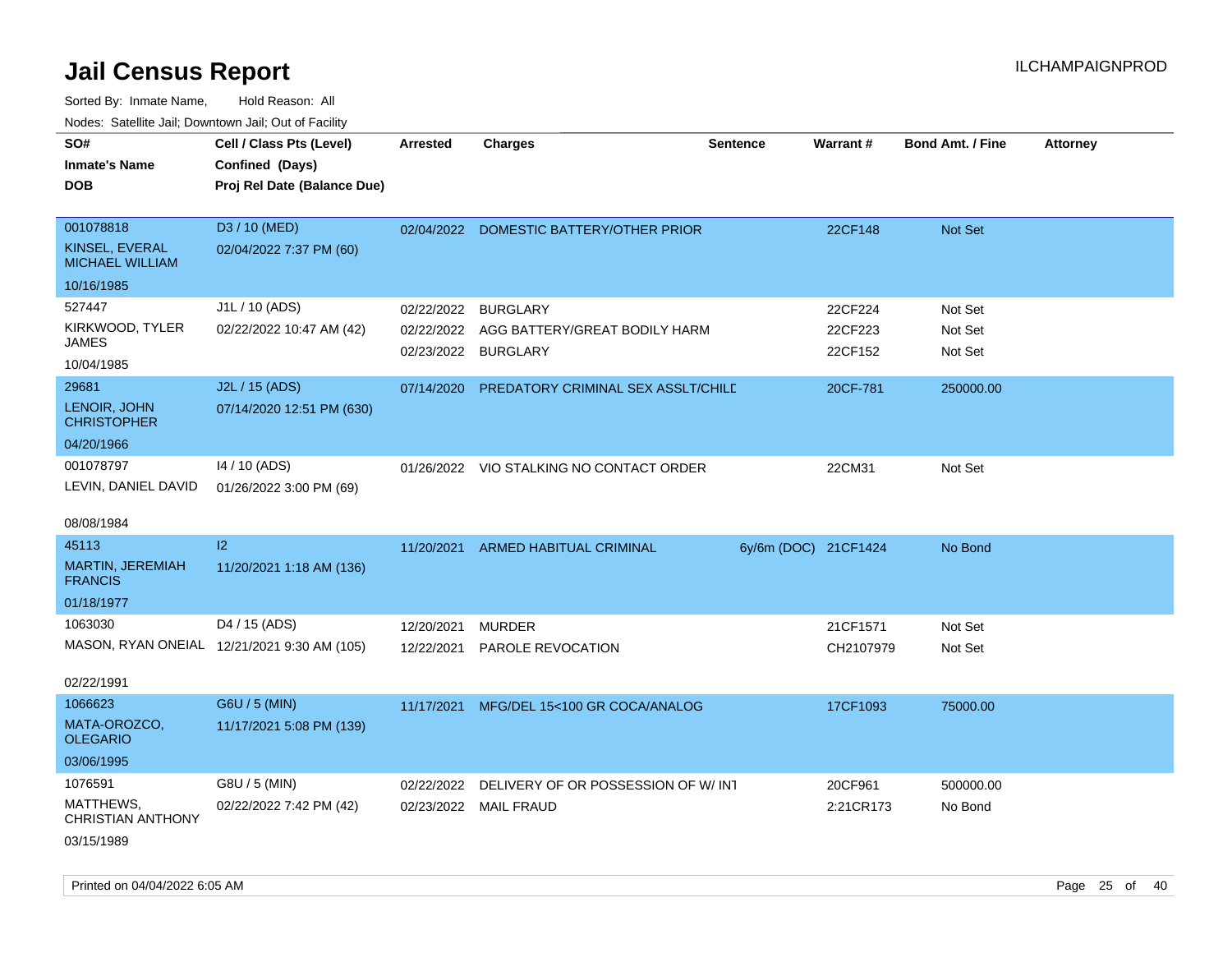Sorted By: Inmate Name, Hold Reason: All

| Nodes: Satellite Jail; Downtown Jail; Out of Facility |  |
|-------------------------------------------------------|--|
|                                                       |  |

| SO#                                 | Cell / Class Pts (Level)    | <b>Arrested</b>   | <b>Charges</b>                                          | <b>Sentence</b> | Warrant#   | <b>Bond Amt. / Fine</b> | <b>Attorney</b> |
|-------------------------------------|-----------------------------|-------------------|---------------------------------------------------------|-----------------|------------|-------------------------|-----------------|
| <b>Inmate's Name</b>                | Confined (Days)             |                   |                                                         |                 |            |                         |                 |
| <b>DOB</b>                          |                             |                   |                                                         |                 |            |                         |                 |
|                                     | Proj Rel Date (Balance Due) |                   |                                                         |                 |            |                         |                 |
| 40235                               | G9L / 5 (MIN)               |                   | 10/04/2021 AGG DUI/4                                    |                 | 2021CF1145 | 35000.00                |                 |
| MERRIWEATHER,<br><b>MARCUS TODD</b> | 10/04/2021 4:41 PM (183)    |                   |                                                         |                 |            |                         |                 |
| 11/28/1967                          |                             |                   |                                                         |                 |            |                         |                 |
| 1040273                             | E5U / 15 (ADS)              | 09/30/2021        | PRED CRIM SEX ASLT/VICTIM <13                           |                 | 21CF329    | 500000.00               |                 |
| METCALFE, LANELL<br><b>JARON</b>    | 09/30/2021 11:32 PM (187)   |                   |                                                         |                 |            |                         |                 |
| 09/22/1988                          |                             |                   |                                                         |                 |            |                         |                 |
| 1075635                             | K <sub>2</sub> / 10 (ADS)   | 05/11/2021        | AGG DISCHARGE FIREARM/OCC VEH                           |                 | 21CF538    | <b>Not Set</b>          |                 |
| MILES, DEVLON VON,                  | 05/11/2021 10:39 PM (329)   | 05/11/2021        | MFG/DEL CANNABIS/30-500 GRAMS                           |                 | 20CF1402   | 100000.00               |                 |
| Junior                              |                             | 02/23/2022 MURDER |                                                         |                 | 22CF219    | <b>Not Set</b>          |                 |
| 11/04/2000                          |                             |                   |                                                         |                 |            |                         |                 |
| 1042168                             | G5U / 5 (MIN)               |                   | 02/26/2022 AGG DUI/4                                    |                 | 22CF238    | Not Set                 |                 |
| MONTALVO, ANTONIO                   | 02/26/2022 6:14 AM (38)     |                   |                                                         |                 |            |                         |                 |
| 05/03/1976                          |                             |                   |                                                         |                 |            |                         |                 |
| 1069209                             | H1L / 10 (ADS)              | 04/07/2021        | AGG BATTERY/GREAT BODILY HARM                           |                 | 21CF376    | <b>Not Set</b>          |                 |
| MOORE, DEVONTE<br><b>JAMAL</b>      | 04/07/2021 6:25 PM (363)    |                   |                                                         |                 |            |                         |                 |
| 09/24/1995                          |                             |                   |                                                         |                 |            |                         |                 |
| 1067146                             | G7L / 5 (MIN)               |                   | 03/23/2022 LEAVING SCENE-ACCIDENT/DEATH/INJUF 13y (DOC) |                 | 2020CF1197 | No Bond                 |                 |
| OMALLEY, ROBERT<br><b>FRED</b>      | 03/23/2022 5:10 PM (13)     |                   |                                                         |                 |            |                         |                 |
| 04/30/1979                          |                             |                   |                                                         |                 |            |                         |                 |
| 001078357                           | A2L / 15 (SPH)              | 09/17/2021        | ARMED ROBBERY/ARMED W/FIREARM                           |                 | 21CF1128   | <b>Not Set</b>          |                 |
| PETTIGREW, CAREY                    | 09/17/2021 9:56 AM (200)    | 09/17/2021        | ARMED ROBBERY/ARMED W/FIREARM                           |                 | 21CF1129   | <b>Not Set</b>          |                 |
| <b>CORNITRIAS DEOBLO</b>            |                             | 09/17/2021        | ARMED ROBBERY/ARMED W/FIREARM                           |                 | 21CF1230   | <b>Not Set</b>          |                 |
| 08/31/1986                          |                             |                   |                                                         |                 |            |                         |                 |
| 1008308                             | F5L / 10 (MED)              | 01/30/2022        | <b>ASSAULT</b>                                          |                 | 19CM364    | 4000.00                 |                 |
| PETTIGREW, MARIO<br><b>TRAVINIO</b> | 01/30/2022 6:15 AM (65)     |                   | 01/30/2022 AGG BTRY/GREAT BOD HARM/60+                  |                 | 22CF131    | No Bond                 |                 |

08/11/1992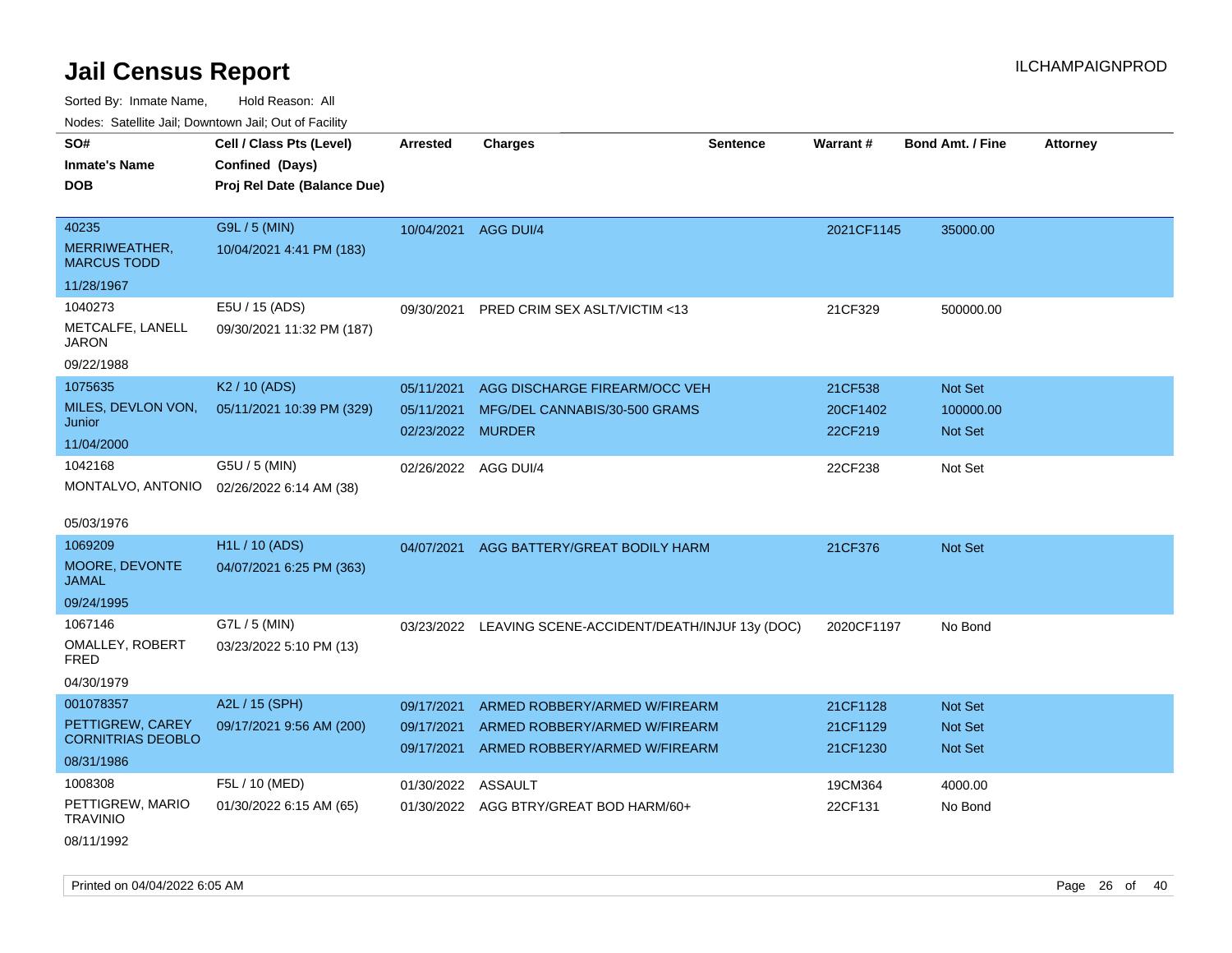Sorted By: Inmate Name, Hold Reason: All Nodes: Satellite Jail; Downtown Jail; Out of Facility

| SO#                                 | Cell / Class Pts (Level)    | <b>Arrested</b> | <b>Charges</b>                           | <b>Sentence</b> | Warrant #  | <b>Bond Amt. / Fine</b> | <b>Attorney</b> |
|-------------------------------------|-----------------------------|-----------------|------------------------------------------|-----------------|------------|-------------------------|-----------------|
| <b>Inmate's Name</b>                | Confined (Days)             |                 |                                          |                 |            |                         |                 |
| <b>DOB</b>                          | Proj Rel Date (Balance Due) |                 |                                          |                 |            |                         |                 |
|                                     |                             |                 |                                          |                 |            |                         |                 |
| 1070610                             | J6L / 10 (ADS)              |                 | 03/03/2022 AGG BATTERY/PUBLIC PLACE      |                 | 21CF930    | Not Set                 |                 |
| PHILLIS, AARON<br><b>MONTRELL</b>   | 03/03/2022 2:49 PM (33)     |                 | 03/03/2022 AGG BATTERY/GREAT BODILY HARM |                 | 21CF482    | 5000.00                 |                 |
| 03/26/1999                          |                             |                 |                                          |                 |            |                         |                 |
| 001078005                           | E4L / 10 (MED)              | 03/08/2022      | HOME INVASION/CAUSE INJURY               |                 | 22CF280    | Not Set                 |                 |
| PINEX, MARCHELLO D                  | 03/08/2022 2:54 AM (28)     |                 | 03/08/2022 AGGRAVATED BATTERY/STRANGLE   |                 | 19CR605101 | No Bond                 |                 |
| 12/25/1991                          |                             |                 |                                          |                 |            |                         |                 |
| 001078942                           | G2U / 5 (MIN)               |                 | 03/13/2022 MFG/DEL CANNABIS/500<2000 GR  |                 | 22CF307    | Not Set                 |                 |
| <b>QATTOUM, ADHAM M</b>             | 03/13/2022 11:31 PM (23)    |                 |                                          |                 |            |                         |                 |
| 07/22/1994                          |                             |                 |                                          |                 |            |                         |                 |
| 001077783                           | H6L / 10 (ADS)              |                 | 01/05/2022 AGGRAVATED BATTERY            |                 | 21CF325    | Not Set                 |                 |
| RIVERA, DARYL<br><b>ANTONIO</b>     | 01/05/2022 4:20 PM (90)     |                 |                                          |                 |            |                         |                 |
| 11/14/1981                          |                             |                 |                                          |                 |            |                         |                 |
| 1072114                             | A1U / 15 (SPH)              | 01/17/2021      | ATTEMPT (FIRST DEGREE MURDER)            |                 | 2021CF65   | Not Set                 |                 |
| ROBINSON, DONNELL                   | 01/17/2021 2:40 PM (443)    | 01/17/2021      | ARMED ROBBERY/NO FIREARM                 |                 | 2020CF824  | 75000.00                |                 |
| <b>LEVON</b>                        |                             | 02/17/2021      | <b>AGGRAVATED BATTERY</b>                | 4y (DOC)        |            | 250000.00               |                 |
| 10/23/2000                          |                             |                 |                                          |                 |            |                         |                 |
| 1000820                             | F2U / 15 (MAX)              | 01/24/2022      | FELON POSS/USE WEAPON/FIREARM            |                 | 22CF105    | Not Set                 |                 |
| SCHNEIDER, SONGAN<br><b>MICHAEL</b> | 01/24/2022 8:20 AM (71)     |                 | 01/24/2022 AGGRAVATED DOMESTIC BATTERY   |                 | 21CF1433   | 25000.00                |                 |
| 08/18/1992                          |                             |                 |                                          |                 |            |                         |                 |
| 47195                               | G8L / 5 (MIN)               | 12/27/2021      | <b>RESIDENTIAL BURGLARY</b>              |                 | 2020CF1222 | 10000.00                |                 |
| SIMMONS, JAMES<br><b>ROBERT</b>     | 12/27/2021 8:42 AM (99)     | 12/28/2021      | <b>RESIDENTIAL BURGLARY</b>              |                 | 2021CF1596 | Not Set                 |                 |
| 03/13/1975                          |                             |                 |                                          |                 |            |                         |                 |
| 1064798                             | B3 / 15 (ADS)               | 01/17/2022      | <b>MURDER</b>                            |                 | 2021CF695  | 1500000.00              |                 |
| STENNIS, BRUCE<br><b>DEONTAY</b>    | 01/17/2022 1:29 PM (78)     | 01/17/2022      | MFG/DEL 1<15 GR COCAINE/ANLG             |                 | 21CF520    | 50000.00                |                 |

08/12/1998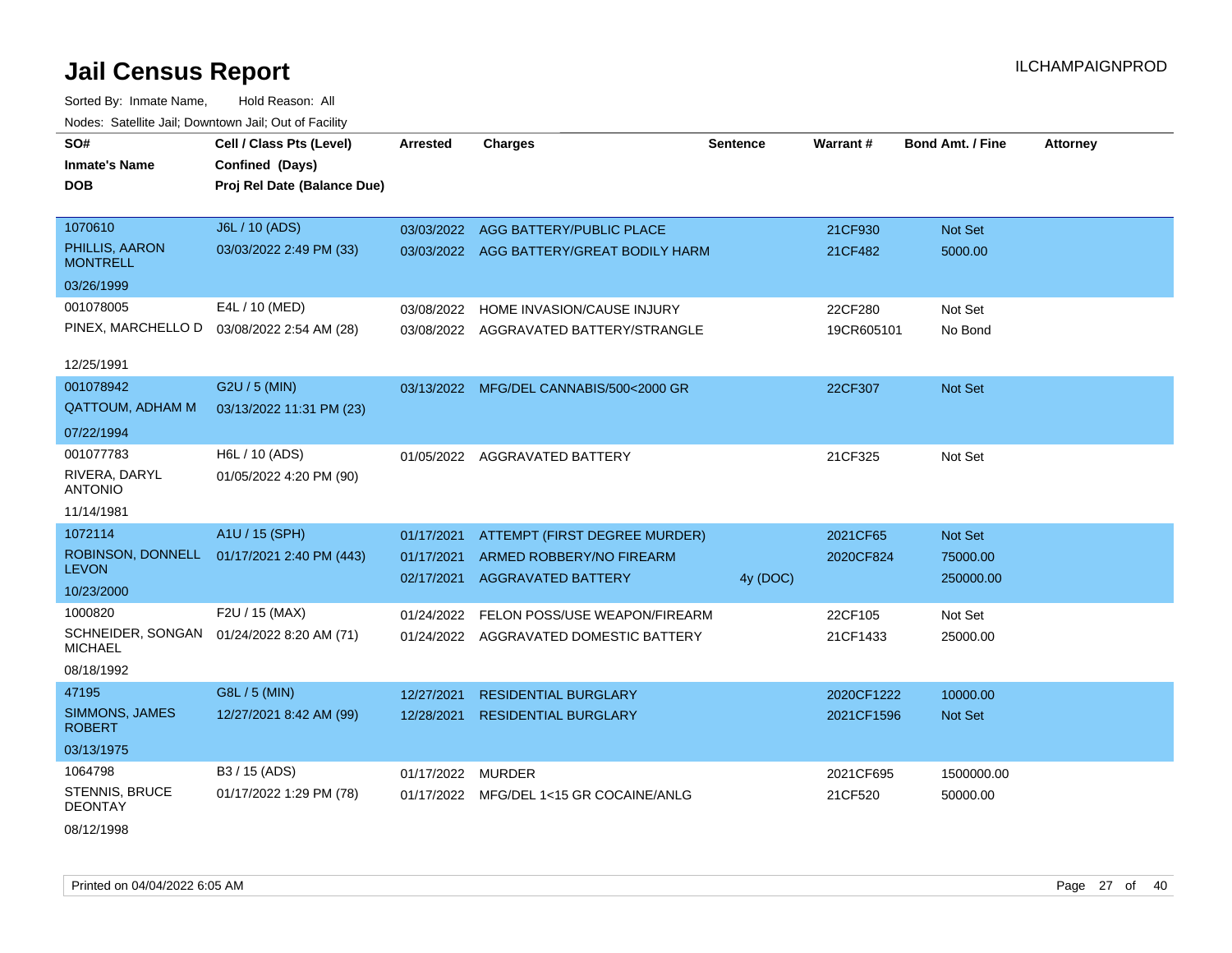Sorted By: Inmate Name, Hold Reason: All Nodes: Satellite Jail; Downtown Jail; Out of Facility

| rougs. Calcing Jan, Downtown Jan, Out of Facility |                                                                            |                   |                                      |                 |                 |                         |                 |
|---------------------------------------------------|----------------------------------------------------------------------------|-------------------|--------------------------------------|-----------------|-----------------|-------------------------|-----------------|
| SO#<br><b>Inmate's Name</b><br><b>DOB</b>         | Cell / Class Pts (Level)<br>Confined (Days)<br>Proj Rel Date (Balance Due) | <b>Arrested</b>   | <b>Charges</b>                       | <b>Sentence</b> | <b>Warrant#</b> | <b>Bond Amt. / Fine</b> | <b>Attorney</b> |
| 1036650                                           | F4U / 10 (MED)                                                             |                   | 02/16/2022 ARMED VIOLENCE/CATEGORY I | 10y (DOC)       | 21CF845         | 250000.00               |                 |
| <b>TAYLOR, KORRION</b><br><b>VELEZ</b>            | 02/16/2022 4:33 PM (48)                                                    |                   |                                      |                 |                 |                         |                 |
| 03/18/1997                                        |                                                                            |                   |                                      |                 |                 |                         |                 |
| 1056971                                           | B2 / 10 (SPH)                                                              | 08/07/2021        | FELON POSS/USE WEAPON/FIREARM        |                 | 21CF948         | No Bond                 |                 |
| TRAVIS, DENZEL<br>DANTRELL                        | 08/07/2021 7:36 AM (241)                                                   | 08/08/2021        | AGG BATTERY/PUBLIC PLACE             |                 | 2020CF647       | 25000.00                |                 |
| 03/21/1993                                        |                                                                            |                   |                                      |                 |                 |                         |                 |
| 001078250                                         | C9L / 10 (ADS)                                                             | 08/07/2021        | FELON POSS WEAPON/BODY ARMOR         |                 | 21CF950         | <b>Not Set</b>          |                 |
| <b>TRAVIS, JORDAN</b><br><b>TESHAUN</b>           | 08/07/2021 10:27 AM (241)                                                  |                   |                                      |                 |                 |                         |                 |
| 03/03/1996                                        |                                                                            |                   |                                      |                 |                 |                         |                 |
| 512160                                            | F1L / 15 (MAX)                                                             | 03/10/2022        | ARMED HABITUAL CRIMINAL              |                 | 22CF296         | Not Set                 |                 |
| <b>TURNER, CHARLES</b><br><b>EDWARD</b>           | 03/10/2022 12:00 PM (26)                                                   |                   | 03/11/2022 PAROLE REVOCATION         |                 | CH2201422       | No Bond                 |                 |
| 09/05/1986                                        |                                                                            |                   |                                      |                 |                 |                         |                 |
| 30108                                             | J4L / 15 (ADS)                                                             | 07/30/2021 MURDER |                                      |                 | 21CF902         | 2000000.00              |                 |
| VANDYKE, DARYL<br><b>ANTHONY</b>                  | 07/30/2021 8:29 PM (249)                                                   |                   |                                      |                 |                 |                         |                 |
| 10/04/1965                                        |                                                                            |                   |                                      |                 |                 |                         |                 |
| 968681                                            | D5 / 15 (ADS)                                                              | 08/27/2021        | AGG CRIM SX AB/VIC 13<18/TRUST       |                 | 2020CF499       | 250000.00               |                 |
| WADE, DEMETRIUS<br>DARYL                          | 08/27/2021 2:25 AM (221)                                                   | 08/27/2021        | INDIRECT CRIMINAL CONTEMPT           | 3y (DOC)        | 2021CC16        | No Bond                 |                 |
| 01/07/1987                                        |                                                                            |                   |                                      |                 |                 |                         |                 |
| 1035462                                           | C7U / 15 (ADS)                                                             |                   | 03/25/2022 ARMED HABITUAL CRIMINAL   |                 | 22CF186         | 750000.00               |                 |
| <b>WASHINGTON, MARK</b><br><b>ANTHONY</b>         | 03/25/2022 8:47 AM (11)                                                    |                   |                                      |                 |                 |                         |                 |
| 01/06/1994                                        |                                                                            |                   |                                      |                 |                 |                         |                 |
| 1070971                                           | H3L / 5 (ADS)                                                              | 12/07/2021        | IDENTITY THEFT/<\$300                |                 | 20CF922         | Not Set                 |                 |
| <b>WEIR, CLINTON</b><br>HOWARD                    | 12/08/2021 3:45 AM (118)                                                   | 12/07/2021        | <b>RECKLESS DRIVING</b>              |                 | 19TR2348        | Not Set                 |                 |
| $0.011 - 11000$                                   |                                                                            |                   |                                      |                 |                 |                         |                 |

03/15/1983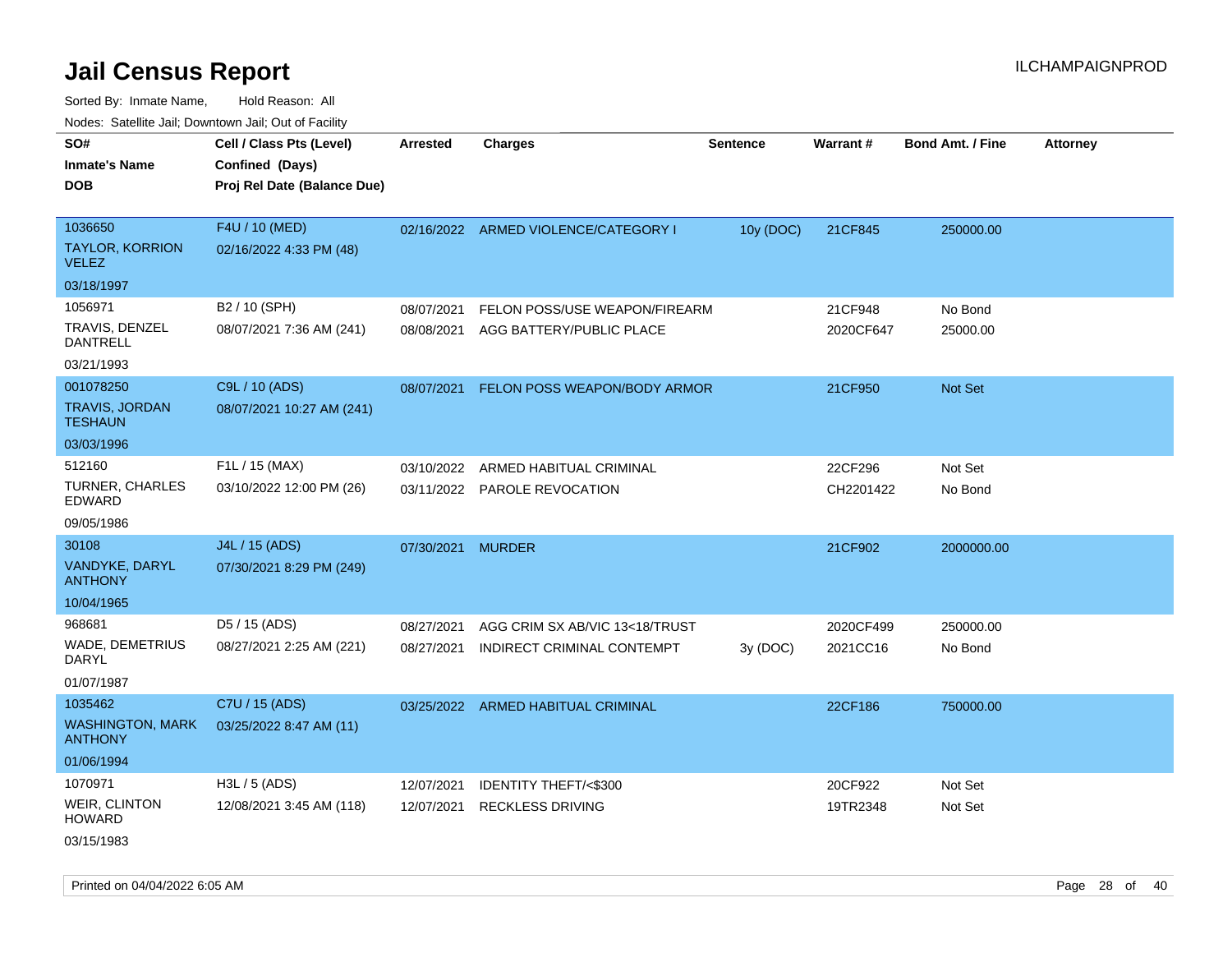| SO#<br><b>Inmate's Name</b>                | Cell / Class Pts (Level)<br>Confined (Days) | <b>Arrested</b> | <b>Charges</b>                  | <b>Sentence</b> | Warrant#  | <b>Bond Amt. / Fine</b> | <b>Attorney</b> |
|--------------------------------------------|---------------------------------------------|-----------------|---------------------------------|-----------------|-----------|-------------------------|-----------------|
| <b>DOB</b>                                 | Proj Rel Date (Balance Due)                 |                 |                                 |                 |           |                         |                 |
| 54212                                      | E3U / 10 (ADS)                              | 12/21/2021      | ARMED VIOLENCE/CATEGORY I       |                 | 21CF1576  | Not Set                 |                 |
| <b>WHITLOCK, GEORGE</b>                    | 12/21/2021 1:20 PM (105)                    | 12/21/2021      | RECEIVE/POSS/SELL STOLEN VEH    |                 | 2021CF669 | 10000.00                |                 |
| <b>ABRAM</b><br>11/10/1978                 |                                             | 12/21/2021      | <b>VIOLATE ORDER PROTECTION</b> |                 | 2021CM391 | 1000.00                 |                 |
| 001077917                                  | G4U / 5 (MIN)                               | 03/15/2022      | <b>RESIDENTIAL BURGLARY</b>     |                 | 2022CF311 | Not Set                 |                 |
| WILLIAMS, EDDIE SIM                        | 03/15/2022 3:17 AM (21)                     |                 |                                 |                 |           |                         |                 |
| 02/04/1972                                 |                                             |                 |                                 |                 |           |                         |                 |
| 1058072                                    | A2U / 15 (SPH)                              | 02/25/2021      | ARMED HABITUAL CRIMINAL         |                 |           | Not Set                 |                 |
| <b>WILLIAMS, KENNETH</b><br><b>BERNARD</b> | 02/25/2021 3:24 PM (404)                    |                 |                                 |                 |           |                         |                 |
| 10/04/1985                                 |                                             |                 |                                 |                 |           |                         |                 |
| 1020914                                    | F3L / 10 (MED)                              | 03/06/2022      | FELON POSS/USE WEAPON/FIREARM   |                 | 21CF1337  | 250000.00               |                 |
| <b>WILSON, BRANDON</b><br>LARON            | 03/06/2022 11:46 AM (30)                    |                 |                                 |                 |           |                         |                 |
| 07/05/1994                                 |                                             |                 |                                 |                 |           |                         |                 |
| <b>Total Downtown Jail: 67</b>             |                                             | Males: 67       | Females: 0                      | Unknown: 0      |           |                         |                 |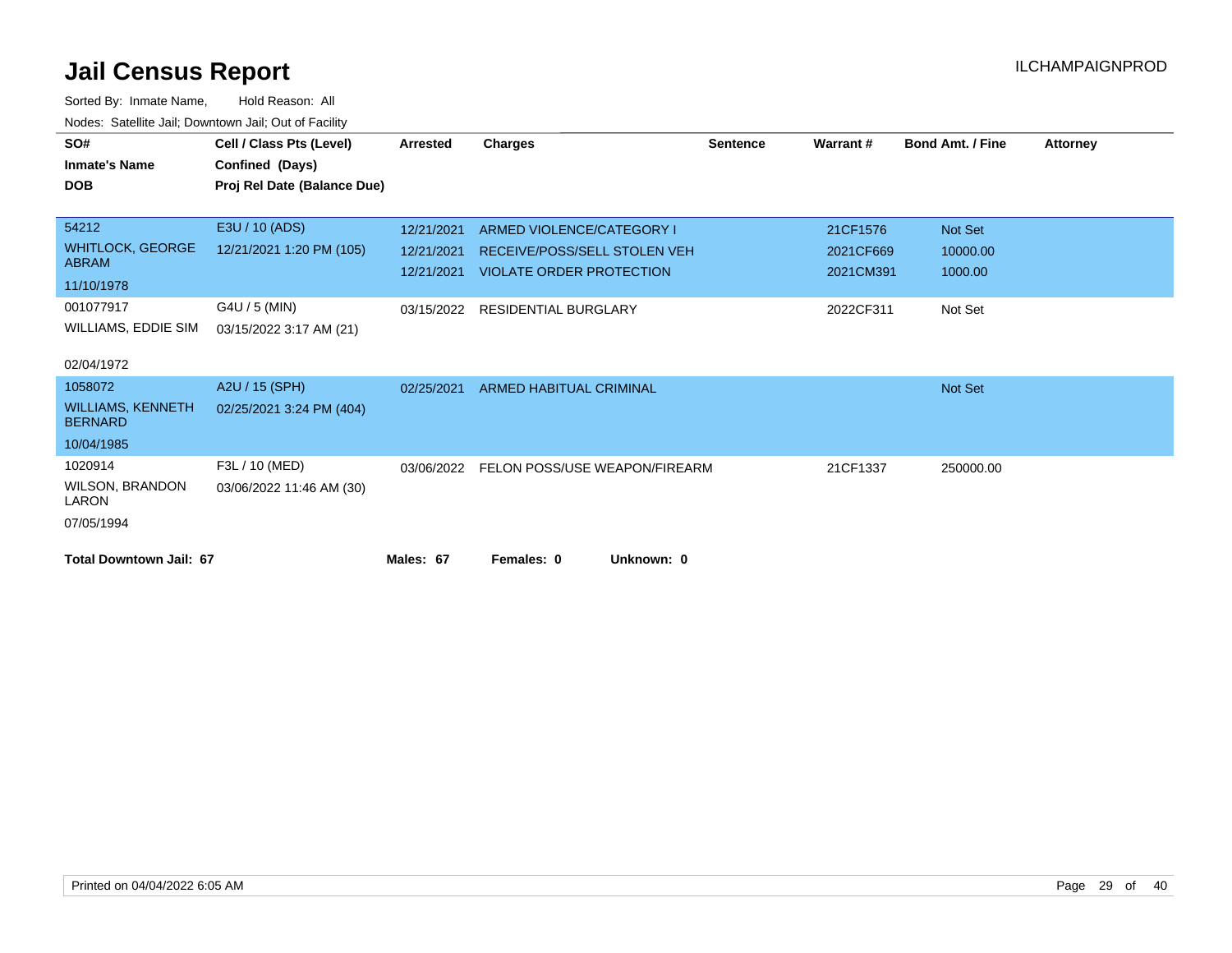Sorted By: Inmate Name, Hold Reason: All Nodes: Satellite Jail; Downtown Jail; Out of Facility

| <b>Out of Facility</b><br>SO#<br><b>Inmate's Name</b><br><b>DOB</b> | Cell / Class Pts (Level)<br>Confined (Days)<br>Proj Rel Date (Balance Due) | <b>Arrested</b> | <b>Charges</b>                   | <b>Sentence</b> | Warrant#   | <b>Bond Amt. / Fine</b> | <b>Attorney</b> |
|---------------------------------------------------------------------|----------------------------------------------------------------------------|-----------------|----------------------------------|-----------------|------------|-------------------------|-----------------|
|                                                                     |                                                                            |                 |                                  |                 |            |                         |                 |
| 001078273                                                           | <b>EHD</b>                                                                 | 03/29/2022      | DRIVING ON SUSPENDED LICENSE     |                 | 2022TR30   | <b>Not Set</b>          |                 |
| AHMED, ALVI YUSUF                                                   | 03/29/2022 9:53 AM (7)                                                     |                 |                                  |                 |            |                         |                 |
| 08/10/2001                                                          | 4/7/2022 (0.00)                                                            |                 |                                  |                 |            |                         |                 |
| 001078621                                                           | KAN / 10 (MED)                                                             | 12/23/2021      | <b>RESIDENTIAL BURGLARY</b>      |                 | 21CF1582   | Not Set                 |                 |
|                                                                     | BAILEY, DANIEL SCOTT 12/23/2021 9:44 AM (103)                              | 01/14/2022      | PROBATION VIOLATION              |                 | 21CF1445   | Not Set                 |                 |
| 05/09/1999                                                          |                                                                            |                 |                                  |                 |            |                         |                 |
| 548350                                                              | <b>EHD</b>                                                                 | 03/29/2022      | AGG DUI/NO VALID DL              |                 | 2020CF268  | <b>Not Set</b>          |                 |
| <b>BAILEY, NORBERT</b><br><b>WILLIAM</b>                            | 03/29/2022 9:11 AM (7)                                                     |                 |                                  |                 |            |                         |                 |
| 02/14/1992                                                          | 5/23/2022 (0.00)                                                           |                 |                                  |                 |            |                         |                 |
| 19971                                                               | <b>EHD</b>                                                                 | 11/09/2021      | DRIVING RVK/SUSP DUI/SSS 4-9     |                 | 2021CF968  | Not Set                 |                 |
| <b>LYNN</b>                                                         | BARNESKE, RAYMOND 11/09/2021 9:32 AM (147)                                 |                 |                                  |                 |            |                         |                 |
| 08/17/1961                                                          | 5/6/2022 (0.00)                                                            |                 |                                  |                 |            |                         |                 |
| 516062                                                              | <b>KAN / 15 (MAX)</b>                                                      | 02/22/2021      | AGG DISCH FIR/VEH/PC OFF/FRMAN   |                 | 21CF210    | No Bond                 |                 |
| <b>BENNETT, JOHN</b><br><b>MICHAEL</b>                              | 02/22/2021 10:47 AM (407)                                                  | 02/22/2021      | <b>PHONE HARASSMENT/2+</b>       |                 | 20CF194    | 5000.00                 |                 |
| 04/30/1986                                                          |                                                                            |                 |                                  |                 |            |                         |                 |
| 33993                                                               | KAN / 10 (MED)                                                             | 06/14/2021      | POSSESSING A CONTROLLED SUBSTANC |                 | 21CF657    | Not Set                 |                 |
| <b>BOOKER, STEPHON</b>                                              | 06/14/2021 7:42 PM (295)                                                   | 06/14/2021      | AGGRAVATED DOMESTIC BATTERY      |                 | 21CF688    | Not Set                 |                 |
| <b>MONTELL</b>                                                      |                                                                            | 06/14/2021      | PAROLE REVOCATION                |                 | CH2103612  | No Bond                 |                 |
| 06/11/1971                                                          |                                                                            |                 |                                  |                 |            |                         |                 |
| 38273                                                               | <b>EHD</b>                                                                 | 02/23/2022      | AGG DUI/NO VALID DL              |                 | 2020CF1371 | <b>Not Set</b>          |                 |

02/24/1974 4/7/2022 (0.00)

BRADLEY, CHRISTOPHER

02/23/2022 9:14 AM (41)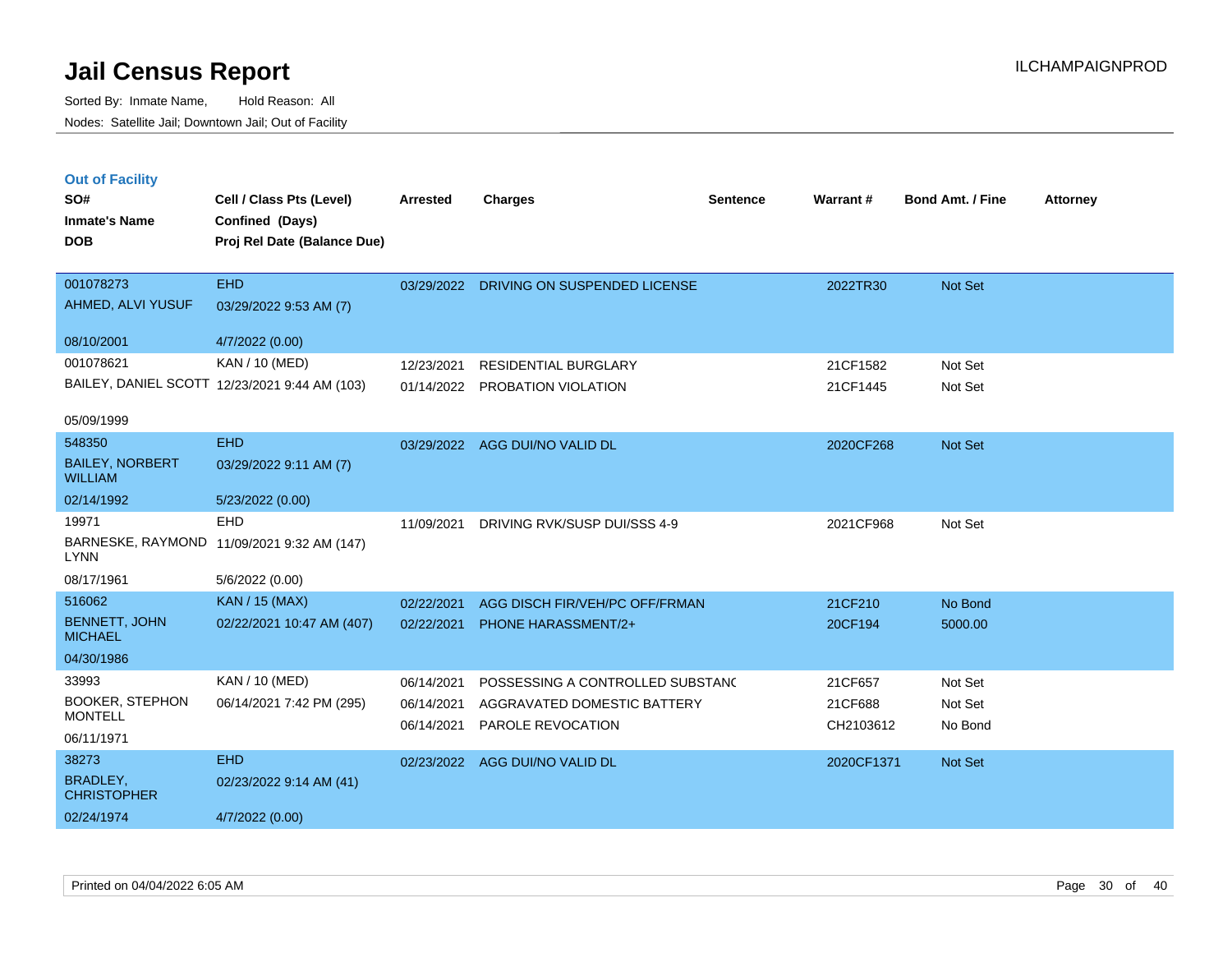| SO#<br><b>Inmate's Name</b><br>DOB                 | Cell / Class Pts (Level)<br>Confined (Days)<br>Proj Rel Date (Balance Due) | <b>Arrested</b> | <b>Charges</b>                           | <b>Sentence</b> | <b>Warrant#</b> | <b>Bond Amt. / Fine</b> | <b>Attorney</b> |
|----------------------------------------------------|----------------------------------------------------------------------------|-----------------|------------------------------------------|-----------------|-----------------|-------------------------|-----------------|
| 1074315<br><b>BRIGGS, PATRICK</b><br><b>MONTAY</b> | KAN / 15 (MAX)<br>08/03/2021 4:56 PM (245)                                 | 07/27/2021      | AGG DISCHARGE FIREARM/VEH/SCH            |                 | 21CF927         | Not Set                 |                 |
| 08/05/2001                                         |                                                                            |                 |                                          |                 |                 |                         |                 |
| 001078880                                          | KAN / 15 (MAX)                                                             | 02/25/2022      | PAROLE REVOCATION                        |                 | HN-2200660      | No Bond                 |                 |
| <b>BROACH, CAREU</b>                               | 02/25/2022 3:58 PM (39)                                                    | 02/25/2022      | AGG DISCHARGE FIREARM/BLDG/SCH           |                 | 22600096201     | No Bond                 |                 |
| 02/27/2003                                         |                                                                            | 02/25/2022      | ARMED VIOLENCE/CATEGORY I                |                 | 22CF237         | Not Set                 |                 |
| 001078065<br><b>BROWN, CHARMAN</b>                 | <b>KAN / 10 (ADS)</b><br>06/17/2021 12:32 PM (292)                         |                 | 06/17/2021 AGG BATTERY/DISCHARGE FIREARM |                 | 21CF704         | 1000000.00              |                 |
| <b>LAKEEF</b>                                      |                                                                            |                 |                                          |                 |                 |                         |                 |
| 11/30/2002                                         |                                                                            |                 |                                          |                 |                 |                         |                 |
| 001078008                                          | KAN / 15 (MAX)                                                             | 02/15/2022      | AGG BATTERY/DISCHARGE FIREARM            |                 | 21CF1090        | 500000.00               |                 |
| BROWN, CODY<br><b>RUSSELL</b>                      | 02/15/2022 9:17 AM (49)                                                    |                 |                                          |                 |                 |                         |                 |
| 02/15/2004                                         |                                                                            |                 |                                          |                 |                 |                         |                 |
| 1038554                                            | <b>KAN / 15 (MAX)</b>                                                      | 08/18/2021      | DELIVERY OF OR POSSESSION OF W/INT       |                 | 21CF1009        | No Bond                 |                 |
| <b>BROWN, CORRION</b><br><b>DEVONTAE</b>           | 08/18/2021 5:40 PM (230)                                                   | 08/18/2021      | ARMED HABITUAL CRIMINAL                  |                 | 21CF1162        | <b>Not Set</b>          |                 |
| 04/19/1995                                         |                                                                            |                 |                                          |                 |                 |                         |                 |
| 1038579                                            | KAN / 15 (MAX)                                                             | 08/18/2021      | FELON POSS/USE WEAPON/FIREARM            |                 | 21CF1010        | Not Set                 |                 |
| <b>BROWN, MARKEL</b><br><b>RIKKI</b>               | 08/18/2021 2:05 PM (230)                                                   |                 |                                          |                 |                 |                         |                 |
| 01/06/1995                                         |                                                                            |                 |                                          |                 |                 |                         |                 |
| 1003006                                            | <b>KAN / 15 (MAX)</b>                                                      | 08/19/2021      | <b>FELON POSS/USE MACHINE GUN</b>        |                 | 21CF1011        | No Bond                 |                 |
| <b>BROWN, ROCKEITH</b><br><b>JAVONTE</b>           | 08/19/2021 12:55 AM (229)                                                  |                 |                                          |                 |                 |                         |                 |
| 07/23/1991                                         |                                                                            |                 |                                          |                 |                 |                         |                 |
| 1068812                                            | KAN / 15 (MAX)                                                             | 12/21/2021      | FELON POSS/USE FIREARM PRIOR             |                 | 21CF1568        | Not Set                 |                 |
| BRYANT, DANNY<br><b>EUGENE</b>                     | 12/21/2021 1:50 PM (105)                                                   | 12/21/2021      | AGG DISCHARGE FIREARM/OCC VEH            |                 | 21CF741         | Not Set                 |                 |
| 11/22/1989                                         |                                                                            |                 |                                          |                 |                 |                         |                 |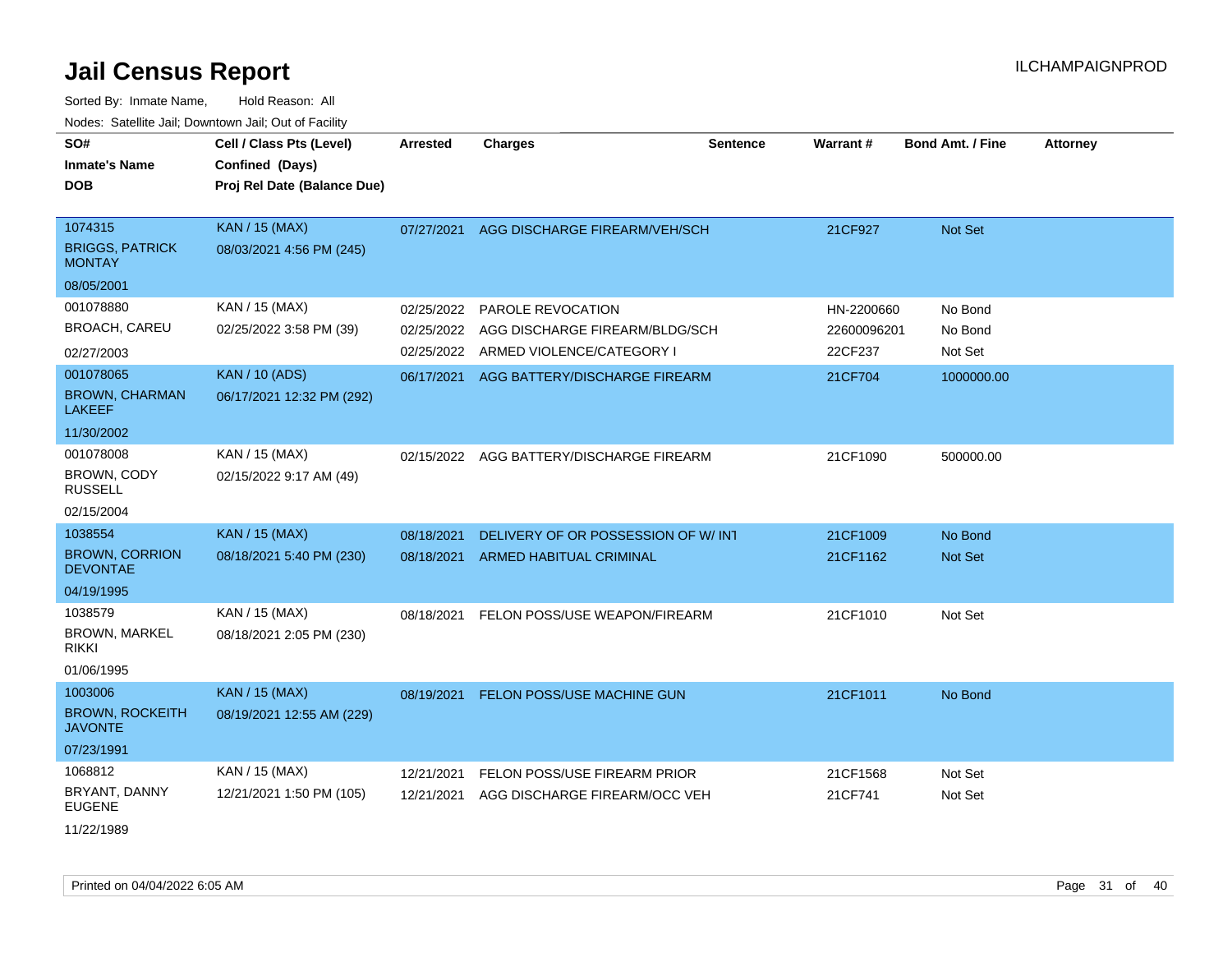Sorted By: Inmate Name, Hold Reason: All Nodes: Satellite Jail; Downtown Jail; Out of Facility

| SO#                                          | Cell / Class Pts (Level)    | <b>Arrested</b> | <b>Charges</b>                           | <b>Sentence</b> | <b>Warrant#</b> | <b>Bond Amt. / Fine</b> | <b>Attorney</b> |
|----------------------------------------------|-----------------------------|-----------------|------------------------------------------|-----------------|-----------------|-------------------------|-----------------|
| <b>Inmate's Name</b>                         | Confined (Days)             |                 |                                          |                 |                 |                         |                 |
| <b>DOB</b>                                   | Proj Rel Date (Balance Due) |                 |                                          |                 |                 |                         |                 |
|                                              |                             |                 |                                          |                 |                 |                         |                 |
| 987334                                       | <b>KAN / 15 (MAX)</b>       |                 | 03/10/2021 ATTEMPT (FIRST DEGREE MURDER) |                 | 19CF689         | Not Set                 |                 |
| <b>CAIN, ISAIAH</b><br><b>DEPRIEST</b>       | 03/10/2021 2:22 PM (391)    |                 |                                          |                 |                 |                         |                 |
| 12/23/1990                                   |                             |                 |                                          |                 |                 |                         |                 |
| 992962                                       | KAN / 15 (ADS)              | 05/25/2021      | MURDER/INTENT TO KILL/INJURE             |                 | 2018CF1045      | 1000000.00              |                 |
| CAMPBELL, KEITH<br><b>KNAQEEB</b>            | 05/25/2021 1:19 PM (315)    |                 |                                          |                 |                 |                         |                 |
| 07/22/1991                                   |                             |                 |                                          |                 |                 |                         |                 |
| 001078576                                    | <b>KAN / 15 (MAX)</b>       | 11/09/2021      | UNLAWFUL USE OF A WEAPON                 |                 | 21CF1383        | <b>Not Set</b>          |                 |
| CARTER, DEMONDRE<br><b>DAVON</b>             | 11/09/2021 6:01 PM (147)    |                 |                                          |                 |                 |                         |                 |
| 05/27/2001                                   |                             |                 |                                          |                 |                 |                         |                 |
| 1064992                                      | KAN / 15 (MAX)              | 09/20/2021      | ARMED VIOLENCE/CATEGORY I                |                 | 21CF1137        | Not Set                 |                 |
| CARTER, KEJUAN<br><b>JAVONTE</b>             | 09/20/2021 11:42 PM (197)   |                 |                                          |                 |                 |                         |                 |
| 06/27/1998                                   |                             |                 |                                          |                 |                 |                         |                 |
| 001078729                                    | <b>KAN / 15 (ADS)</b>       |                 | 01/02/2022 MURDER/INTENT TO KILL/INJURE  |                 | 20CF396         | 1000000.00              |                 |
| <b>CARTER, TROY</b><br><b>DEMON</b>          | 01/02/2022 10:29 AM (93)    |                 |                                          |                 |                 |                         |                 |
| 01/02/2004                                   |                             |                 |                                          |                 |                 |                         |                 |
| 001078461                                    | KAN / 10 (MED)              | 10/07/2021      | AGG UNLAWFUL USE WEAPON/PERSON           |                 | 2021CF1209      | No Bond                 |                 |
| COLE, ERIC JOSE                              | 10/08/2021 12:25 AM (179)   | 10/07/2021      | AGG DOMESTIC BATTERY/STRANGLE            |                 | 2021CF1208      | Not Set                 |                 |
| 01/24/2002                                   |                             |                 |                                          |                 |                 |                         |                 |
| 1048488                                      | <b>KAN / 10 (ADS)</b>       | 12/30/2021      | ARMED VIOLENCE/CATEGORY I                |                 | 2022CF4         | <b>Not Set</b>          |                 |
| <b>COLSON, WAYNE</b><br><b>ARTHUR, Third</b> | 12/30/2021 8:27 AM (96)     |                 |                                          |                 |                 |                         |                 |
| 10/14/1995                                   |                             |                 |                                          |                 |                 |                         |                 |
| 57733                                        | KAN / 15 (SPH)              | 02/25/2020      | <b>HOMICIDE</b>                          |                 | 2020-CF250      | 2000000.00              |                 |
| <b>CRAIG, ANTOINE</b><br>DARRELL             | 02/25/2020 4:08 PM (770)    | 02/25/2020      | FELON POSS/USE WEAPON/FIREARM            |                 | 19CF-1827       | 80000.00                |                 |

10/09/1982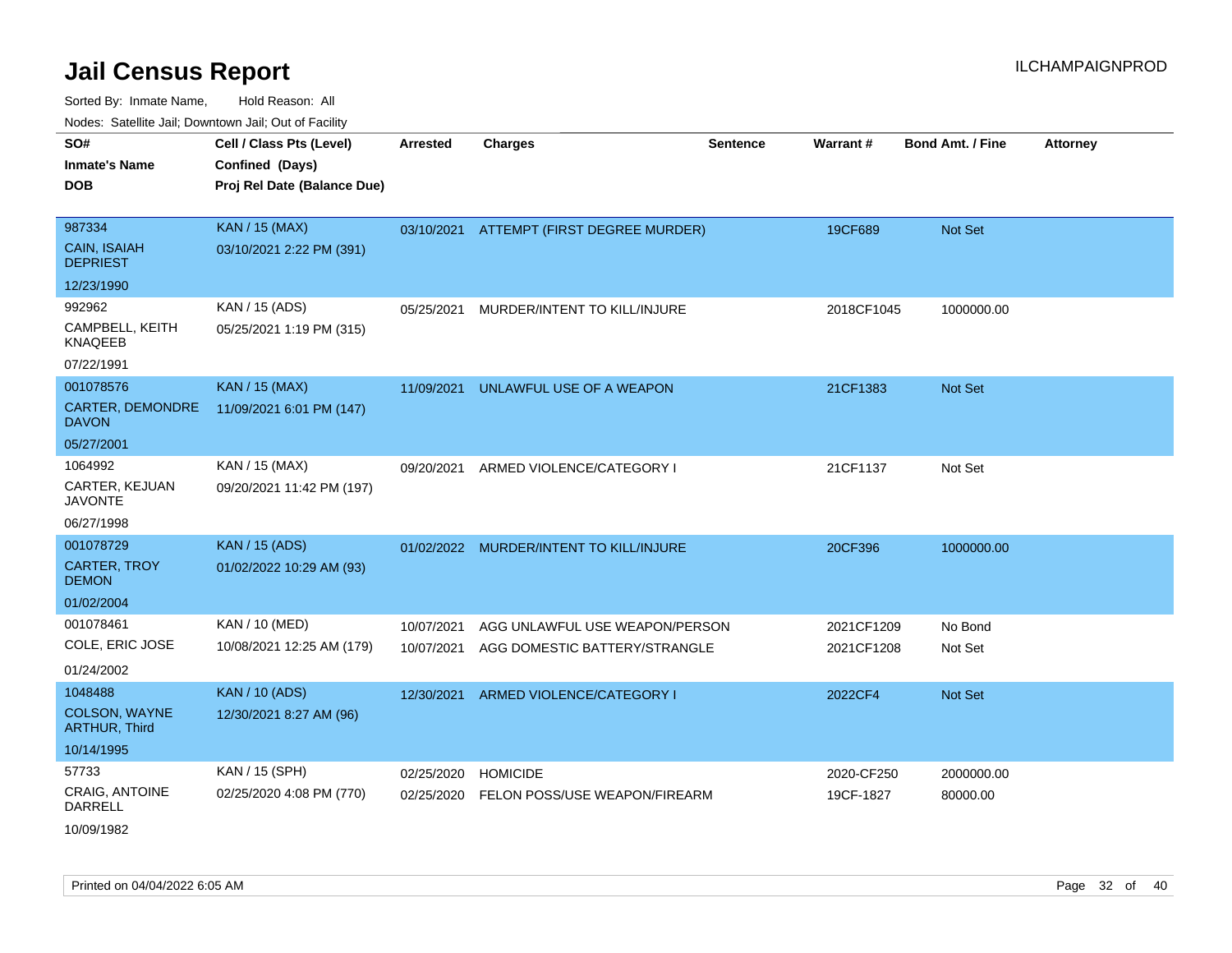Sorted By: Inmate Name, Hold Reason: All Nodes: Satellite Jail; Downtown Jail; Out of Facility

| SO#<br><b>Inmate's Name</b><br><b>DOB</b> | Cell / Class Pts (Level)<br>Confined (Days)<br>Proj Rel Date (Balance Due) | Arrested   | <b>Charges</b>                      | Sentence | <b>Warrant#</b> | <b>Bond Amt. / Fine</b> | <b>Attorney</b> |
|-------------------------------------------|----------------------------------------------------------------------------|------------|-------------------------------------|----------|-----------------|-------------------------|-----------------|
| 001077939                                 | <b>KAN / 10 (MED)</b>                                                      | 05/10/2021 | FIREARM/FOID INVALID/NOT ELIG       |          | 21CF526         | No Bond                 |                 |
| <b>CROSS, PATRICK</b><br><b>DONTRELLE</b> | 05/10/2021 7:31 PM (330)                                                   | 06/02/2021 | POSS STOLEN VEHICLE > \$25,000      |          | 21CF612         | <b>Not Set</b>          |                 |
| 11/07/2001                                |                                                                            |            |                                     |          |                 |                         |                 |
| 25022                                     | EHD / 10 (MED)                                                             | 02/17/2022 | AGG DUI/2/PASS <16                  |          | 2021CF560       | No Bond                 |                 |
| <b>CRUMP, ROBERT</b><br><b>ANTHONY</b>    | 02/17/2022 11:48 AM (47)                                                   |            |                                     |          |                 |                         |                 |
| 02/06/1966                                | 5/14/2022 (0.00)                                                           |            |                                     |          |                 |                         |                 |
| 001078538                                 | <b>KAN / 10 (ADS)</b>                                                      | 10/26/2021 | <b>CRIM SEX ASSAULT/FORCE</b>       |          | 21CF1301        | <b>Not Set</b>          |                 |
| DAWKINS, LEN                              | 10/26/2021 8:18 PM (161)                                                   |            |                                     |          |                 |                         |                 |
| 03/23/1987                                |                                                                            |            |                                     |          |                 |                         |                 |
| 1061304                                   | KAN / 15 (MAX)                                                             | 10/11/2021 | ARMED HABITUAL CRIMINAL             |          | 21CF1226        | No Bond                 |                 |
| DORRIS, KEMION                            | 10/11/2021 7:30 PM (176)                                                   | 10/11/2021 | ARMED HABITUAL CRIMINAL             |          | 21CF1227        | No Bond                 |                 |
| <b>DAETOCE</b><br>11/19/1997              |                                                                            | 10/11/2021 | HOME INVASION/FIREARM               |          | 21CF1228        | No Bond                 |                 |
| 1013012                                   | <b>KAN / 15 (MAX)</b>                                                      | 07/08/2021 | ATTEMPT (FIRST DEGREE MURDER)       |          | 2021CF790       | 1000000.00              |                 |
|                                           | GARY, XAVIER LAMAR  07/08/2021 9:24 AM (271)                               | 07/08/2021 | <b>FELON POSS/USE FIREARM PRIOR</b> |          | 2020CF650       | 25000.00                |                 |
|                                           |                                                                            | 07/08/2021 | FELON POSS/USE FIREARM PRIOR        |          | 21CF798         | <b>Not Set</b>          |                 |
| 12/14/1991                                |                                                                            |            |                                     |          |                 |                         |                 |
| 1065946                                   | KAN / 10 (MED)                                                             | 09/04/2021 | AGG BATTERY/DISCHARGE FIREARM       |          | 21CF1057        | 750000.00               |                 |
| GODBOLT, DESMOND<br><b>DEVONTAE</b>       | 09/04/2021 1:17 AM (213)                                                   | 09/04/2021 | RESIST/OBSTRUCTING A PEACE OFFICEF  |          | 21CM407         | Not Set                 |                 |
| 11/15/1997                                |                                                                            |            |                                     |          |                 |                         |                 |
| 1070118                                   | <b>KAN / 15 (MAX)</b>                                                      | 08/31/2021 | <b>AGGRAVATED DOMESTIC BATTERY</b>  |          | 21CF1049        | No Bond                 |                 |
| <b>GRAHAM, CORTEZ</b><br><b>LAMON</b>     | 08/31/2021 9:32 PM (217)                                                   | 09/02/2021 | PROBATION VIOLATION                 |          | 21CF55          | Not Set                 |                 |
| 03/31/1976                                |                                                                            |            |                                     |          |                 |                         |                 |
| 1076506                                   | KAN / 15 (MAX)                                                             | 09/17/2021 | AGG UUW/PERSON/CM THREAT VIOL       |          | 21CF1131        | Not Set                 |                 |
|                                           | GRAY, JAMARH EMERE 09/17/2021 10:41 AM (200)                               | 09/20/2021 | <b>DOMESTIC BATTERY</b>             |          | 21CM430         | Not Set                 |                 |

06/21/2003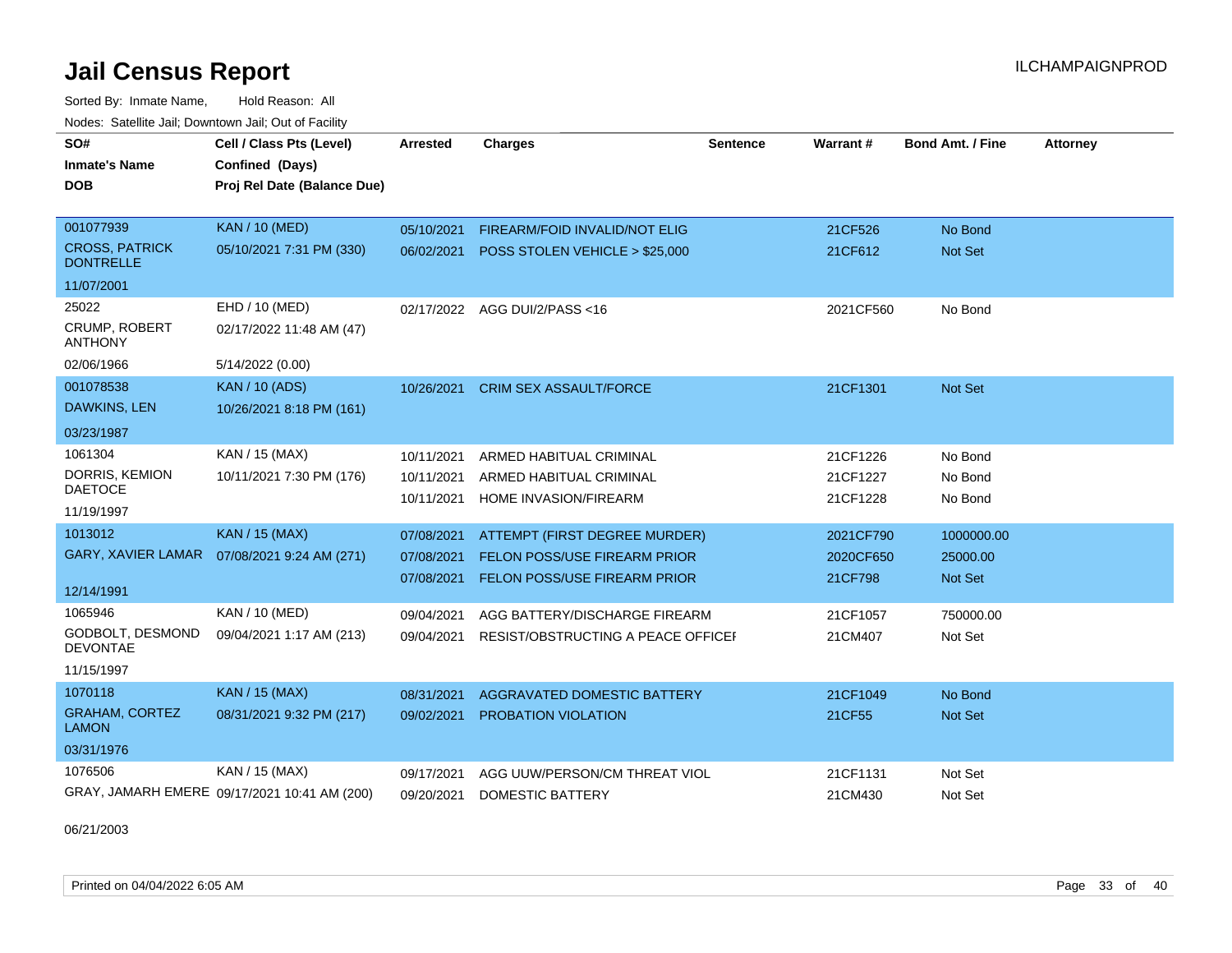| SO#<br><b>Inmate's Name</b>             | Cell / Class Pts (Level)<br>Confined (Days) | <b>Arrested</b>   | <b>Charges</b>                       | Sentence | Warrant#   | <b>Bond Amt. / Fine</b> | <b>Attorney</b> |
|-----------------------------------------|---------------------------------------------|-------------------|--------------------------------------|----------|------------|-------------------------|-----------------|
| <b>DOB</b>                              | Proj Rel Date (Balance Due)                 |                   |                                      |          |            |                         |                 |
|                                         |                                             |                   |                                      |          |            |                         |                 |
| 1055117                                 | <b>EHD</b>                                  |                   | 02/15/2022 AGG BATTERY/PUBLIC PLACE  |          | 2021CM47   | Not Set                 |                 |
| <b>GREAM, JOHN</b><br><b>ROBERT LEE</b> | 02/15/2022 10:44 AM (49)                    |                   |                                      |          |            |                         |                 |
| 08/23/1996                              | 6/13/2022 (0.00)                            |                   |                                      |          |            |                         |                 |
| 1037683                                 | EHD                                         | 02/23/2022        | AGG DUI/LIC SUSP OR REVOKED          |          | 2020CF350  | Not Set                 |                 |
| HARRISON, HAROLD<br>RAY                 | 02/23/2022 10:01 AM (41)                    |                   | 02/23/2022 AGG DUI/3                 |          | 2020CF1351 | Not Set                 |                 |
| 11/30/1963                              | 5/22/2022 (0.00)                            |                   |                                      |          |            |                         |                 |
| 1045186                                 | <b>KAN / 15 (MAX)</b>                       | 08/16/2021        | ARMED VIOLENCE/CATEGORY I            |          | 21CF934    | 1000000.00              |                 |
| HOLBROOK, JOHNNIE<br><b>MATHIS</b>      | 08/16/2021 11:07 AM (232)                   | 08/16/2021        | FELON POSS/USE WEAPON/FIREARM        |          | 19CF968    | <b>Not Set</b>          |                 |
|                                         |                                             | 08/16/2021        | AGG FLEEING POLICE/21 MPH OVER       |          | 21CF988    | <b>Not Set</b>          |                 |
| 07/19/1996                              |                                             | 08/16/2021        | <b>FELON POSS/USE WEAPON/FIREARM</b> |          | 21CF989    | <b>Not Set</b>          |                 |
|                                         |                                             | 03/30/2022 MURDER |                                      |          |            | 2000000.00              |                 |
| 972300                                  | KAN / 10 (MED)                              | 12/22/2021        | <b>RESIDENTIAL BURGLARY</b>          |          | 18CF1691   | 25000.00                |                 |
| <b>HOLT. MICHAEL</b><br><b>TERRELL</b>  | 12/22/2021 8:36 AM (104)                    | 12/22/2021        | AGG CRIM SEX ABUSE/VICTIM <9         |          | 19CF1277   | 250000.00               |                 |
| 12/25/1989                              |                                             |                   |                                      |          |            |                         |                 |
| 001078146                               | <b>KAN / 15 (MAX)</b>                       | 07/09/2021        | AGG BATTERY/DISCHARGE FIREARM        |          | 21CF795    | 1000000.00              |                 |
| <b>HUNT. TEIGAN</b><br><b>JAZAIREO</b>  | 07/09/2021 12:41 PM (270)                   | 07/09/2021        | ARMED ROBBERY/ARMED W/FIREARM        |          | 21CF806    | <b>Not Set</b>          |                 |
| 05/14/2003                              |                                             |                   |                                      |          |            |                         |                 |
| 989743                                  | KAN / 15 (ADS)                              | 04/13/2021        | AGGRAVATED DOMESTIC BATTERY          |          | 21CF399    | Not Set                 |                 |
| JACKSON, STEVE<br><b>ALLEN</b>          | 04/13/2021 2:45 AM (357)                    |                   |                                      |          |            |                         |                 |
| 06/04/1991                              |                                             |                   |                                      |          |            |                         |                 |
| 001078788                               | <b>KAN / 5 (ADS)</b>                        | 01/21/2022        | <b>AGGRAVATED BATTERY</b>            |          | 22CF93     | Not Set                 |                 |
| JOHNSON, BRENTON<br>ZAE.                | 01/21/2022 8:33 PM (74)                     |                   |                                      |          |            |                         |                 |
| 08/07/1987                              |                                             |                   |                                      |          |            |                         |                 |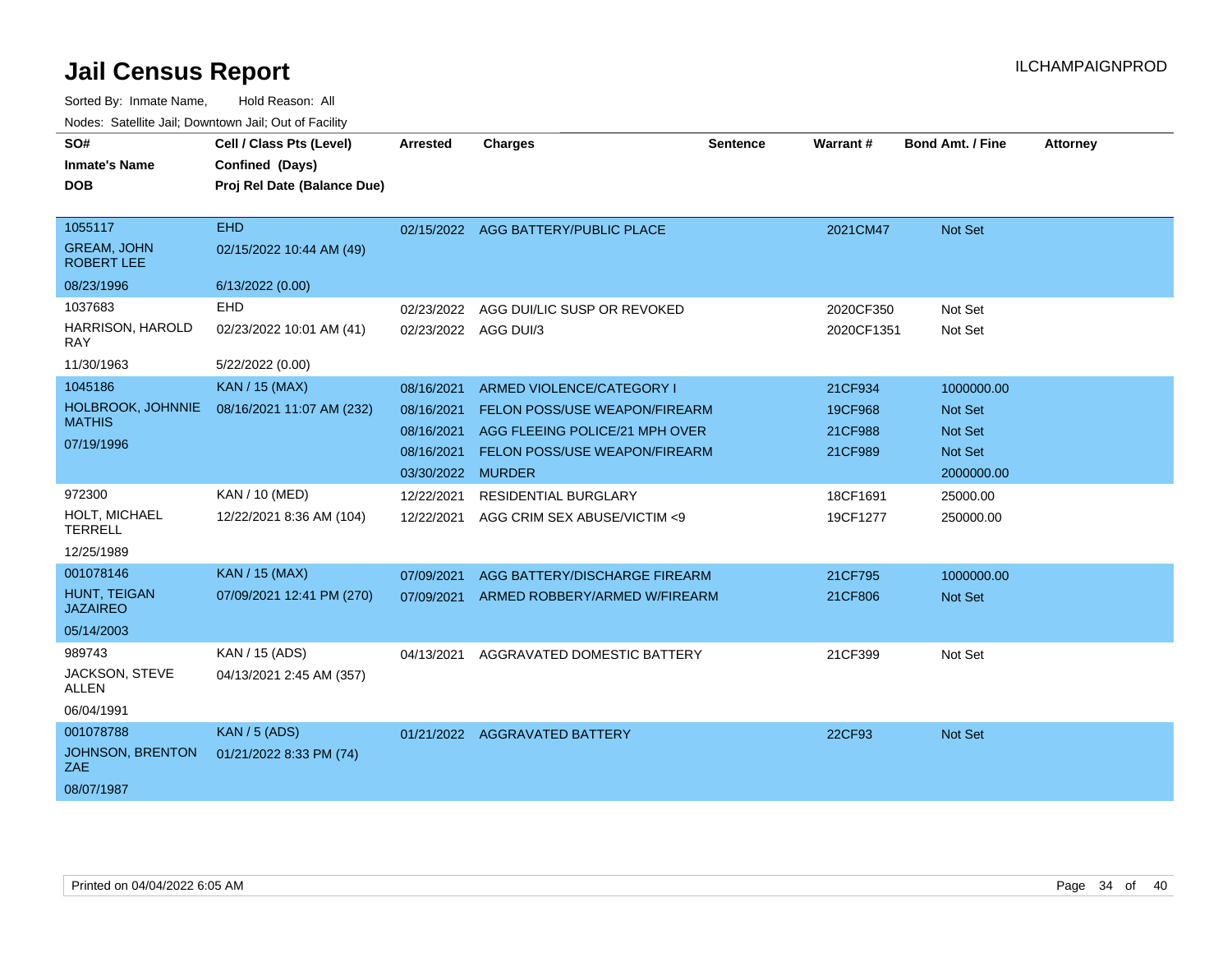Sorted By: Inmate Name, Hold Reason: All Nodes: Satellite Jail; Downtown Jail; Out of Facility

| SO#<br><b>Inmate's Name</b><br><b>DOB</b> | Cell / Class Pts (Level)<br>Confined (Days)<br>Proj Rel Date (Balance Due) | <b>Arrested</b>      | <b>Charges</b>                 | <b>Sentence</b> | Warrant#   | <b>Bond Amt. / Fine</b> | <b>Attorney</b> |
|-------------------------------------------|----------------------------------------------------------------------------|----------------------|--------------------------------|-----------------|------------|-------------------------|-----------------|
| 57271                                     | <b>EHD</b>                                                                 | 03/08/2022           | DRIVING RVK/SUSP DUI/SSS 4-9   |                 | 2021CF34   | Not Set                 |                 |
| <b>KEYS, CAPREE</b><br><b>REMONE</b>      | 03/08/2022 9:17 AM (28)                                                    | 03/08/2022           | DRIVING RVK/SUSP DUI/SSS 4-9   |                 | 2020CF1116 | <b>Not Set</b>          |                 |
| 11/23/1982                                | 9/3/2022(0.00)                                                             |                      |                                |                 |            |                         |                 |
| 1064445                                   | KAN / 15 (MAX)                                                             | 04/23/2021           | AGG DISCHARGE FIREARM/OCC VEH  |                 | 2021CF295  | 500000.00               |                 |
| LARUE, TERENCE                            | 04/23/2021 11:18 AM (347)                                                  | 04/23/2021           | POSSESS 15<100 GRAMS COCAINE   |                 | 19CF1052   | 10000.00                |                 |
| <b>TRAMEL</b>                             |                                                                            | 04/23/2021           | FELON POSS/USE FIREARM/PAROLE  |                 | 21CF899    | Not Set                 |                 |
| 12/23/1998                                |                                                                            |                      |                                |                 |            |                         |                 |
| 001078237                                 | <b>KAN / 15 (ADS)</b>                                                      | 08/03/2021           | AGG DISCHARGE FIREARM/OCC VEH  |                 | 21CF928    | No Bond                 |                 |
| <b>LAWS, TERON</b><br><b>RAMONTE</b>      | 08/03/2021 6:29 PM (245)                                                   |                      |                                |                 |            |                         |                 |
| 04/03/2001                                |                                                                            |                      |                                |                 |            |                         |                 |
| 001078470                                 | KAN / 15 (MAX)                                                             | 10/10/2021           | MURDER/INTENT TO KILL/INJURE   |                 | 21CF1221   | Not Set                 |                 |
| LEE, AMAHRION<br><b>JA'MERE</b>           | 10/10/2021 1:23 PM (177)                                                   |                      |                                |                 |            |                         |                 |
| 11/05/2002                                |                                                                            |                      |                                |                 |            |                         |                 |
| 56792                                     | KAN / 10 (MED)                                                             | 02/02/2021           | <b>ARMED HABITUAL CRIMINAL</b> |                 | 2021CF141  | 500000.00               |                 |
| LILLARD, LAWRENCE<br><b>TYRONE</b>        | 02/02/2021 2:11 PM (427)                                                   | 02/22/2021           | DRIVING ON REVOKED LICENSE     |                 | 21TR426    | 5000.00                 |                 |
| 10/20/1982                                |                                                                            |                      |                                |                 |            |                         |                 |
| 40877                                     | <b>EHD</b>                                                                 | 02/01/2022 AGG DUI/3 |                                |                 | 2020CF986  | Not Set                 |                 |
| MABRY-HALL,<br>REBECCA SUE                | 02/01/2022 9:32 AM (63)                                                    |                      |                                |                 |            |                         |                 |
| 03/21/1971                                | 5/1/2022 (0.00)                                                            |                      |                                |                 |            |                         |                 |
| 001078896                                 | KAN / 15 (MAX)                                                             | 03/01/2022           | ARMED HABITUAL CRIMINAL        |                 | 22CF239    | Not Set                 |                 |
| MANN, DAVID<br><b>WILBERT, Junior</b>     | 03/01/2022 4:35 AM (35)                                                    |                      |                                |                 |            |                         |                 |
| 04/02/1976                                |                                                                            |                      |                                |                 |            |                         |                 |
| 1004137                                   | KAN / 15 (MAX)                                                             | 02/14/2022           | AGG CRIM SEX ABUSE/VIC 13-17   |                 | 22CF165    | 250000.00               |                 |
| MCDONALD, DAVON D 02/14/2022 4:21 PM (50) |                                                                            |                      |                                |                 |            |                         |                 |

11/08/1992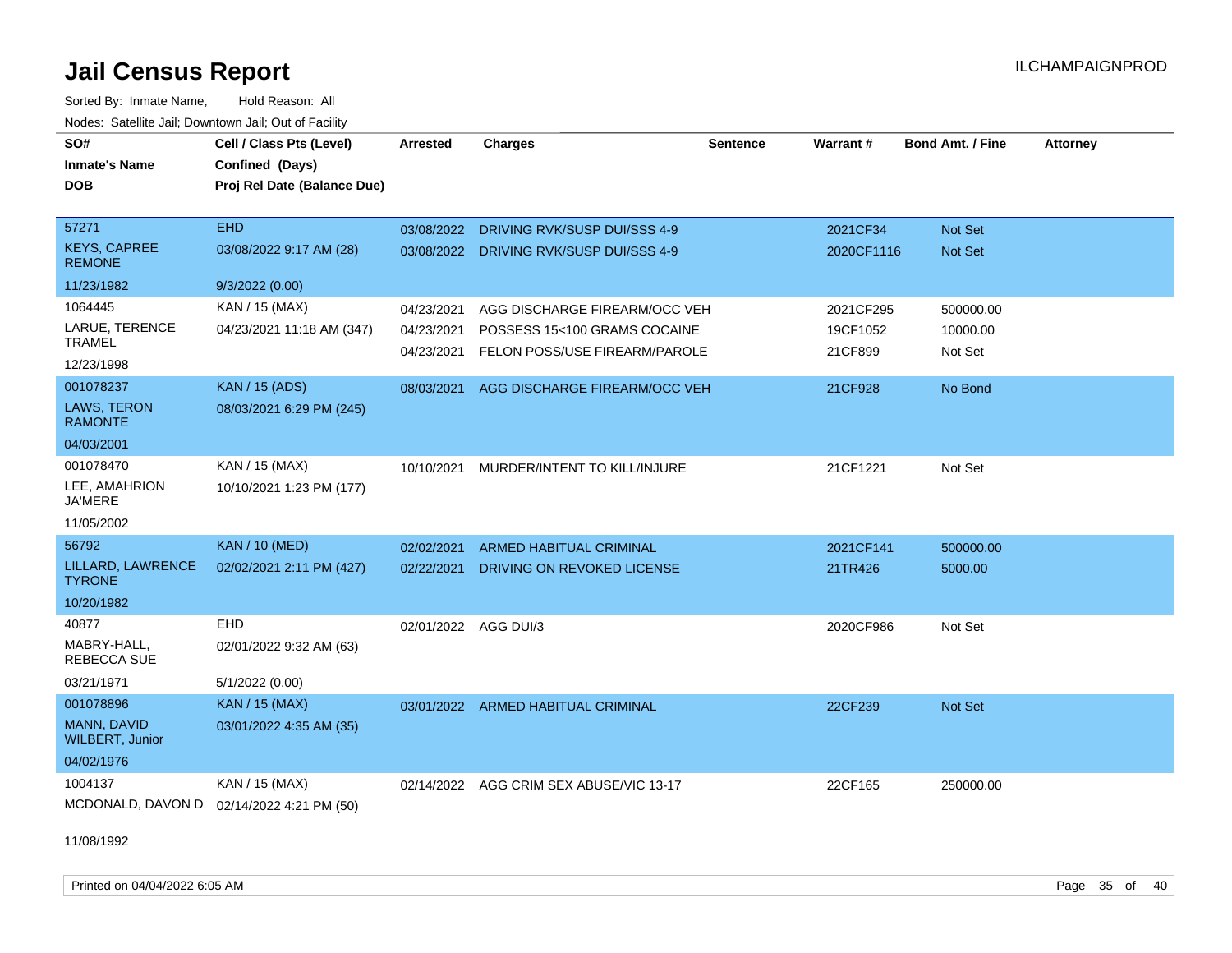Sorted By: Inmate Name, Hold Reason: All Nodes: Satellite Jail; Downtown Jail; Out of Facility

| voues. Salemie Jan, Downlown Jan, Out of Facility |                                               |                 |                                |                 |             |                         |                 |
|---------------------------------------------------|-----------------------------------------------|-----------------|--------------------------------|-----------------|-------------|-------------------------|-----------------|
| SO#                                               | Cell / Class Pts (Level)                      | <b>Arrested</b> | <b>Charges</b>                 | <b>Sentence</b> | Warrant#    | <b>Bond Amt. / Fine</b> | <b>Attorney</b> |
| <b>Inmate's Name</b>                              | Confined (Days)                               |                 |                                |                 |             |                         |                 |
| DOB                                               | Proj Rel Date (Balance Due)                   |                 |                                |                 |             |                         |                 |
|                                                   |                                               |                 |                                |                 |             |                         |                 |
| 001078575                                         | <b>KAN / 10 (MED)</b>                         | 11/09/2021      | <b>GUNRUNNING</b>              |                 | 21CF1330    | 750000.00               |                 |
| <b>MCLAURIN, KEYON A</b>                          | 11/09/2021 12:41 PM (147)                     |                 |                                |                 |             |                         |                 |
| 11/19/2002                                        |                                               |                 |                                |                 |             |                         |                 |
| 1011046                                           | KAN / 15 (ADS)                                | 04/10/2021      | ATTEMPT (FIRST DEGREE MURDER)  |                 | 21CF392     | Not Set                 |                 |
| MILES, DARRION                                    | 04/11/2021 12:46 AM (359)                     | 03/24/2022      | <b>MURDER</b>                  |                 | 22CF346     | Not Set                 |                 |
| <b>ANTONIO KEVONTA</b>                            |                                               |                 |                                |                 |             |                         |                 |
| 03/18/1990                                        |                                               |                 |                                |                 |             |                         |                 |
| 001077278                                         | <b>KAN / 15 (MAX)</b>                         | 10/06/2020      | MURDER/INTENT TO KILL/INJURE   |                 | 2020CF146   | 2000000.00              |                 |
| MILLER, D'ANDRE                                   | 10/06/2020 12:49 PM (546)                     | 10/06/2020      | AGG FLEEING POLICE/21 MPH OVER |                 | 2019CF1171  | 50000.00                |                 |
| 09/08/1986                                        |                                               |                 |                                |                 |             |                         |                 |
| 001078712                                         | KAN / 10 (MED)                                | 12/23/2021      | AGG DISCH FIREARM/1ST AID PERS |                 | 21CF1581    | Not Set                 |                 |
| MONTGOMERY,<br>RASHARD MYKI                       | 12/23/2021 4:27 PM (103)                      |                 |                                |                 |             |                         |                 |
| 11/05/2001                                        |                                               |                 |                                |                 |             |                         |                 |
| 1026477                                           | <b>KAN / 15 (ADS)</b>                         | 09/21/2021      | AGG DISCHARGE FIREARM/OCC VEH  |                 | 21CF1138    | Not Set                 |                 |
| NEWBILL, DEVONTRE<br><b>LAMONT</b>                | 09/21/2021 2:27 AM (196)                      | 09/22/2021      | PROBATION VIOLATION            |                 | 20CF577     | <b>Not Set</b>          |                 |
| 11/22/1993                                        |                                               |                 |                                |                 |             |                         |                 |
| 1072907                                           | <b>KAN</b>                                    | 07/14/2021      | ATTEMPT (FIRST DEGREE MURDER)  |                 | 2021-CF-832 | 2000000.00              |                 |
|                                                   | NIKOLAEV, YEVGENIY 07/14/2021 10:10 PM (265)  | 07/14/2021      | CRIMINAL DAMAGE <\$500/SCHOOL  |                 | 2021CF840   | 5000.00                 |                 |
|                                                   |                                               |                 |                                |                 |             |                         |                 |
| 10/06/1983                                        |                                               |                 |                                |                 |             |                         |                 |
| 001078558                                         | <b>KAN / 10 (MED)</b>                         | 11/03/2021      | UNLAWFUL USE OF A WEAPON       | 3y (DOC)        | 21CF1352    | Not Set                 |                 |
| PARRISH, DOMINIC<br><b>WALTER</b>                 | 11/03/2021 1:25 PM (153)                      |                 |                                |                 |             |                         |                 |
| 08/23/2001                                        |                                               |                 |                                |                 |             |                         |                 |
| 001078063                                         | KAN / 15 (MAX)                                | 06/15/2021      | AGG CRIM SEX ASSAULT/WEAPON    |                 | 2021CF678   | 1000000.00              |                 |
|                                                   | PERRY, ROBERT Junior 06/15/2021 4:37 PM (294) | 06/15/2021      | <b>ROBBERY</b>                 |                 | 2021CF159   | 25000.00                |                 |

12/21/1990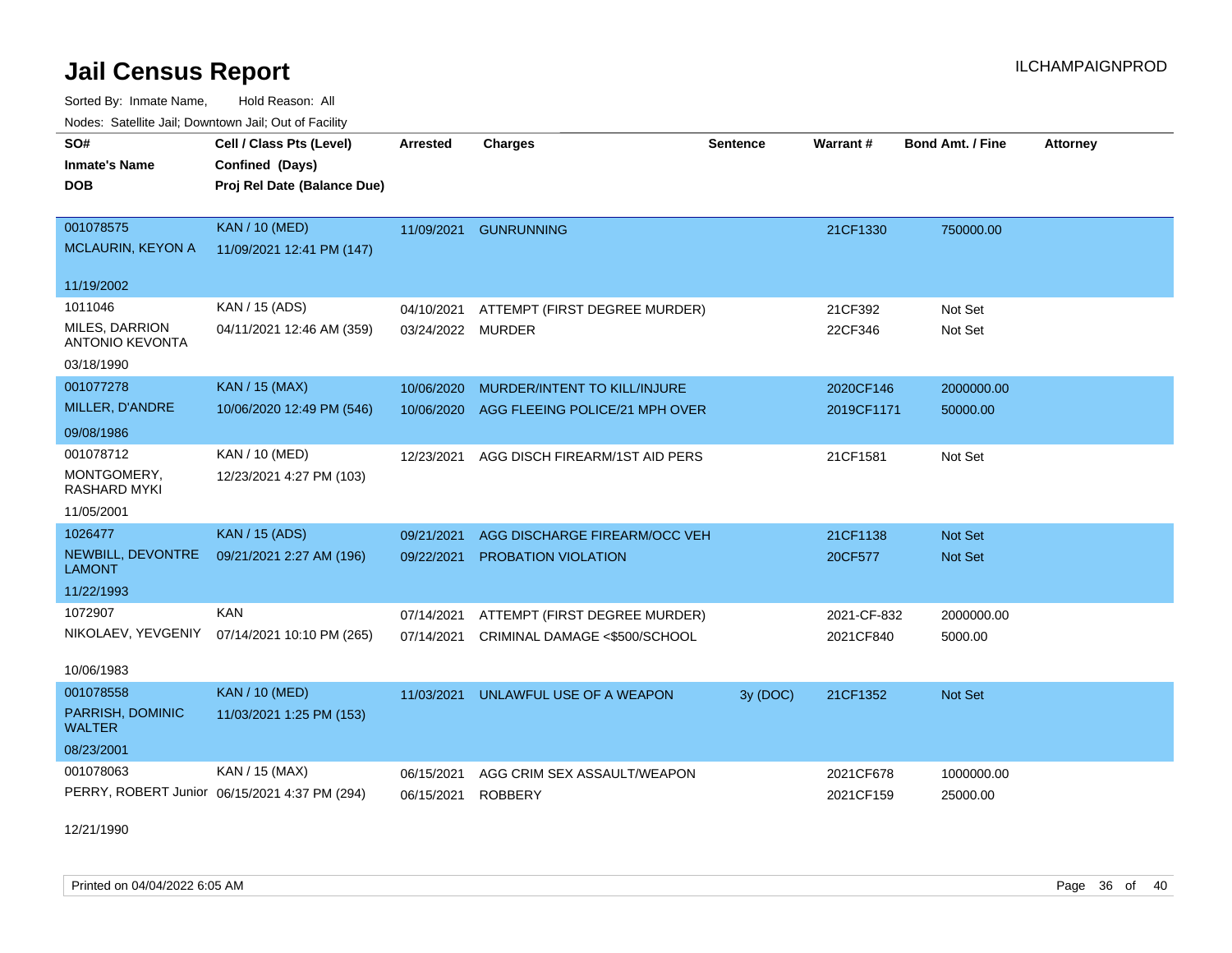Sorted By: Inmate Name, Hold Reason: All

Nodes: Satellite Jail; Downtown Jail; Out of Facility

| SO#                                    | Cell / Class Pts (Level)                    | <b>Arrested</b> | <b>Charges</b>                           | <b>Sentence</b> | Warrant#    | <b>Bond Amt. / Fine</b> | <b>Attorney</b> |
|----------------------------------------|---------------------------------------------|-----------------|------------------------------------------|-----------------|-------------|-------------------------|-----------------|
| <b>Inmate's Name</b>                   | Confined (Days)                             |                 |                                          |                 |             |                         |                 |
| <b>DOB</b>                             | Proj Rel Date (Balance Due)                 |                 |                                          |                 |             |                         |                 |
|                                        |                                             |                 |                                          |                 |             |                         |                 |
| 001078799                              | <b>KAN / 10 (MED)</b>                       |                 | 01/27/2022 FIREARM/FOID INVALID/NOT ELIG |                 | 22CF116     | Not Set                 |                 |
| PURNELL, MARKISE<br><b>MONROE</b>      | 01/27/2022 9:50 AM (68)                     |                 |                                          |                 |             |                         |                 |
| 07/13/2002                             |                                             |                 |                                          |                 |             |                         |                 |
| 001077614                              | KAN / 15 (MAX)                              | 01/17/2021      | ATTEMPT (FIRST DEGREE MURDER)            |                 | 21CF66      | Not Set                 |                 |
| <b>DEVON</b>                           | ROBINSON, DONTRELL 01/17/2021 3:08 PM (443) |                 |                                          |                 |             |                         |                 |
| 09/22/2002                             |                                             |                 |                                          |                 |             |                         |                 |
| 1061216                                | <b>KAN / 10 (MED)</b>                       | 06/22/2021      | <b>HOME INVASION/FIREARM</b>             |                 | 21CF727     | <b>Not Set</b>          |                 |
| <b>RUNGE, ANDRE</b><br><b>MARSEAN</b>  | 06/22/2021 4:42 PM (287)                    |                 |                                          |                 |             |                         |                 |
| 12/05/1997                             |                                             |                 |                                          |                 |             |                         |                 |
| 650295                                 | PIA / 50 (MAX)                              | 04/22/2020      | CRIMINAL SEXUAL ASSAULT                  |                 | 2020-CF407  | 750000.00               |                 |
| SANDAGE, JERALD                        | 04/22/2020 6:30 AM (713)                    | 04/22/2020      | <b>CRIMINAL SEXUAL ASSAULT</b>           |                 | 2020-CF408  | 750000.00               |                 |
| <b>EUGENE</b>                          |                                             | 04/22/2020      | <b>CRIMINAL SEXUAL ABUSE</b>             |                 | 2020-CF409  | 750000.00               |                 |
| 06/07/1971                             |                                             | 04/22/2020      | <b>CRIMINAL SEXUAL ASSAULT</b>           |                 | 2020-CF410  | 750000.00               |                 |
|                                        |                                             | 04/22/2020      | OFFICIAL MISCONDUCT                      |                 | 2019-CF1811 | 25000.00                |                 |
| 59178                                  | <b>KAN / 15 (MAX)</b>                       | 12/13/2021      | AGG DISCHARGE FIREARM/OCC VEH            |                 | 21CF1274    | 1500000.00              |                 |
| <b>SANDERS, MICHAEL</b><br><b>JEAN</b> | 12/13/2021 4:17 PM (113)                    |                 |                                          |                 |             |                         |                 |
| 12/22/1967                             |                                             |                 |                                          |                 |             |                         |                 |
|                                        |                                             |                 |                                          |                 |             |                         |                 |
| 001078704                              | KAN / 15 (MAX)                              | 12/21/2021      | MURDER/INTENT TO KILL/INJURE             |                 | 21CF1575    | Not Set                 |                 |
| SHORTER, JAQUAN<br><b>MAURICE</b>      | 12/23/2021 1:23 AM (103)                    |                 |                                          |                 |             |                         |                 |
| 10/08/1998                             |                                             |                 |                                          |                 |             |                         |                 |
| 1062194                                | <b>KAN / 15 (MAX)</b>                       | 02/27/2020      | MURDER/OTHER FORCIBLE FELONY             |                 | 20CF-247    | 1000000.00              |                 |
| SIMMONS, MICHAEL<br><b>JAMAL</b>       | 02/27/2020 1:11 PM (768)                    | 09/23/2020      | AGG BATTERY/DISCHARGE FIREARM            |                 | 20CF1061    | <b>Not Set</b>          |                 |
| 11/03/1997                             |                                             |                 |                                          |                 |             |                         |                 |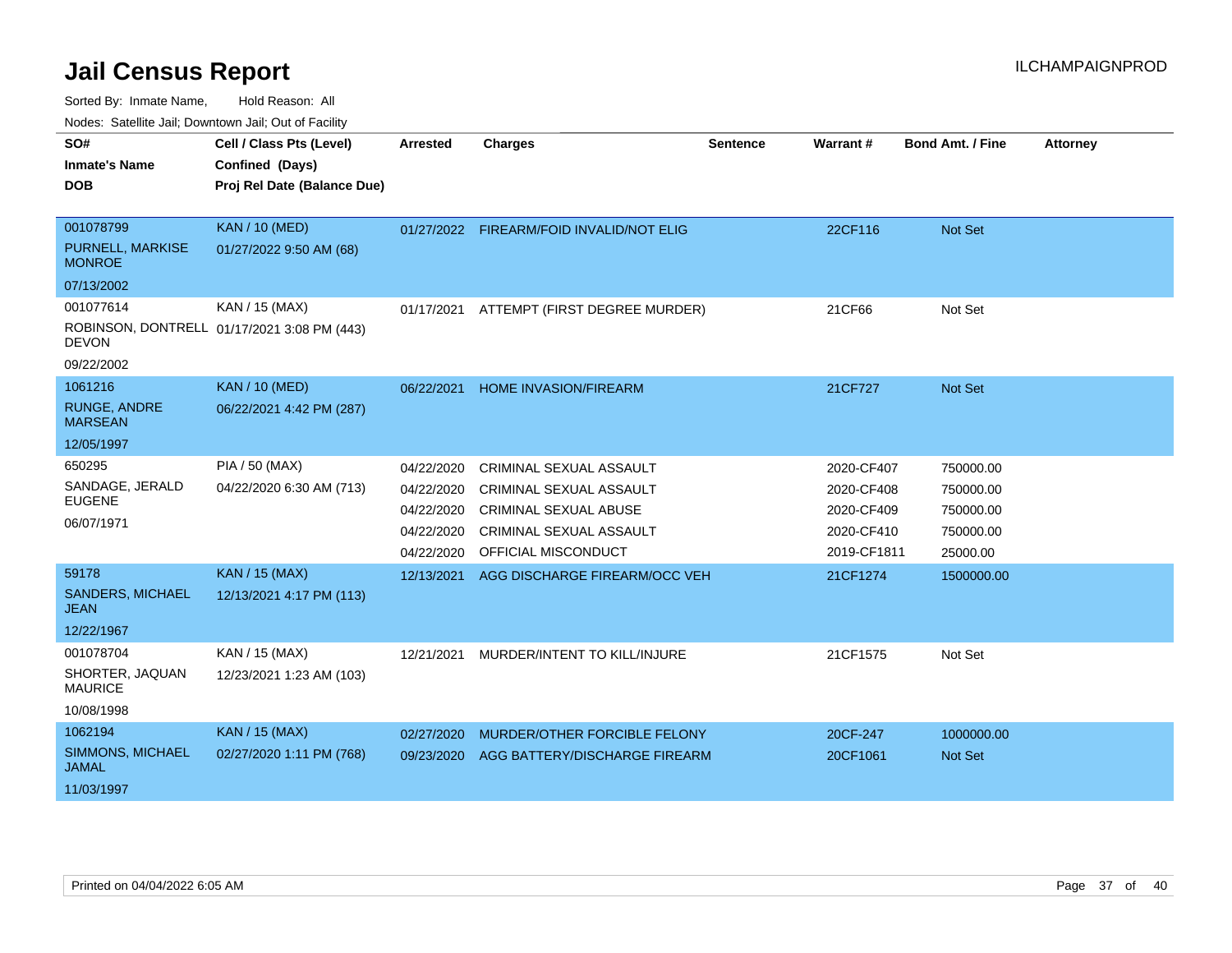Sorted By: Inmate Name, Hold Reason: All Nodes: Satellite Jail; Downtown Jail; Out of Facility

| Noucs. Catchitic sail, Downtown sail, Out of Facility |                                               |                 |                                           |                 |            |                         |                 |  |
|-------------------------------------------------------|-----------------------------------------------|-----------------|-------------------------------------------|-----------------|------------|-------------------------|-----------------|--|
| SO#                                                   | Cell / Class Pts (Level)                      | <b>Arrested</b> | <b>Charges</b>                            | <b>Sentence</b> | Warrant#   | <b>Bond Amt. / Fine</b> | <b>Attorney</b> |  |
| <b>Inmate's Name</b>                                  | Confined (Days)                               |                 |                                           |                 |            |                         |                 |  |
| <b>DOB</b>                                            | Proj Rel Date (Balance Due)                   |                 |                                           |                 |            |                         |                 |  |
|                                                       |                                               |                 |                                           |                 |            |                         |                 |  |
| 1038158                                               | <b>KAN / 10 (MED)</b>                         |                 | 02/04/2022 CRIMINAL SEX ASSAULT/CONSENT   |                 | 22CF146    | Not Set                 |                 |  |
| SMITH, RASHAD<br><b>JARECE</b>                        | 02/04/2022 11:42 PM (60)                      |                 |                                           |                 |            |                         |                 |  |
| 09/16/1995                                            |                                               |                 |                                           |                 |            |                         |                 |  |
| 001077868                                             | KAN / 15 (MAX)                                | 04/21/2021      | ARMED ROBBERY/ARMED W/FIREARM             |                 | 21CF445    | Not Set                 |                 |  |
| SPEARMENT,<br><b>KENTRELL</b>                         | 04/21/2021 9:48 PM (349)                      | 08/19/2021      | FLEEING/ATTEMPT ELUDE OFFICER             |                 | 2021TR1053 | 1000.00                 |                 |  |
| 01/21/2002                                            |                                               |                 |                                           |                 |            |                         |                 |  |
| 11979                                                 | <b>EHD</b>                                    |                 | 01/11/2022 AGG FLEEING POLICE/21 MPH OVER |                 | 2021CF629  | Not Set                 |                 |  |
| <b>STARK, JACK LYNN</b>                               | 01/11/2022 10:13 AM (84)                      |                 |                                           |                 |            |                         |                 |  |
| 12/31/1955                                            | 4/9/2022 (0.00)                               |                 |                                           |                 |            |                         |                 |  |
| 001078182                                             | $EHD / 5$ (MIN)                               | 12/20/2021      | DRIVING ON REVOKED LICENSE                |                 | 2021CF800  | No Bond                 |                 |  |
| STRONG, KEVIN<br><b>GARDNER</b>                       | 12/20/2021 4:34 PM (106)                      |                 |                                           |                 |            |                         |                 |  |
| 02/12/1963                                            | 6/18/2022 (0.00)                              |                 |                                           |                 |            |                         |                 |  |
| 65920                                                 | KAN / 15 (MAX)                                | 12/21/2021      | ARMED ROBBERY/ARMED W/FIREARM             |                 | 21CF1543   | 100000.00               |                 |  |
| TAPSCOTT,<br><b>CORNELIUS</b>                         | 12/21/2021 10:57 PM (105)                     |                 |                                           |                 |            |                         |                 |  |
| 07/14/1985                                            |                                               |                 |                                           |                 |            |                         |                 |  |
| 1046632                                               | KAN / 15 (MAX)                                | 09/14/2021      | ARMED VIOLENCE/CATEGORY II                |                 | 21CF912    | 750000.00               |                 |  |
|                                                       | TATE, JAVON MARQUIS 09/14/2021 12:10 PM (203) |                 |                                           |                 |            |                         |                 |  |
| 08/10/1996                                            |                                               |                 |                                           |                 |            |                         |                 |  |
| 1033031                                               | KAN / 15 (MAX)                                | 08/19/2020      | *AGG BATTERY W/FIREARM/PERSON             |                 | 2020-CF923 | 500000.00               |                 |  |
| TOMS, ANDREW<br><b>CHUCKY</b>                         | 08/19/2020 5:59 PM (594)                      |                 |                                           |                 |            |                         |                 |  |
| 09/28/1978                                            |                                               |                 |                                           |                 |            |                         |                 |  |
| 1004142                                               | KAN / 15 (MAX)                                | 10/27/2021      | POSSESSION OF METH/15<100GRAMS            |                 | 2021CF1298 | 1500000.00              |                 |  |
| TOY, KAYON LARENZ                                     | 10/22/2021 1:01 PM (165)                      |                 |                                           |                 |            |                         |                 |  |
|                                                       |                                               |                 |                                           |                 |            |                         |                 |  |

09/12/1991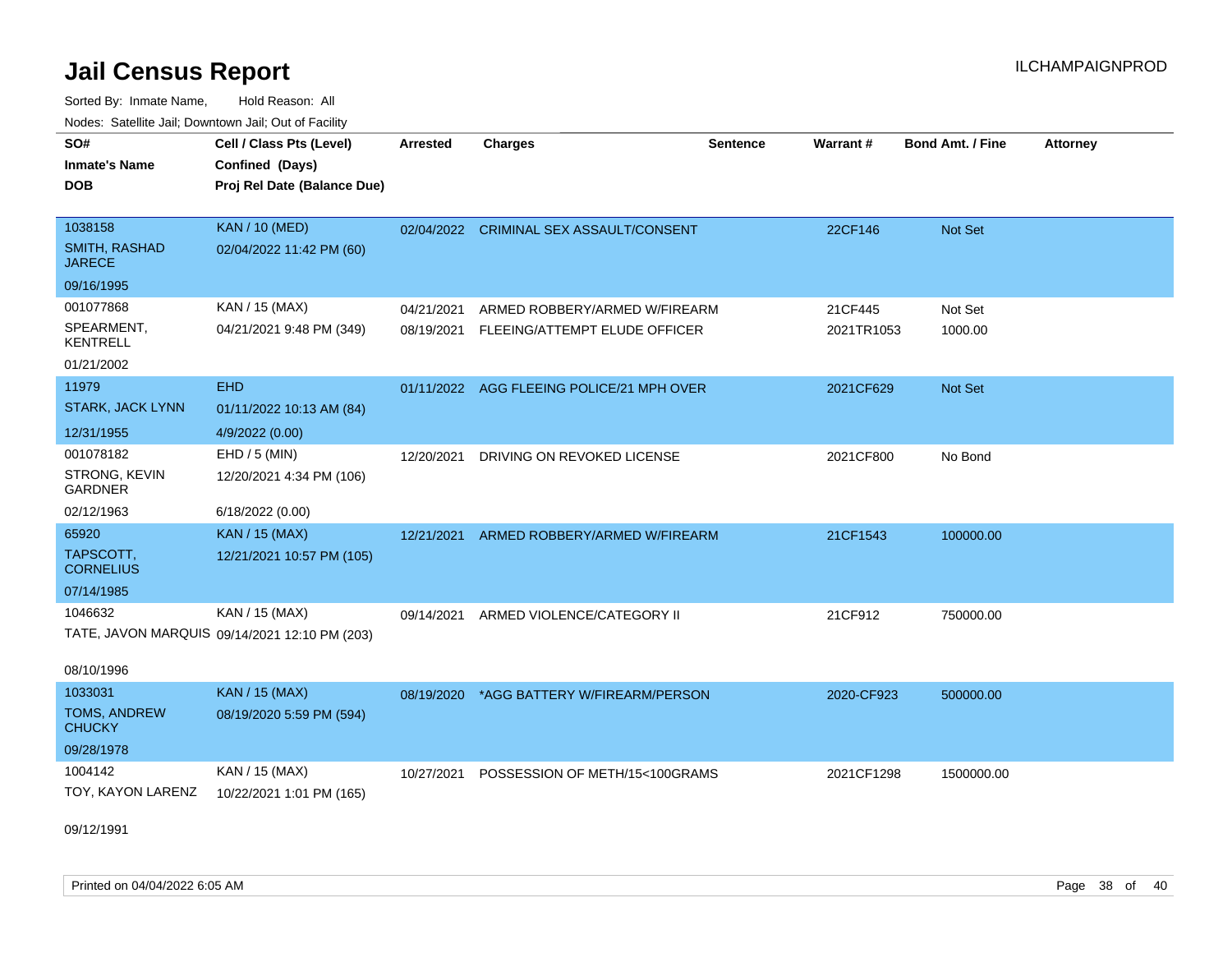| SO#<br><b>Inmate's Name</b><br><b>DOB</b> | Cell / Class Pts (Level)<br>Confined (Days)<br>Proj Rel Date (Balance Due) | <b>Arrested</b> | <b>Charges</b>                          | <b>Sentence</b> | Warrant #     | <b>Bond Amt. / Fine</b> | <b>Attorney</b> |
|-------------------------------------------|----------------------------------------------------------------------------|-----------------|-----------------------------------------|-----------------|---------------|-------------------------|-----------------|
| 001078386                                 | <b>KAN / 10 (MED)</b>                                                      | 09/14/2021      | POSSESSION OF STOLEN FIREARM            | 3y (DOC)        | 2021CF1099    | No Bond                 |                 |
| <b>TURNER, AMARIO</b>                     | 09/14/2021 11:42 PM (203)                                                  |                 |                                         |                 |               |                         |                 |
| 09/23/2002                                |                                                                            |                 |                                         |                 |               |                         |                 |
| 961786                                    | KAN / 15 (ADS)                                                             | 01/24/2022      | ARMED HABITUAL CRIMINAL                 |                 | 22CF104       | Not Set                 |                 |
| WARREN, DESIE<br><b>ARNEZ</b>             | 01/24/2022 7:23 AM (71)                                                    |                 |                                         |                 |               |                         |                 |
| 04/28/1988                                |                                                                            |                 |                                         |                 |               |                         |                 |
| 1062558                                   | <b>KAN / 10 (MED)</b>                                                      | 10/02/2021      | FELON POSS/USE WEAPON/FIREARM           |                 | 21CF1185      | Not Set                 |                 |
| <b>WELLS, JIAMANTE</b><br><b>AMORE</b>    | 10/02/2021 8:29 PM (185)                                                   |                 |                                         |                 |               |                         |                 |
| 09/02/1995                                |                                                                            |                 |                                         |                 |               |                         |                 |
| 1002033                                   | KAN / 15 (MAX)                                                             | 09/08/2021      | DRIVING ON SUSPENDED LICENSE            |                 | 2019-TR-11944 | 5000.00                 |                 |
| <b>WEST, ANTONIO</b>                      | 09/08/2021 11:01 PM (209)                                                  | 09/08/2021      | ARMED ROBBERY/ARMED W/FIREARM           |                 | 2020-CF-1406  | 500000.00               |                 |
| <b>DEONTA</b>                             |                                                                            | 09/08/2021      | AGG UNLAWFUL USE OF WEAPON/VEH          |                 | 2021-CF-AWOW  | Not Set                 |                 |
| 04/15/1992                                |                                                                            | 09/08/2021      | OBSTRCT JUSTICE/LEAVE STATE             |                 | 2021-CF-AWOW  | Not Set                 |                 |
|                                           |                                                                            | 09/08/2021      | ARMED VIOLENCE/CATEGORY I               |                 | 2021-CF-AWOW  | Not Set                 |                 |
| 1022068                                   | <b>KAN / 15 (ADS)</b>                                                      | 10/10/2021      | FELON POSS/USE WEAPON/FIREARM           |                 | 21CF1212      | Not Set                 |                 |
| <b>WILKINS, MICHAEL</b><br><b>CARL</b>    | 10/10/2021 5:07 AM (177)                                                   |                 |                                         |                 |               |                         |                 |
| 07/10/1992                                |                                                                            |                 |                                         |                 |               |                         |                 |
| 001078709                                 | KAN / 15 (MAX)                                                             | 12/22/2021      | ARMED VIOLENCE/CATEGORY I               |                 | 21CF1586      | Not Set                 |                 |
| WILLIAMS, DAVID LEE                       | 12/22/2021 11:00 AM (104)                                                  |                 |                                         |                 |               |                         |                 |
| 12/18/1989                                |                                                                            |                 |                                         |                 |               |                         |                 |
| 1075313                                   | <b>KAN / 15 (ADS)</b>                                                      | 01/29/2022      | POSSESSION OF STOLEN FIREARM            |                 | 22CF132       | Not Set                 |                 |
| <b>WILLIAMS, EARDIS</b>                   | 01/29/2022 1:23 AM (66)                                                    | 01/29/2022      | MFG/DEL CANNABIS/30-500 GRAMS           |                 | 20CF51        | 5000.00                 |                 |
| ANTONIO, Junior<br>01/21/1999             |                                                                            |                 | 01/29/2022 POSSESSION OF STOLEN FIREARM |                 | 20CF1048      | 500000.00               |                 |